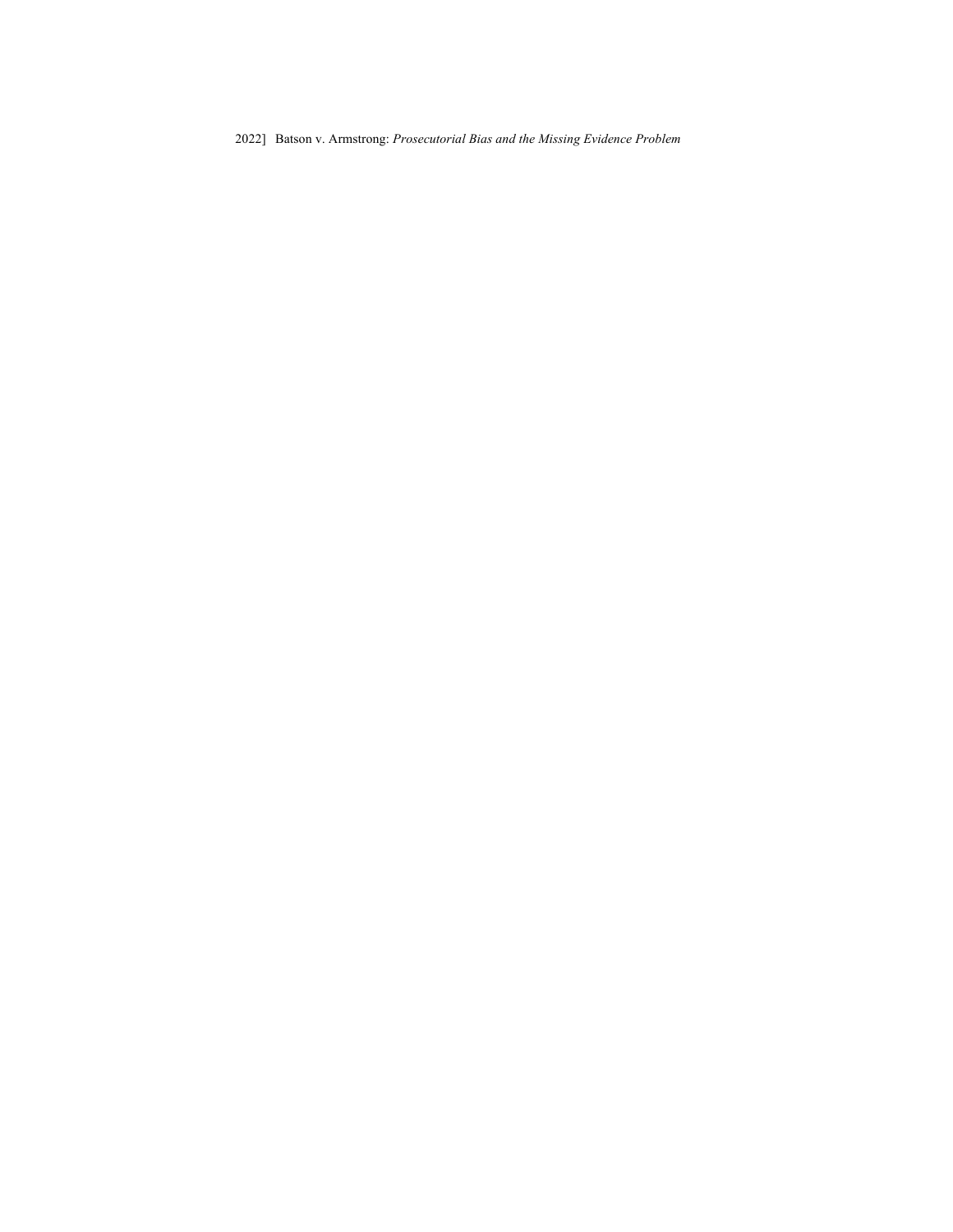disparities.<sup>42</sup> A more recent study by Fischman and Schanzenbach examined the cause of increased racial disparities in federal sentences after Supreme Court decisions made sentencing guidelines discretionary. Fischman and Schanzenbach concluded that disparities were not attributable to judges' greater sentencing discretion but rather primarily to mandatory minimum sentencing statutes, which prosecutors trigger in charging decisions and that have a disparate impact on minority offenders.<sup>43</sup> None of these studies, however, had data that allowed researchers to examine prosecutors' initial decisions of whether and how to charge in the wake of suspects' arrests. Earlier studies (based largely on data from the U.S. Sentencing Commission) that suggested prosecutorial bias was a contributing cause to racial disparities in federal sentencing were also criticized in part for lacking data on arrests and bases for initial charge decisions.<sup>44</sup>

More recently, two excellent large studies addressed this deficiency. Integrating data on arrestee characteristics and initial charges, Starr and Rehavi examined federal prosecutors' choice of initial charges and found that, after accounting for case and offender characteristics, prosecutors were somewhat more likely to charge Black defendants with offenses that carried mandatory minimum sentences.<sup>45</sup> Those

45 Rehavi & Starr, *supra* note 21, at 1320 (finding that case and defendant characteristics, such as criminal history, explain most but not all of the large raw racial disparity in federal sentences, but that across many offense types, Black arrestees still received sentences nearly

<sup>42</sup> Lauren O'Neill Shermer & Brian D. Johnson, *Criminal Prosecutions: Examining Prosecutorial Discretion and Charge Reductions in U.S. Federal District Courts*, 27 JUST. Q. 394, 411, 413 (2010) (using data from federal cases in 2001 and finding no disparities in charge reductions, which occurred in 12% of cases, but no examination of initial charging/dismissal decisions).

<sup>43</sup> Joshua B. Fischman & Max M. Schanzenbach, *Racial Disparities Under the Federal Sentencing Guidelines: The Role of Judicial Discretion and Mandatory Minimums*, 9 J. EMPIRICAL LEGAL STUD. 729, 731, 742, 757 (2012).

<sup>44</sup> *See* LINDA DRAZGA MAXFIELD, & JOHN H. KRAMER, SUBSTANTIAL ASSISTANCE: AN EMPIRICAL YARDSTICK GAUGING EQUITY IN CURRENT FEDERAL POLICY AND PRACTICE (1998) (finding that white offenders were significantly more likely to receive substantial assistance departures than minority offenders and that white offenders also received slightly larger sentence reductions for substantial assistance); MEIERHOEFER, *supra* note 20, at 20 (finding that Black defendants were 21% more likely to be sentenced at or above a mandatory minimum sentence than white defendants in 1990); U.S. SENT'G COMM'N, *supra* note 20 (stating that 46% of whites but only 32% of Blacks sentenced below applicable mandatory minimum; concluding disparate application of mandatory minimum sentences appears to be related to defendant's race). For methodological criticisms, see Fischman & Schanzenbach, *supra* note 43, at 736–37; Sonja B. Starr & M. Marit Rehavi, *Mandatory Sentencing and Racial Disparity: Assessing the Role of Prosecutors and the Effects of* Booker, 123 YALE L.J. 2, 19–23 (2013); Jeffery T. Ulmer et al., *Racial Disparity in the Wake of the* Booker/Fanfan *Decision: An Alternative Analysis to the USSC's 2010 Report*, 10 CRIMINOLOGY & PUB. POL'Y 1077, 1105–09 (2011).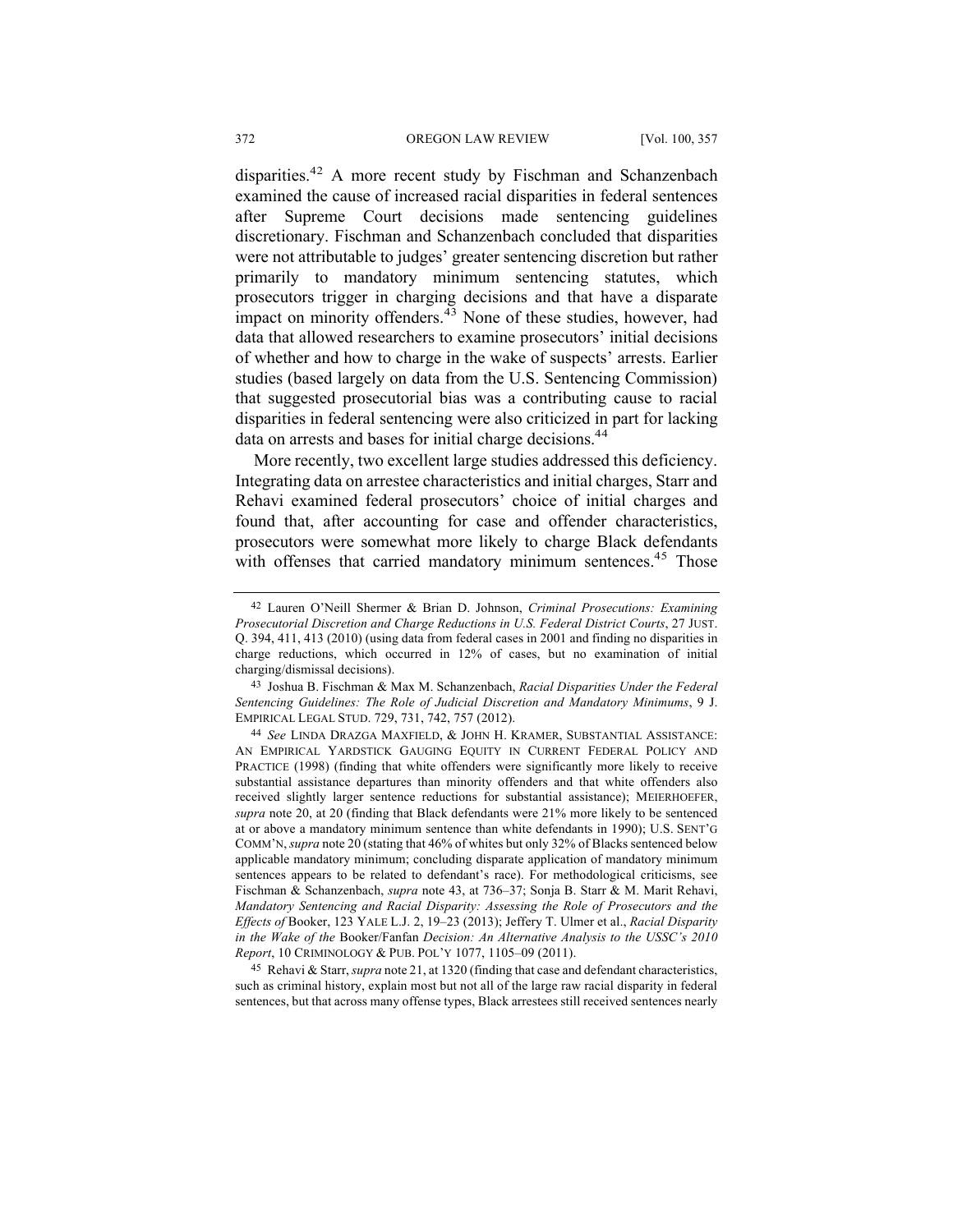charging decisions contributed to the higher average sentences for Black defendants compared to whites and explained most of the Blackwhite sentencing disparity that was not attributable to legally relevant factors.46 Earlier studies examining prosecutor decisions to charge under similar state mandatory sentence laws likewise found that those practices had racially disparate impacts to the detriment of nonwhite offenders.<sup>47</sup>

In a separate study published the same year and relying on the same data sources but with some differences in methodology, Johnson focused on somewhat different questions and reached somewhat conflicting conclusions.48 Like Starr and Rehavi, he examined federal prosecutors' initial decisions to charge, as well as whether they later reduced the initial charges, and concluded "there is little systematic evidence of age, race and gender disparities in U.S. Attorney decisions regarding which cases are accepted and which are declined for prosecution."<sup>49</sup> Among defendants who were charged, Black and Hispanic defendants overall were slightly more likely to receive

<sup>10%</sup> longer than those of comparable white arrestees, and concluding that most of the disparity is explained by prosecutors' initial charging decisions, especially the choice to file charges that carry mandatory minimum sentences).

<sup>46</sup> *Id. See also* Starr & Rehavi, *supra* note 44, at 28–29 (describing the same dataset findings and stating, "We [found] significant racial disparities in charge severity across all four charging measures. . . . [B]lack men were still nearly *twice* as likely to be charged with an offense carrying a mandatory minimum sentence. . . . The factors that could explain by far the largest components of the [B]lack-white gap were arrest offense and criminal history. But even after controlling for these and other variables, a gap of about 10% remained unexplained. . . . [I]nitial charging—especially the decision to bring mandatory minimum charges—is an important driver of these sentencing disparities. . . . [A] substantial [B]lackwhite gap  $\ldots$  appears to be driven largely by differences in the use of mandatory minimums.).

<sup>47</sup> Jeffery T. Ulmer et al., *Prosecutorial Discretion and the Imposition of Mandatory Minimum Sentences*, 44 J.RSCH.CRIME & DELINQ. 427, 441–42 (2007) (finding Pennsylvania prosecutors applied mandatory minimum sentences in about 18% of cases, and that Latino men received mandatory minimum sentences at nearly twice the rate of white men); Charles Crawford et al., *Race, Racial Threat, and Sentencing of Habitual Offenders*, 36 CRIMINOLOGY 481, 490, 497–501 (1998) (reporting that 20% of 9,690 Florida defendants sentenced to prison in 1992–1993 who were eligible for habitual-offender sentence enhancements received such enhancements, and after controlling for various relevant factors, regression analysis showed substantial racial disparities that varied with offense types—Black defendants suffered from greater disparity for drug and property crimes but less for violent and weapons-related offenses).

<sup>48</sup> Johnson, *supra* note 21.

<sup>&</sup>lt;sup>49</sup> *Id.* at vi, 102. Johnson also concluded that "[r]elative to white [suspects], [B]lack suspects were also slightly more likely to have their cases declined," but that claim had a major caveat: his data did not separate Hispanics from Black and white racial classifications, so ethnicity-based disparities could undermine the inference based on racial groups alone. *Id.* at xii, 67.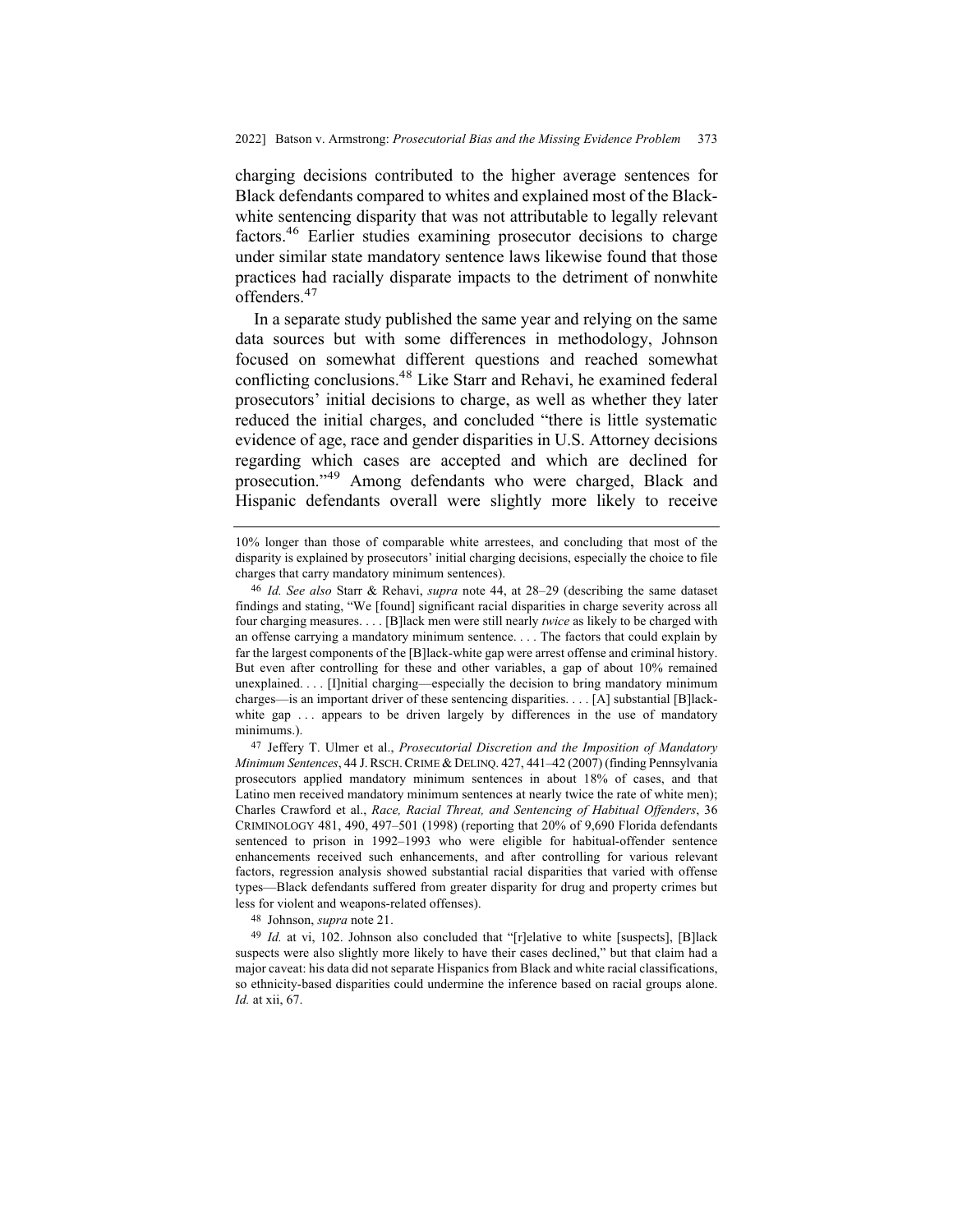subsequent charge reductions,<sup>50</sup> although that did not hold for all age groups: "Young, male, minority" defendants, however, were both less likely to have their cases declined and less likely to receive charge reductions."<sup>51</sup> And charge reductions overall are unusual—they occurred in only 12% of federal prosecutions examined.<sup>52</sup>

# *C. Bias in Jury Selection*

Much the same is true for research on whether prosecutors employ peremptory strikes to remove Black people improperly from trial juries. Data in this setting is even more laborious to gather, but researchers have managed to do it in some jurisdictions. Evidence is clear that, in the aggregate, prosecutors strike Black jurors at higher rates than they do white jurors, but some do so to a greater degree than others.<sup>53</sup> Whether these disparities in the use of peremptory strikes are due to illicit race-based reasons rather than other, race-neutral ones—the constitutional question—is a question that researchers generally cannot answer, especially for individual cases.<sup>54</sup>

54 *See, e.g.*, Wright et al., *Jury Sunshine Project*, *supra* note 53, at 1430–31 (suggesting "intent-based" rationales for prosecutors' racially disparate peremptory strikes but noting

<sup>50</sup> *Id.* at xiv, xvi, 70–71, 96.

<sup>51</sup> *Id.* at iv, 72, 96. *See also id.* at iv, 100 (finding variation in both case declinations and charging reductions across federal districts); *id.* at 48 (noting dependent variables examined—whether case initially charged or declined; whether charge later reduced; whether charge reduction affected sentence).

<sup>52</sup> *Id.* at xiii, 63.

<sup>53</sup> Ronald F. Wright et al., *The Jury Sunshine Project: Jury Selection Data as a Political Issue*, 2018 U. ILL. L. REV. 1407, 1425–29 (2018) [hereinafter Wright et al., *Jury Sunshine Project*] (statewide, "prosecutors excluded black jurors at more than twice the rate that they excluded white jurors" and at three times the rate in some urban localities); Ronald Wright, *Yes, Jury Selection Is as Racist as You Think. Now We Have Proof*, N.Y. TIMES (Dec. 4, 2018), https://www.nytimes.com/2018/12/04/opinion/juries-racism-discrimination -prosecutors.html [https://perma.cc/M7AC-K9MC] ("[T]his racially skewed trend [of prosecutors removing potential Black jurors], played out across many cases, is persistent."); Thomas Ward Frampton, *For Cause: Rethinking Racial Exclusion and the American Jury*, 118 MICH. L. REV. 785 (2020) (reporting racial disparities in prosecutors' challenges for cause in two state court jury trial datasets with more than 14,000 prospective jurors in one jurisdiction and 4,700 in the other); Thomas Ward Frampton, *The Jim Crow Jury*, 71 VAND. L. REV. 1593, 1593 (2018) (study of 13,000 peremptory strikes in Louisiana criminal trials confirming that "race continues to drive the selection of jurors"); *Statistical Proof*, *supra* note 3; *Peremptory Challenges*, *supra* note 7, at 52–53, 73 n.197 (noting that in 317 capital trials in Philadelphia between 1981 and 1997, prosecutors struck 51% of Black jurors and 26% of non-Black jurors); Mary R. Rose, *The Peremptory Challenge Accused of Race or Gender Discrimination? Some Data from One County*, 23 LAW & HUM. BEHAV. 695, 698– 99 (1999) (finding that in one North Carolina county, 71% of excused Black jurors were removed by the prosecution; 81% of excused white jurors were removed by the defense).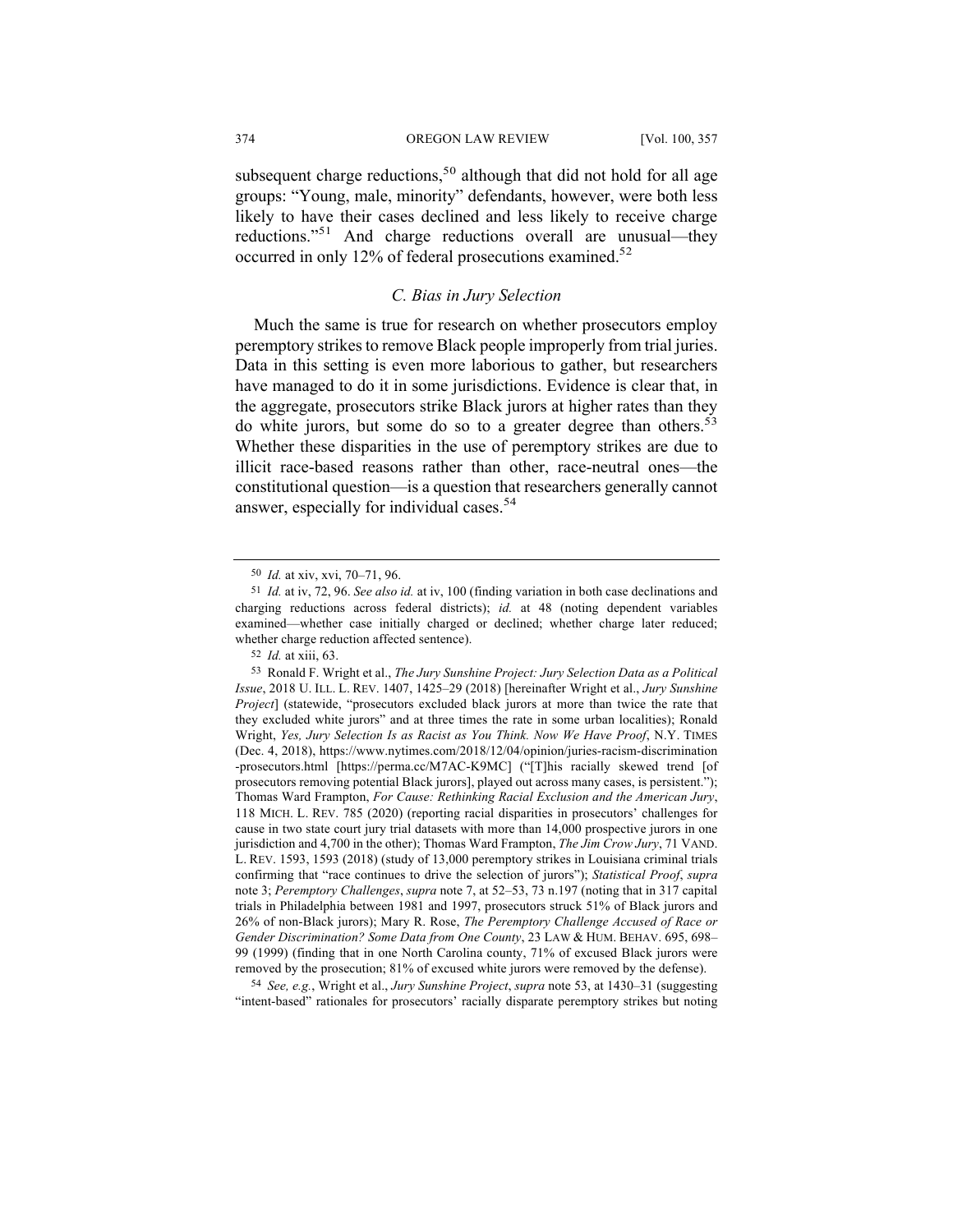#### *D. Implications for Equal Protection Litigation*

The variety of findings across settings frustrates a simple, comprehensive account of prosecutors' contributions to persistent racial disparities. However, it would be a surprise if there was documentation of *uniform* patterns of racial bias or race-neutrality across several decision-making stages, over two or three decades, among hundreds of local prosecution agencies operating in many jurisdictions with diverse circumstances and professional cultures.<sup>55</sup> Diversity of findings also stems from researchers' different kinds and collections of data, variety of analytical methodologies, and distinct formulations of research questions. Moreover, the breadth or magnitude of race-based decision-making uncovered by researchers doesn't matter, as long as the problem seems more than negligible. The important insight is what these findings suggest, given that courts rarely find *Batson* violations and virtually never find *Armstrong* violations: they suggest that *Batson* and *Armstrong* adjudications function poorly.

Still, we can draw at least two points from this research to improve equal protection litigation. The first is straightforward: *Armstrong* inquiries should not be confined to initial charging decisions. *Armstrong* inquiries should encompass actions in prosecutors' subsequent bargaining and sentencing choices, just as they have expanded recently to pre-charge, investigation-stage actions by law enforcement agencies.<sup>56</sup> Second, research findings confirm the inference that prosecutor decisions contribute to racially disparate treatment of criminal suspects—although only sometimes, in some places.57 Yet data sources for these studies are generally much broader and deeper than litigants typically present to courts; some had access to police and prosecutor files, which nearly always remain confidential during *Batson* or *Armstrong* litigation in trial courts. The broader

that none "can explain jury selection choices in individual cases. Racial disparities in aggregate jury selection outcomes speak only about averages").

<sup>55</sup> This counts the fifty state systems and the federal courts. One could add the military justice system, U.S. territorial jurisdictions, and the District of Columbia, which is formally part of the federal system but operates as the equivalent of a state justice system as well.

<sup>56</sup> *See, e.g.*, Cassia Spohn et al., *The Impact of the Ethnicity and Gender of Defendants on the Decision to Reject or Dismiss Felony Charges*, 25 CRIMINOLOGY 175, 179, 183–84 (1987) (study charging and dismissal decisions in 33,000 single-count cases in Los Angeles County in 1977–1980, finding Black and Hispanic males more likely to be fully prosecuted).

<sup>57</sup> Spohn & Spears, *supra* note 25, at 652–53, 672 (in a study of Detroit sexual assault cases, finding—in contrast to previous research—that "blacks charged with sexually assaulting whites were *more* likely . . . to have all charges dismissed before trial [and] . . . *less* likely to be convicted than whites charged with sexually assaulting whites").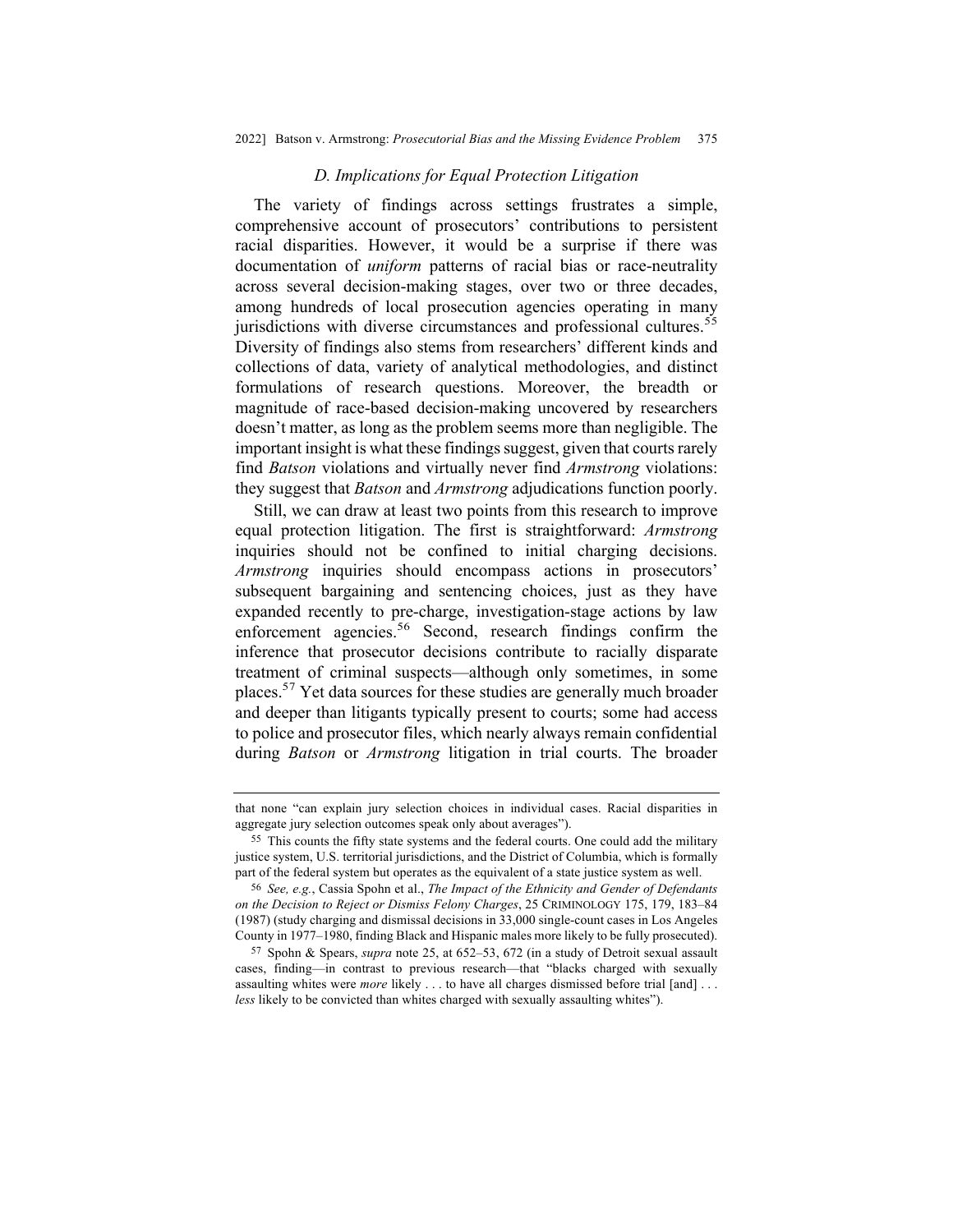information base—along with more sophisticated analytical tools that courts generally employ—explains in good part why scholarly studies find racial bias more often than courts do in *Batson* and *Armstrong* litigation. Information deficits lead to false negatives. Granted, some part of the explanation is that scholarly inquiries can look for prosecutor causal contributions to racial disparities without equal protection's narrow focus on prosecutorial intent. But setting aside the prospect of a change in equal protection doctrine, the task is to expand evidentiary sources that litigants can provide to courts, so that judges' factual records are closer to those analyzed by scholars. Those broader records are already cognizable in judicial equal protection analysis. *Armstrong* and *Batson* doctrines are designed as inquiries into specific actors' motivations; but courts have long inferred those motivations partly from evidence of those actors' decisions in the other cases.

#### II

#### *BATSON* V. *ARMSTRONG* DOCTRINE

# *A. Procedural Structure of Equal Protection Claims Against Prosecutors*

Both *Armstrong* and *Batson* define procedures and proof burdens for adjudicating equal protection claims against prosecutor decisionmaking. Thus, both define a common framework.<sup>58</sup> Claimants must first present prima facie evidence of an official decision motivated by discriminatory purpose.<sup>59</sup> The burden of production then shifts to the prosecution to present evidence rebutting the inference of improper intent. The court decides whether the inference of discriminatory decision-making has been overcome.<sup>60</sup> Beneath that shared structure,

<sup>58</sup> *Batson*'s prohibition on racially motivated peremptory challenges extends to the defense as well. Georgia v. McCollum, 505 U.S. 42, 57–59 (1992).

<sup>59</sup> Johnson v. California, 545 U.S. 162, 168 (2005) (summarizing *Batson* three-step analysis); Jonathan Abel, Batson*'s Appellate Appeal and Trial Tribulations*, 118 COLUM. L. REV. 713, 718–19 (2018).

<sup>60</sup> In *Snyder v. Louisiana*, the court explained:

First, a defendant must make a prima facie showing that a peremptory challenge has been exercised on the basis of race[; s]econd, if that showing has been made, the prosecution must offer a race-neutral basis for striking the juror in question[; and t]hird, in light of the parties' submissions, the trial court must determine whether the defendant has shown purposeful discrimination.

<sup>552</sup> U.S. 472, 476–77 (2008) (quoting Miller-El v. Dretke, 545 U.S. 231, 277 (2005) (Thomas, J., Dissenting)). *See also* Foster v. Chatman, 578 U.S. 488, 499 (2016) (quoting this passage and describing it as the "three-step process for determining when a strike is discriminatory").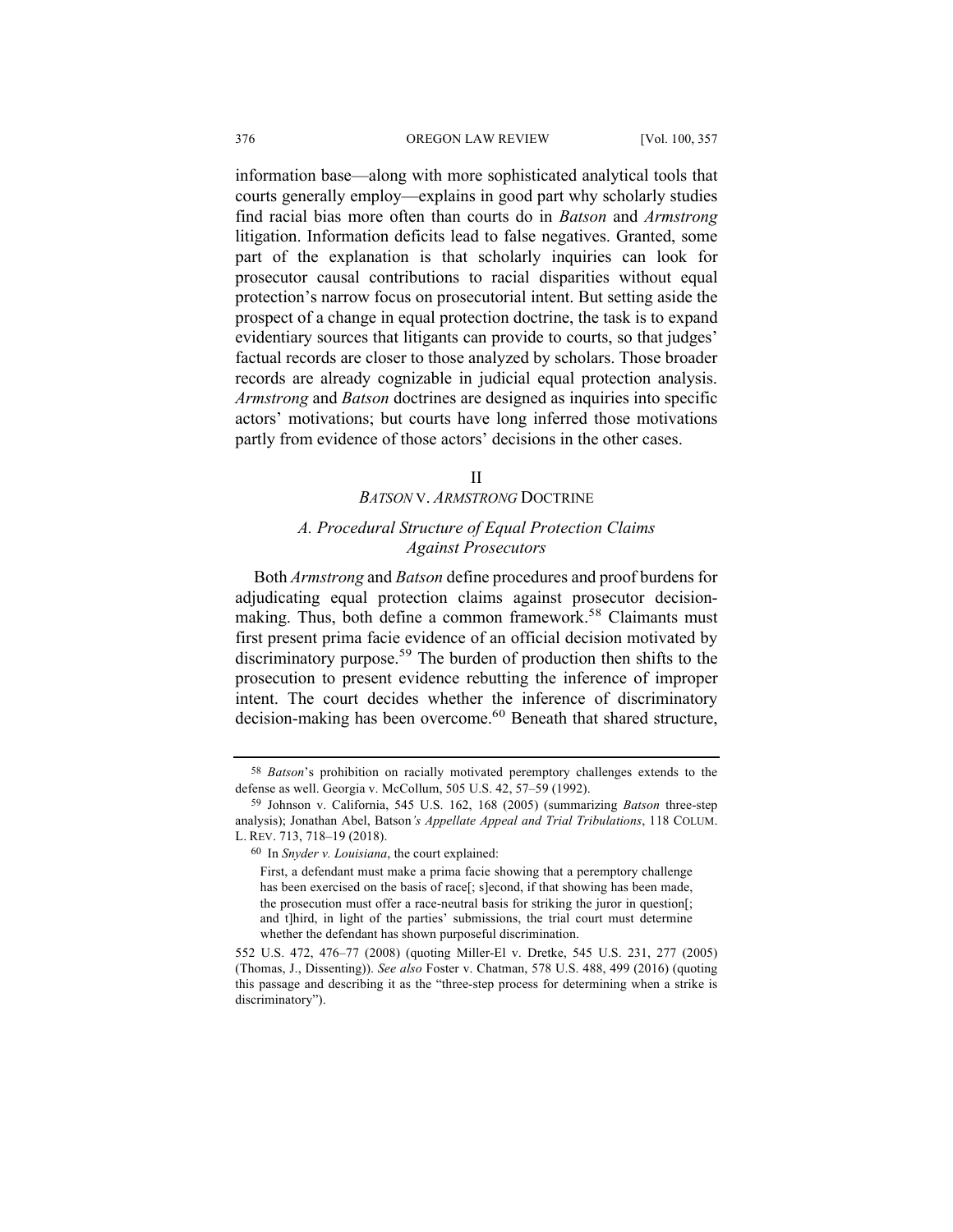however, *Armstrong* and *Batson* doctrines differ on significant details due to differences in the information that is publicly available for the two types of claims. Those doctrinal variations aggravate the information deficit that courts face in *Armstrong* claims.

Only a small fraction of *Batson* claims prevail, but a larger number successfully present prima facie evidence of racially motivated strikes—that's because the public nature of jury selection provides defendants and judges some information about the rationales motivating prosecutors' peremptory challenges. As the Court intended, *Batson*'s prima facie standard is fairly easy to meet.<sup>61</sup> *Armstrong*'s prima facie standard, on the other hand, is notoriously difficult to satisfy, likewise as the Court intended.<sup>62</sup> Most claims of selective prosecution end with a finding that the defendant failed to meet that initial burden. The problem is the confidential nature of the criminal charging process, which provides *Armstrong* claimants, and thus trial judges, with little or no access to essential information that would shed light on prosecutors' reasons and motives for charging.

The same problem, inaccessible evidence, is a likely cause for why *Armstrong*-type equal protection challenges almost wholly ignore prosecutor decisions *after* the initial charging. As noted above, empirical research finds racial disparities linked to prosecutorial discretion in plea bargaining, charge dismissals, and sentencing.<sup>63</sup> Save for challenges to death penalty prosecutions, where the charging decision also implicates sentencing,  $64$  nearly all of the sparse equal

<sup>61</sup> The court in *Johnson* stated:

We did not intend the first step to be so onerous that a defendant would have to persuade the judge—on the basis of all the facts, some of which are impossible for the defendant to know with certainty—that the challenge was more likely than not the product of purposeful discrimination. Instead, a defendant satisfies the requirements of *Batson*'s first step by producing evidence sufficient to permit the trial judge to draw an inference that discrimination has occurred.

<sup>545</sup> U.S. at 170. Kreag, *supra* note 19, at 806 ("The Court set a low bar for establishing a prima facie case of discrimination at [*Batson*] step one."); Melilli, *supra* note 3, at 460 tbl.C-1, 467 tbl.F-3 (noting that defendants successfully met *Batson* prima facie standard in 60% of reported cases, but success rates varied greatly across jurisdictions); *Peremptory Challenges*, *supra* note 7, at 77 (finding in a study of *Batson* challenges in Pennsylvania courts that "trial courts place a prima facie case burden of proof on *Batson* and *McCollum* claimants that is not impossible to meet").

<sup>62</sup> *See* United States v. Armstrong, 517 U.S. 456, 465 (1996).

<sup>63</sup> *See* Berdejó, *supra* note 29, at 1231–33 (describing how prosecutors' racial biases contribute to disparities in the terms of guilty plea agreements); Rehavi & Starr, *supra* note 21; Starr & Rehavi, *supra* note 44; Ulmer et al., *supra* note 47.

<sup>64</sup> *See, e.g.*, McCleskey v. Kemp, 481 U.S. 279, 309 (1987); Loza v. Mitchell, 705 F. Supp. 2d 773 (S.D. Ohio 2010) (equal protection challenge to capital charging in Butler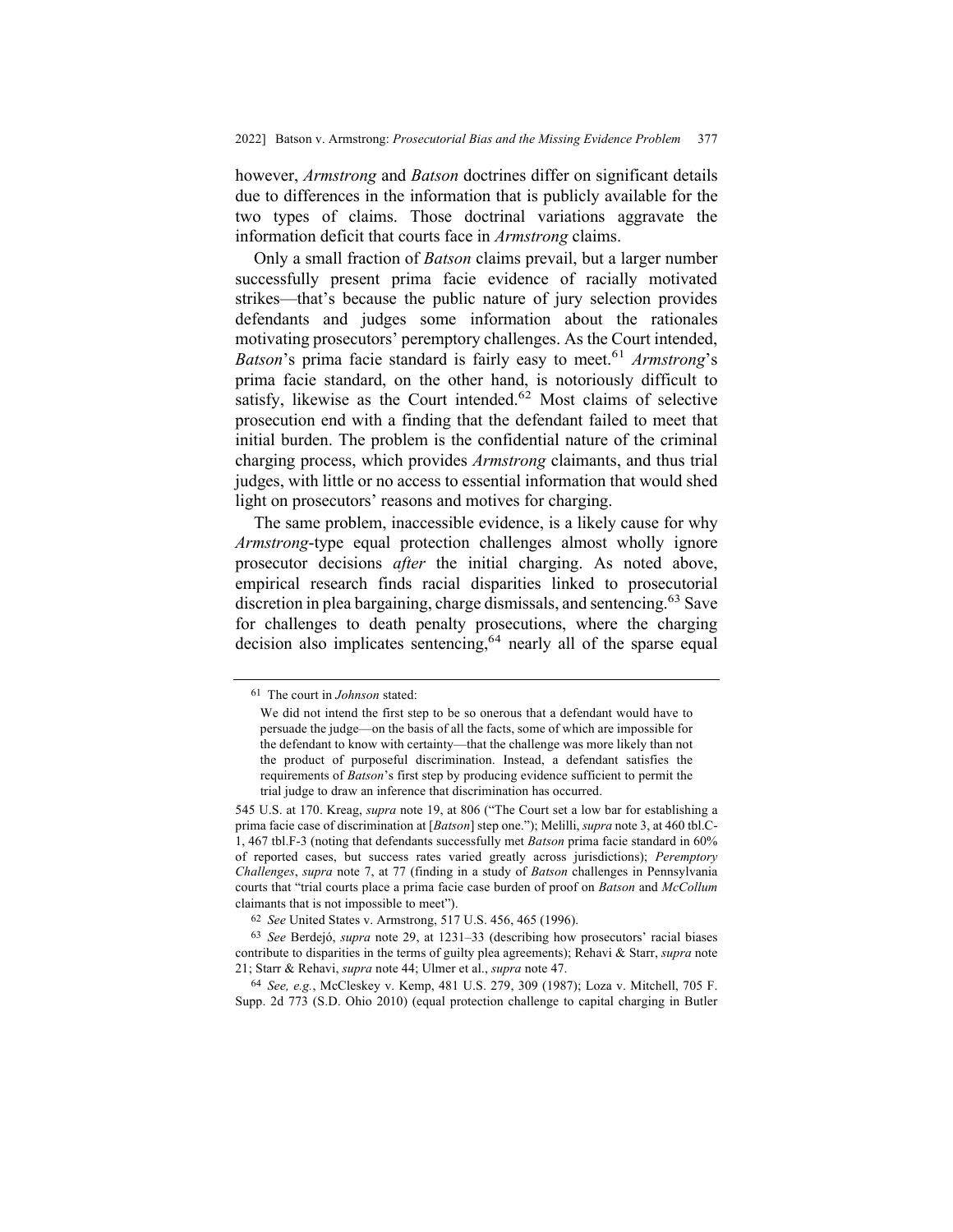protection case law alleging bias to prosecutorial discretion focuses on the charging decision.<sup>65</sup> Equal protection doctrine reaches official conduct that precedes and follows charging, of course. In response to innovative defense challenges based on problematic law enforcement practices, a few federal courts recently have extended *Armstrong* doctrine to *pre*-charging conduct, specifically to sting operations in which investigative agencies exercise wide discretion about whom to target and arrest. $66$  With better access to evidence, the same judicial scrutiny could extend to post-charging discretionary decisions.

## *B. The Role of Comparative Evidence*

*Armstrong* explicitly requires that the defendant's prima facie showing must include evidence on "similarly situated" suspects who were not charged the same way the defendant was. Put differently, the inference of discriminatory intent must arise from a comparative analysis of how prosecutors treated a set of like cases distinguished only by an irrelevant feature, such as the defendants' race. Those comparison cases are exceedingly hard to identify. Sometimes those comparable suspects don't exist as "cases" on court dockets at all because no charges were filed against them. Other times, similar cases were charged in another jurisdiction, such as a state courthouse rather than federal court. Filing in other jurisdictions makes similar cases harder for defense lawyers to find; even if they do, state court records say nothing about whether the federal prosecutor assessed but declined to charge those same suspects.<sup>67</sup> A very small number of defense attorneys with sufficient resources have overcome these hurdles through dogged investigations, but most fail because the meaningful evidence is inaccessible: it remains in prosecutor's hands. *Armstrong*  is explicit that prosecutors need not disclose anything until defendants

County, Ohio), *aff'd*, 766 F.3d 466 (6th Cir. 2014); Hill v. Mitchell, No. 1:98-cv-452, 2007 WL 2874597 (S.D. Ohio Sept. 27, 2007) (granting discovery in challenge alleging a pattern of racial bias in capital prosecutions by prosecuting attorney in Hamilton County, Ohio).

<sup>65</sup> *See, e.g.*, United States v. Bass, 536 U.S. 862 (2002); *Armstrong*, 517 U.S. 456; Wayte v. United States, 470 U.S. 598 (1985).

<sup>66</sup> *See infra* Section IV.B; Alison Siegler & William Admussen, *Discovering Racial Discrimination by the Police*, 115 NW. U. L. REV. 987 (2021).

<sup>67</sup> It is possible that differences in how similar cases were charged can appear in the docket, thus initiated by the same prosecution office. Starr and Rehavi's research finds evidence on one version of this—some drug offenders charged under statutes carrying mandatory minimum sentences and others not. *See* Rehavi & Starr, *supra* note 21. But few *Armstrong* claims seem to allege this kind of disparity in charging.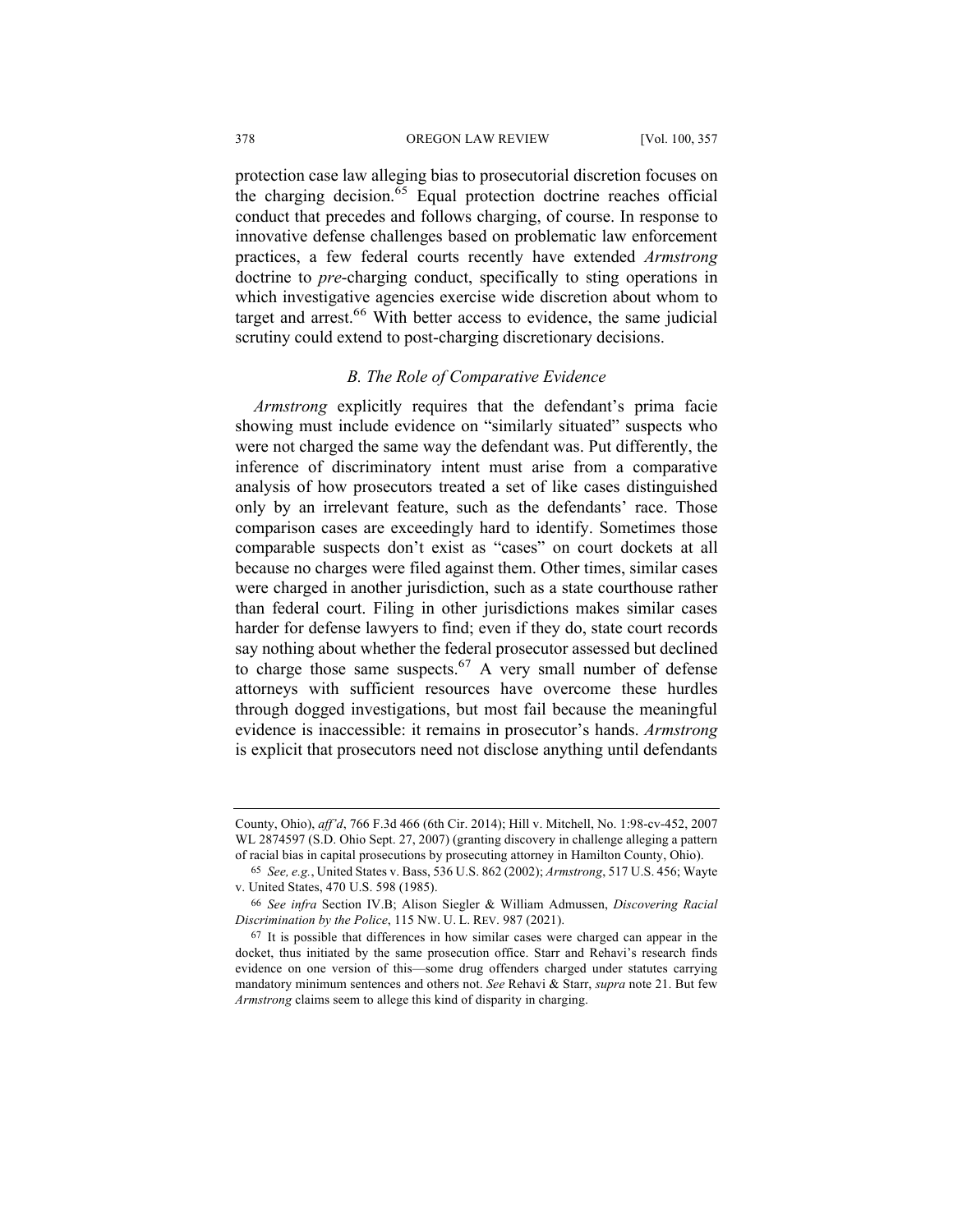present a prima facie case of intentional bias in charging with "some evidence" that similar suspects were treated differently.

By contrast, *Batson* does not require that defendants' prima facie case include evidence that "similarly situated" venire members were treated differently by prosecutors' discretionary exercise of peremptory strikes. Quoting its decision in *Arlington Heights v. Metropolitan Housing Development Corp.*, <sup>68</sup> the Court said that "'a consistent pattern of official racial discrimination' is not 'a necessary predicate to a violation of the Equal Protection Clause. A single invidiously discriminatory governmental act' is not 'immunized by the absence of such discrimination in the making of other comparable decisions."<sup>69</sup> Subsequently, the Court has made clear that lawyers can violate *Batson*  with a single peremptory strike; proof of discriminatory purpose need not take the form of an inference from a pattern of strikes.<sup>70</sup>

Nonetheless, "comparative juror analysis" has become a wellestablished, but not mandatory, way for courts to infer discriminatory intent behind a peremptory strike. Judicial analyses of *Batson* claims now routinely consider an allegedly discriminatory peremptory strike in the context of other venire members removed by the prosecutor and of venire members who were not peremptorily struck.<sup>71</sup> Although the

<sup>68</sup> 429 U.S. 252 (1977).

<sup>69</sup> Batson v. Kentucky, 476 U.S. 79, 95 (1986) (quoting *Arlington Heights*, 429 U.S. at 266 n.14).

<sup>70</sup> "The 'Constitution forbids striking even a single prospective juror for a discriminatory purpose.'" Foster v. Chatman, 578 U.S. 488, 499 (2016) (quoting Snyder v. Louisiana, 552 U.S. 472, 478 (2008)).

<sup>71</sup> Recent Supreme Court decisions employed comparative juror analysis, including inconsistently applied neutral reasons for striking jurors, to look for prosecutorial intent. *See, e.g.*, Miller-El v. Dretke, 545 U.S. 231, 240–41(2005) (using "side-by-side comparisons of some black venire panelists who were struck and white panelists allowed to serve"); *Foster*, 578 U.S. at 502–12 (finding bias in peremptory strikes through comparative analysis of prosecutors' inconsistently applied neutral reasons for peremptory strikes). State courts and lower federal courts now understand comparative juror analysis as the standard approach to *Batson* claims when such evidence is available. *See, e.g.*, United States v. Barnette, 644 F.3d 192, 201–02 (4th Cir. 2011) (addressing comparative-juror-analysis challenge); People v. Gutierrez, 395 P.3d 186, 201 (Cal. 2017) ("When a court undertakes comparative juror analysis, it engages in a comparison between, on the one hand, a challenged panelist, and on the other hand, similarly situated but unchallenged panelists who are not members of the challenged panelist's protected group."); Crittenden v. Ayers, 624 F.3d 943, 956 (9th Cir. 2010) ("Comparative juror analysis is an established tool at step three of the *Batson* analysis . . . ."); People v. Lomax, 234 P.3d 377, 411 n.14 (Cal. 2010) ("[C]omparative juror analysis 'compares panelists who were struck with those who were allowed to serve or were passed by the prosecution before being ultimately struck by the defense."") (quoting People v. Lenix, 187 P.3d 946, 967 (Cal. 2008)). For an excellent account of comparative analysis, see Abel, *supra* note 59, at 763, 765.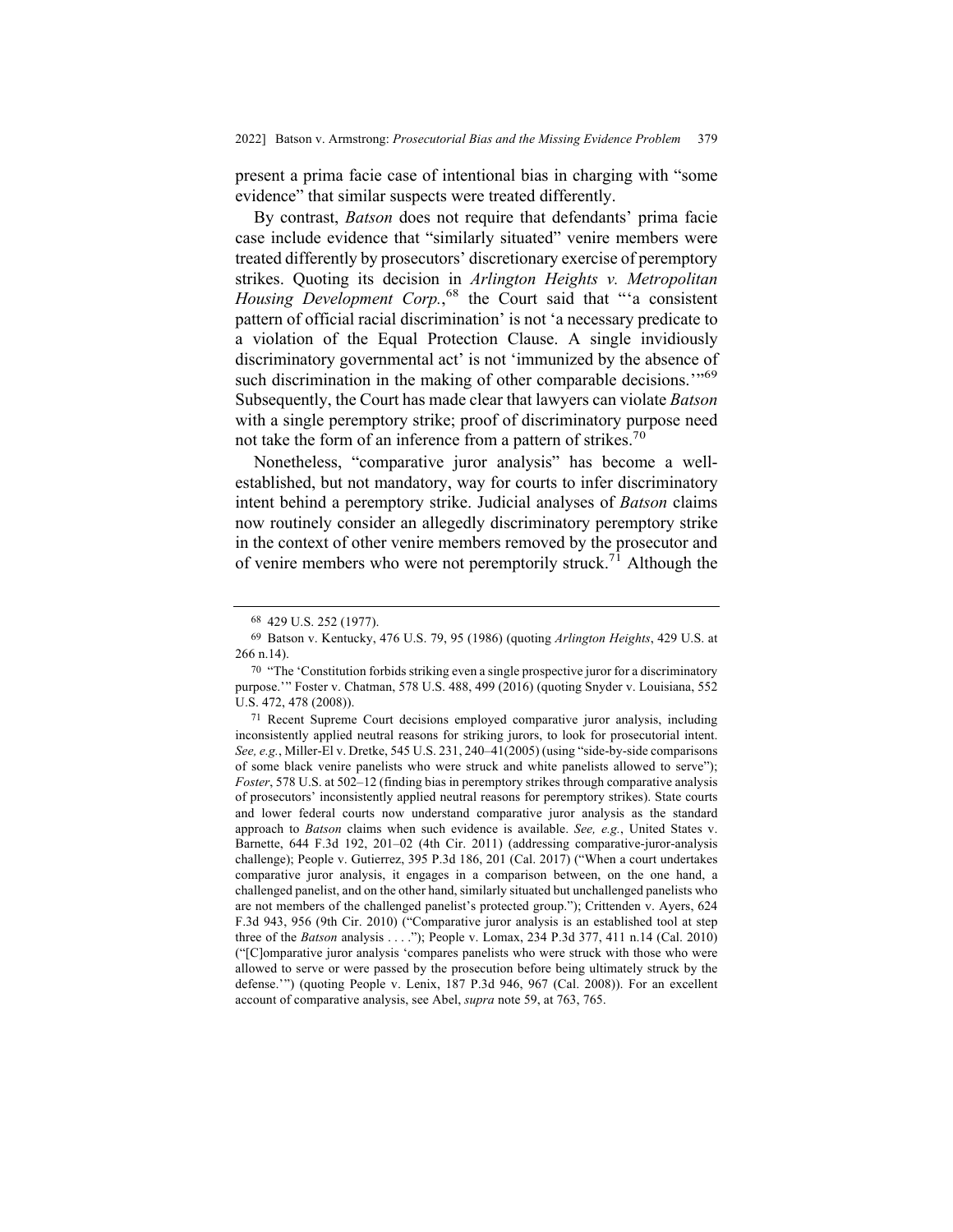Court has made clear that discriminatory use of peremptory strikes does not *have* to be proven with comparative evidence, the Court's *Armstrong* opinion—in sorting through how the *Batson* prohibition on race-based peremptory strikes should inform the prohibition on racebased decisions to prosecute—seemed to assume that *Batson* claims would typically present courts with comparisons of similarly situated venire members. "During jury selection, the entire *res gestae* take place in front of the trial judge," who is thereby "well situated to detect whether a challenge to the seating of one juror is part of a 'pattern' of singling out members of a single race." $72$ 

Over time, the Supreme Court made explicit that comparative evidence is not the only form of proof permitted for *Batson* claims, but that lower courts should use comparative evidence whenever it is available to help determine motivations behind peremptory strikes. By contrast, *Armstrong*'s selective prosecution doctrine retains the firm requirement that proof of discriminatory intent must include comparative evidence of similar cases charged differently.<sup>73</sup> Taking *Armstrong* literally, a defendant's prima facie evidence would fail even if a prosecutor confessed to charging the defendant solely out of racial animus.

## *C. Differential Public Access to Evidence*

The important distinction between the *Armstrong* and *Batson*  doctrines, however, is not whether comparative evidence is mandatory. In both contexts, the most likely form of available evidence showing discriminatory intent—for a single strike or single charge—will be that prosecutors treated similar people (jurors or defendants) differently. The critical difference is the one that the *Armstrong* opinion noted in passing: peremptory strike decisions are always made in public, during pretrial jury selection. That context provides at least some circumstantial evidence about the motivations behind the decisions.<sup>74</sup> But charging decisions are made in private, in the confidential setting of prosecutors' offices—a setting that deprives defendants and judges of any contextual clues about prosecutors' motivations.

<sup>72</sup> United States v. Armstrong, 517 U.S. 456, 467–68 (1996).

<sup>73</sup> This doctrinal stagnation is not surprising given that the Court has taken only one selective prosecution case since *Armstrong*. *See* United States v. Bass, 536 U.S. 862 (2002) (reversing a court of appeals decision in a short *per curiam* opinion without elaborating on selective prosecution doctrine).

<sup>74</sup> *Armstrong*, 517 U.S. at 467–68.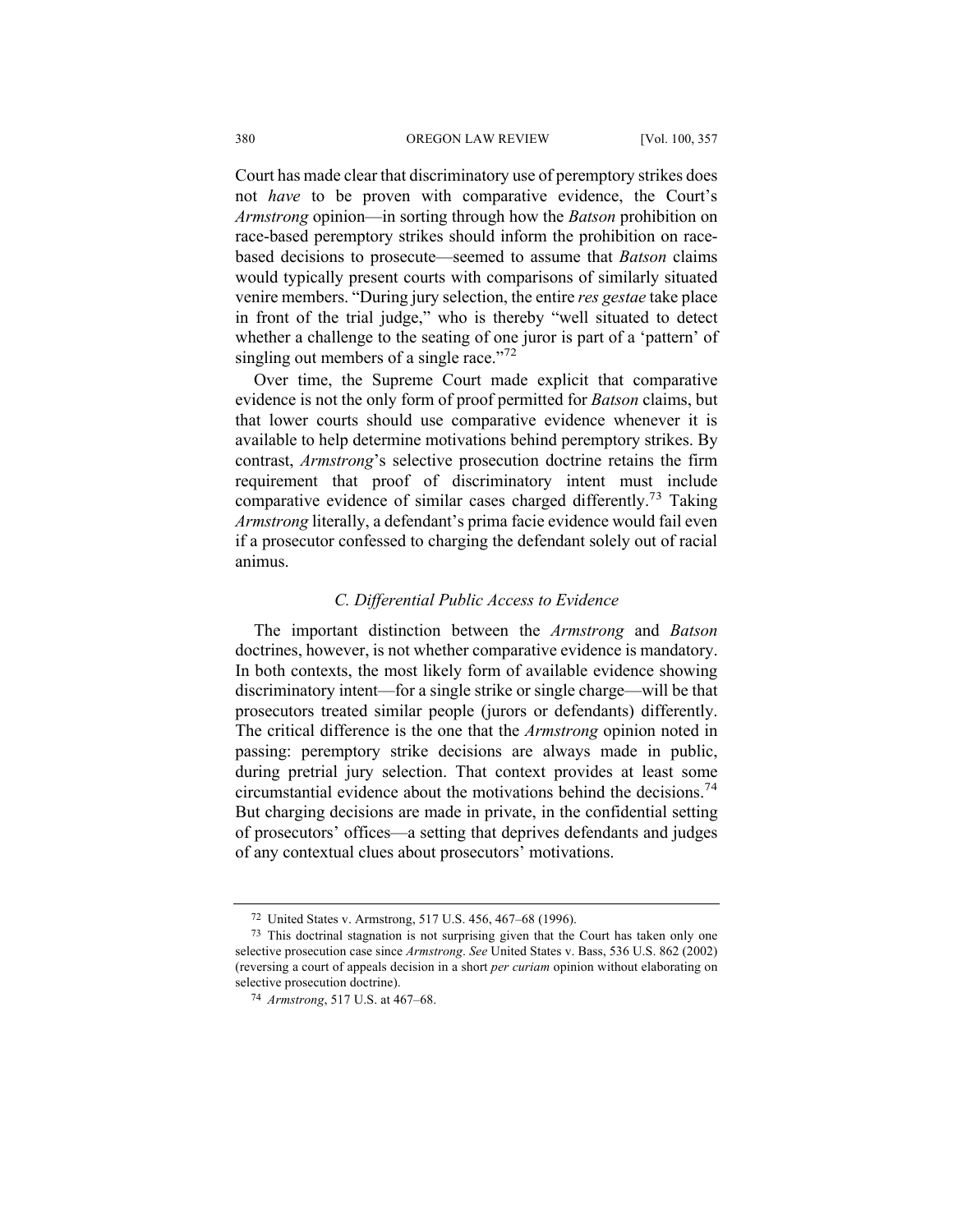This contextual difference has led to divergent evidentiary practices for each kind of claim. Given the paucity of information about charging decisions, *Armstrong* defined criteria for trial judges to order discovery from prosecutors. *Batson* did not. These distinctive paths have resulted in courts having insufficient access to relevant evidence for claims under *both* doctrines.

# *1. The Information Hurdle Impeding Armstrong Adjudication*

The problem for defendants alleging *Armstrong* violations is familiar. The lack of public information about charging means defendants must rely on judges to order discovery from the prosecutors' office. Yet *Armstrong* requires that defendants produce "some evidence" of discriminatory charging to justify such an order, $\frac{75}{2}$ which might yield evidence that bolsters a defendant's prima facie case of racially motivated charging. But vanishingly few claimants can show "some evidence" of discriminatory purpose when—even if such a purpose exists—evidence of discriminatory purpose is exceedingly hard to muster from public sources. Most *Armstrong* claims end up being battles about discovery orders that defendants lose, which means courts never see the relevant evidence in prosecutors' files that judges need to determine the merits of the claim.<sup>76</sup>

A small but intriguing set of *successful* selective-prosecution claims suggests that this insuperable information barrier conceals some unknown number of potentially valid claims. The dismal track record of post-*Armstrong* selective prosecution claims notwithstanding, a number of similar claims have been successful when unusual circumstances provide easily accessible *public* evidence about lots of similar, uncharged offenders that prosecutors declined to charge. In perhaps three dozen state and federal cases since the  $1960s$ ,  $77$ 

<sup>75</sup> *Id.* at 469. One could describe *Batson*'s step two, in which the burden shifts to the prosecution to offer race-neutral reasons for its peremptory strikes, as a de facto discovery order: the prosecutor must disclose her private rationales for exercising peremptory strikes that, absent the defendant's prima facie case of discriminatory purpose, otherwise call for no justification. But that burden is not typically described as discovery because the judges issue no formal order compelling production of documents or testimony equivalent to those at issue in *Armstrong* litigation.

<sup>76</sup> Limiting courts' access to evidence diminishes the odds accurately adjudicating *Armstrong* claims, increasing the odds of "false negative" rulings. *See* McAdams, *supra*  note 16, at 613–14.

<sup>77</sup> Perhaps significantly, most were decided before the Supreme Court decision in *Armstrong*, 517 U.S. 456. *Wayte v. United States*, 470 U.S. 598 (1985), made these claims harder to win under federal equal protection doctrine. But not all these decisions were clearly based on federal equal protection law. And an alternative explanation could be that the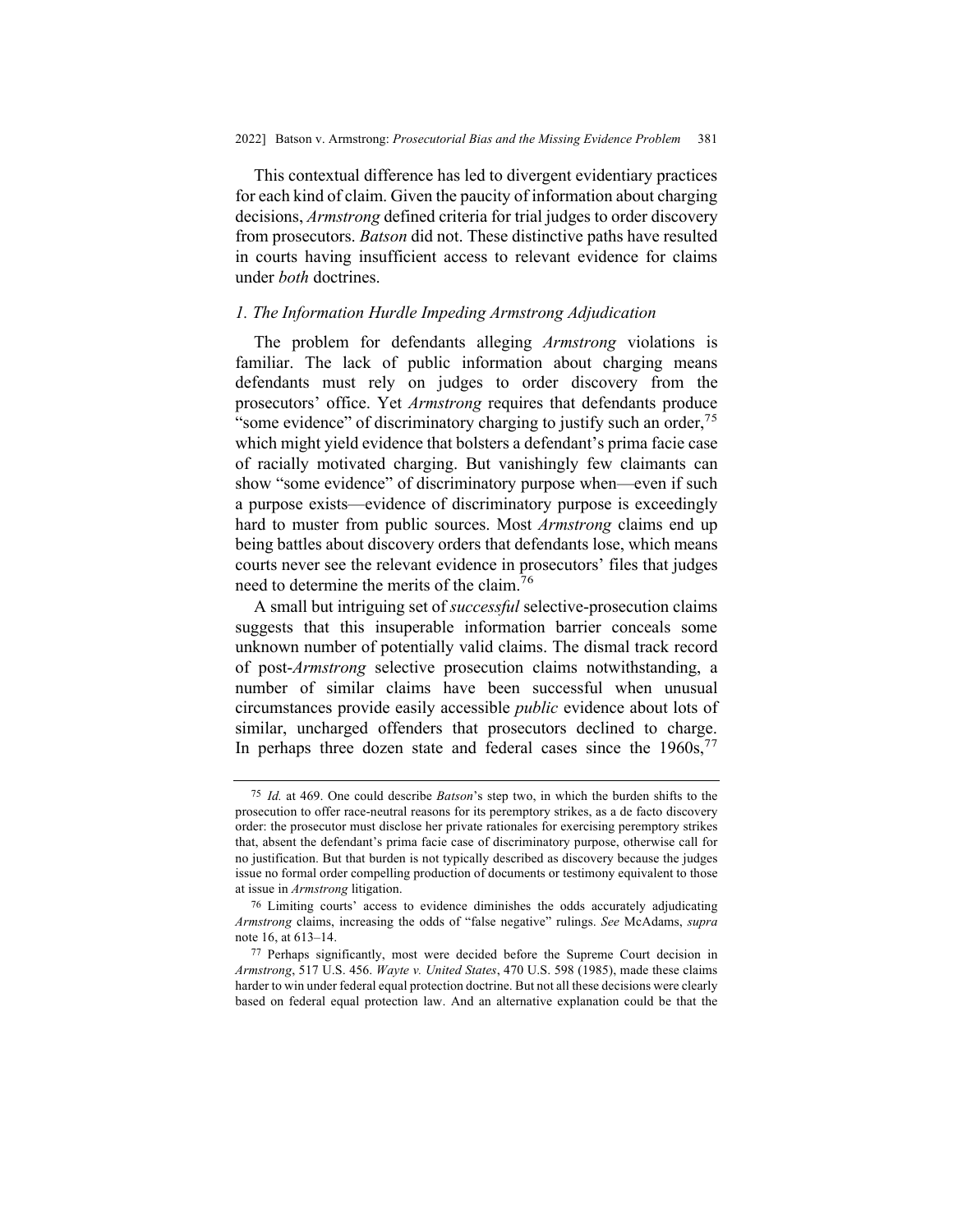defendants prevailed on selective prosecution claims. In virtually all, however, defendants could present courts with publicly available information about known offenders whom prosecutors didn't charge as well as those they did.<sup>78</sup>

For example, several federal cases found that prosecutors improperly targeted leaders of employee strikes, tax protests, or draft protests—all circumstances in which large numbers of uncharged strikers and protesters were easy to identify.<sup>79</sup> A series of state cases reached the same conclusion when the class of uncharged violators was likewise apparent from the circumstances. The occasional prosecutions for violation of once-widespread "Sunday closing" laws provide an example. These laws barred or limited business operations on Sundays. Store owners charged with violations could easily identify for courts

unusual circumstances critical in these cases—public evidence of similarly uncharged offenders—has not recurred in the years since *Armstrong*.

<sup>78</sup> Note that they share other characteristics as well: none involved selectivity based on race, nor did any involve the familiar felonies that dominate state and federal criminal dockets—no drug, weapon, assault, or homicide offenses.

<sup>79</sup> There are at least ten federal decisions (one unreported) that dismissed or reversed prosecutions on grounds of unconstitutional selective enforcement. Nine involve defendants targeted for political views and activities, several of whom were air traffic controllers vocally involved an illegal strike in 1981. *See* United States v. Hoover, 727 F.2d 387, 389 (5th Cir. 1984) (involving a defendant, prosecuted for participating in a strike while employed by the federal government, who was able to show that there were over 297 unprosecuted strikers in the jurisdiction); United States v. Hazel, 696 F.2d 473, 475 (6th Cir. 1983) (charging defendants with tax violations who headed a "tax revolt" group—and thus knew of other violators—and showed that "[thirty-four] other members of the Michigan tax revolt group committed tax violations but were not facing prosecution"); United States v. McDonald, 553 F. Supp. 1003 (S.D. Tex. 1983) (involving dismissal based on selective prosecution; defendant air traffic controller and union member targeted for political expression); *id.* at 1008 (citing United States v. Paisley, Cr. 81-196 PHX-CLH (D. Ariz. Nov. 12, 1981) as another example of a dismissal on selective prosecution grounds); United States v. Haggerty, 528 F. Supp. 1286 (D. Colo. 1981); United States v. Falk, 479 F.2d 616, 624 (7th Cir. 1973) (en banc) (reversing conviction and remanding for hearing on whether defendant was selected for prosecution based on political views); United States v. Crowthers, 456 F.2d 1074, 1078–81 (4th Cir. 1972) (reversing convictions for disturbance on government property based on finding that government prosecuted defendants—but not participants in sixteen equally noisy political and religious ceremonies—based on their political and religious views); United States v. Steele, 461 F.2d 1148, 1152 (9th Cir. 1972) (reversing conviction for refusal to answer census questions because government prosecuted only those involved in public protest against census); United States v. Danks, 357 F. Supp. 193, 196 (D. Haw. 1973) (reversing conviction of census protester); United States v. Robinson, 311 F. Supp. 1063, 1063–64 (W.D. Mo. 1969) (dismissing charge of illegal wiretapping upon finding that federal agents had repeatedly violated the same statute and not been prosecuted). Note that five of the ten cases precede the Supreme Court decisions that imposed a strict intent requirement for equal protection claims. *See* Arlington Heights v. Metro. Hous. Dev. Corp., 429 U.S. 252, 266 (1977); Washington v. Davis, 426 U.S. 229 (1976).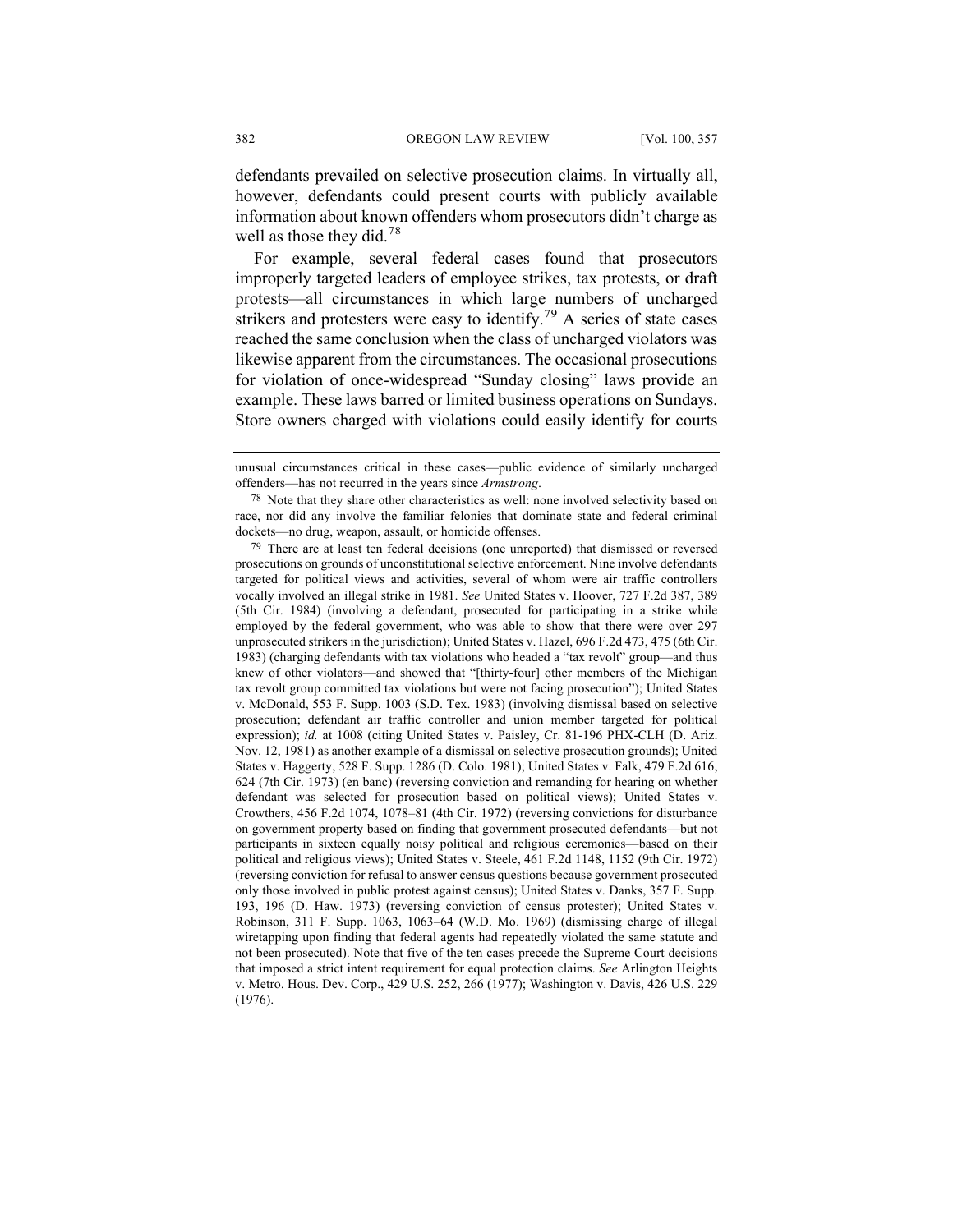other local establishments that had been open for business on Sundays and yet not charged.<sup>80</sup> All these cases have that critical feature in common: defendants have easy, low-cost access to "some evidence" of similarly situated offenders that raises an inference of illicit prosecutorial bias behind the charging decision, which raises the question of how often biased motivations remain concealed because the vast majority of charging contexts lack such transparency.

## *2.* Batson*'s Missing Discovery Standard*

The evidentiary problem for *Batson* claimants is more subtle. Defendants have some evidence of prosecutors' motives for their peremptory strike decisions from the voir dire process. And like *Armstrong* claimants, *Batson* claimants are free to add other evidence of racially motivated peremptory strikes that might be publicly available, though few defendants muster any.<sup>81</sup> Some defendants win *Batson* claims on evidence from the voir dire process alone. But what prosecutors reveal of their motives during jury selection is often far from all, or the best, of the evidence of their motives. For both peremptory strikes and charging decisions, some evidence of prosecutor motivations remains confidential. Because the voir dire

<sup>80</sup> As with petty traffic offenses, trivial, widely ignored, sometimes-obscure laws create opportunities to target a few individuals for personal idiosyncratic reasons. Unlike traffic offenses, courts for a time prohibited such selectivity as unconstitutional. For cases involving Sunday closing laws, *see, e.g.*, Simonetti v. City of Birmingham, 314 So. 2d 83, 89–90, 92–93 (Ala. Crim. App. 1975) (reversing conviction on evidence of general nonenforcement of Sunday closing laws despite widespread violations known to city and police, including many violations by commercial tenants of city; only four arrests made in one year); State v. Anonymous, 364 A.2d 244, 245–46 (Conn. C.P. 1976) (dismissing charges of violating Sunday closing law where state knowingly tolerated such offenses and profited from taxing such violations); City of Ashland v. Heck's, Inc., 407 S.W.2d 421, 422, 424 (Ky. 1966) (affirming injunction against enforcing Sunday closing laws against department store given widespread violations and no other prosecutions in twenty-five years); People v. Acme Markets, 334 N.E.2d 555, 556–57 (N.Y. 1975) (reversing conviction for violation of Sunday sales laws where prosecution "was pursued . . . against the backdrop, the history and the policy of nonenforcement" despite "massive and flagrant violations" of the law). For cases involving other petty offenses, *see, e.g.*, People v. Kail, 501 N.E.2d 979, 982 (Ill. App. Ct. 1986) (riding bike without a bell); Associated Indus. of Ala., Inc. v. State, 314 So. 2d 879, 886–90, 897 (Ala. Crim. App. 1975) (failing to file expense reports for political committee when forty other committees were not charged for same failure); State v. Vadnais, 202 N.W.2d 657, 660 (Minn. 1972) (parking a home trailer on one's land when others not charged for trailers not used as homes). For an insightful discussion of such cases with additional citations, *see* McAdams, *supra* note 16, at 662–64.

<sup>81</sup> The most likely sources available to defense counsel with the diligence and resources to dig them up are records of prosecutors' strikes of jurors in previous cases. Until *Batson*  overturned *Swain v. Alabama*, that evidence—showing a pattern of racially motivated strikes across multiple trials—was required.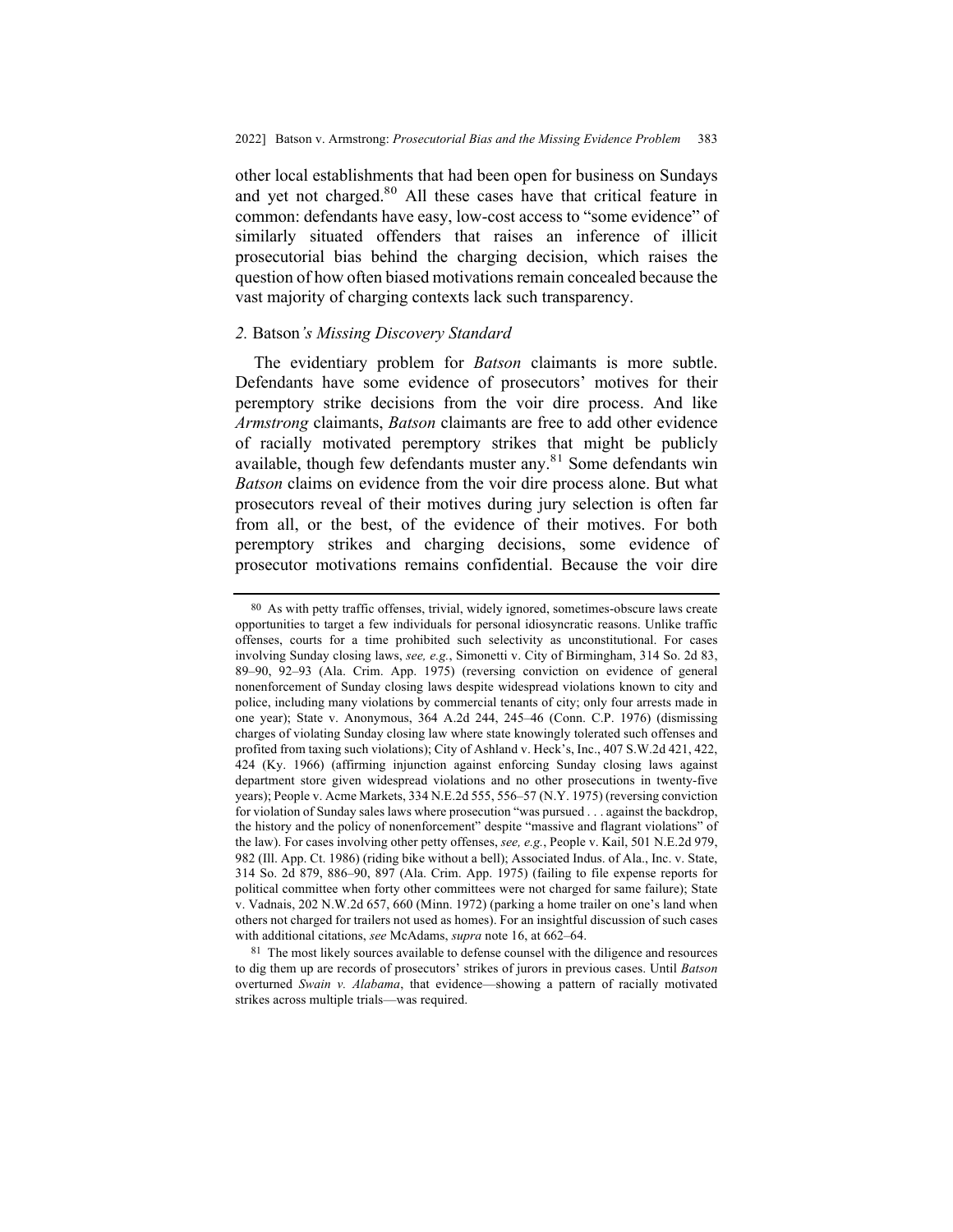process yields enough information for some defendants to make a prima facie case and a few to prevail on *Batson* claims, the Supreme Court has never articulated a standard for—or even mentioned the possibility of—trial judges ordering discovery from prosecutors during pretrial jury selection. And no such practice seems to have developed among lower courts.

# *D. Conclusion*

In sum, both *Batson* and *Armstrong* adjudication would benefit from mechanisms that provide courts with greater access to relevant evidence. The challenge to providing courts with more information in these two contexts arises from the countervailing interests that justify confidentiality for prosecutors' internal records prior to trial. But what equal protection doctrine has never explicitly acknowledged particularly for selective prosecution claims, where it is more important<sup>82</sup>—is that prosecutors' confidentiality interests diminish over time. That means the cost-benefit calculation that justifies restricting discovery before trial changes after trial, at the appellate stage. Very few *Armstrong* claims have ever gotten that far, but many *Batson* claims have. The judgments of appellate courts in both contexts confirm the point—ordering disclosure from prosecutors is much more feasible posttrial.<sup>83</sup>

In the common law tradition, we traditionally think of the factual record as wholly created in the trial court.<sup>84</sup> Appellate courts review trial judgments based on trial court records, but they largely do not authorize and evaluate new evidence never presented to the trial court.<sup>85</sup> Yet as some scholars have recently highlighted, in various

<sup>82</sup> By the Supreme Court's own account, prosecutors' interests in keeping information confidential are stronger in the charging context than in jury selection. The *Armstrong*  decision puts great weight on prosecutors' need for nondisclosure of charging-related information. *Armstrong*, 517 U.S. at 468 (demonstrating that discovery's costs, which may include "disclos[ing] the Government's prosecutorial strategy," justifies a "rigorous standard for discovery"). The *Batson* opinion mentioned no equivalent concerns for jury selection, apparently on the assumption that much is disclosed publicly in the voir dire process. *See id.* at 467–68 ("During jury selection, the entire *res gestae* take place in front of the trial judge.").

<sup>83</sup> *See* Abel, *supra* note 59, at 733–55 (describing posttrial disclosure practices); *see, e.g.*, Strickler v. Greene, 527 U.S. 263, 278–79 (1999).

<sup>84</sup> *Cf.* John H. Langbein, *The Disappearance of Civil Trial in the United States*, 122 YALE L.J. 522, 529–38 (2012) (describing features of common law jury trial tradition).

<sup>85</sup> The classic account of common law tradition's approach to appellate review, in comparison to the European civil law tradition, is MIRJAN R. DAMAŠKA, THE FACES OF JUSTICE AND STATE AUTHORITY (1986).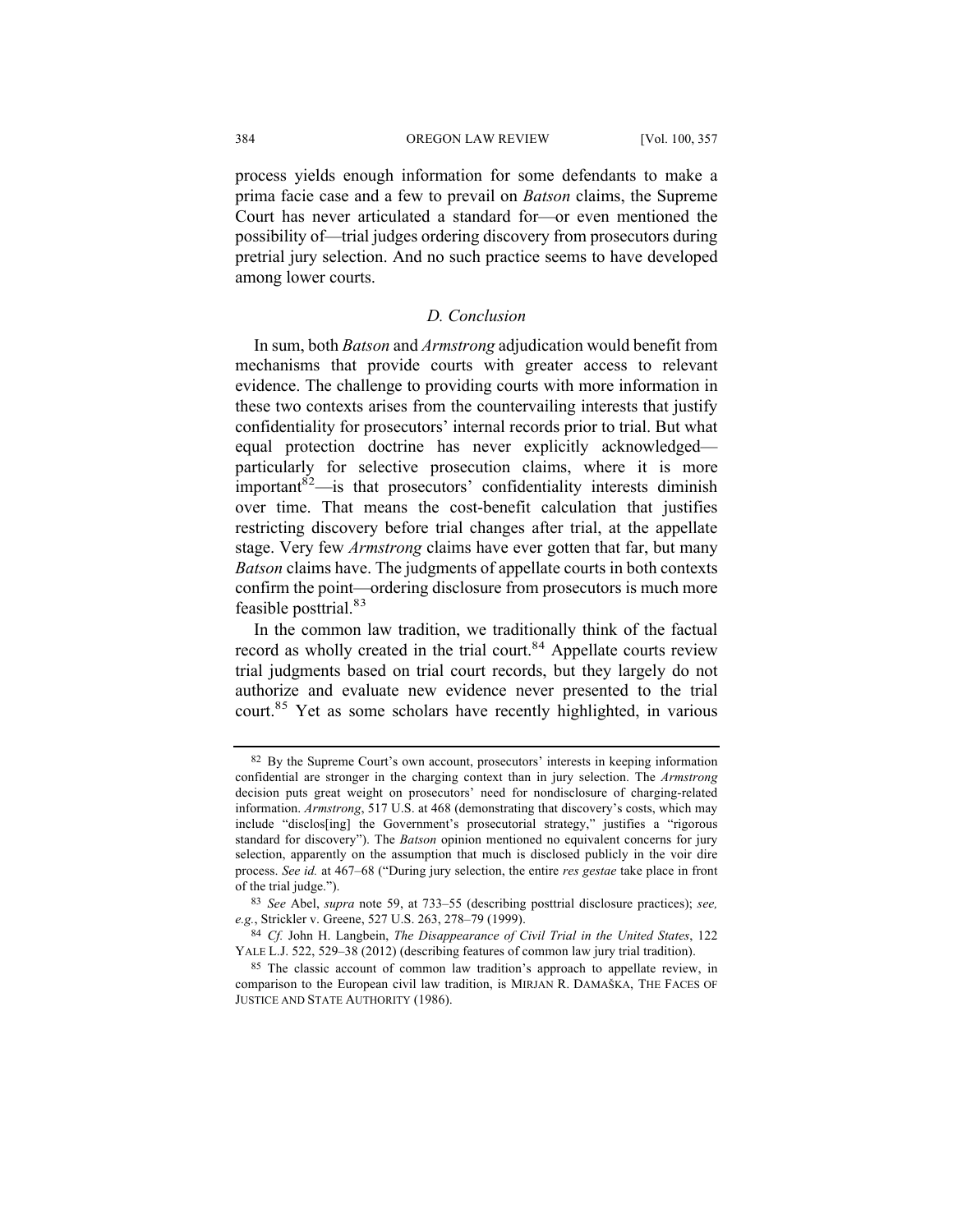ways appellate courts *do* expand the factual basis for decisions beyond that available in the lower court record.<sup>86</sup> These practices have tradeoffs. Most obviously, fuller factual records in trial courts reduce errors; later appellate correction of errors is costly. Still, this postconviction evidence development is unavoidable for some claims, such as claims of ineffective assistance of counsel,  $87$  and it is familiar elsewhere, notably in post-conviction *Batson* litigation. The next Part argues that courts can improve these choices about the timing of evidence production and compelled disclosures. Post-conviction discovery familiar in *Batson* claims should be more widely used for *Armstrong* claims. Meanwhile, greater use of *pretrial* discovery orders that are an early step in *Armstrong* doctrine could improve the efficiency of adjudicating *Batson* claims. This reversal could do much to overcome the information deficits that claimants and courts face in identifying and accurately adjudicating *Batson* and *Armstrong*  challenges.

#### III

## DISCOVERY REFORM FOR *BATSON* AND *ARMSTRONG* CLAIMS

#### *A. Timing Options for Evidence Disclosure*

Take a brief step back for a broader perspective on the timing of evidence production. In the standard account of adversarial legal process, evidence is produced at trial.<sup>88</sup> The common law tradition had virtually no law of discovery—no obligations that parties produce evidence *before* trial.<sup>89</sup> That changed dramatically with modern discovery statutes, which are supplemented by modest constitutional disclosure duties for prosecutors. Pretrial evidence discovery is now routine—and, in many jurisdictions expansive—although it is focused on evidence relevant to substantive issues rather than procedural ones (*Armstrong*'s authorization for pretrial discovery

<sup>86</sup> Allison Larsen, in a series of articles, has explored a controversial trend in this regard. *See, e.g.*, Allison Orr Larsen, *The Trouble with Amicus Facts*, 100 VA. L. REV. 1757 (2014); Allison Orr Larsen, *Confronting Supreme Court Factfinding*, 98 VA. L. REV. 1255 (2012). For an excellent account of widely accepted means to expand posttrial factual records that is focused on *Batson* litigation, *see* Abel, *supra* note 59.

<sup>87</sup> *See* Strickland v. Washington, 466 U.S. 668 (1984).

<sup>88</sup> This contrasts with the European civil law model in which officials compile a "dossier" of evidence, and the trial court serves more as an audit of that record than the primary site for introducing evidence. For the classic account of the civil law model, *see* DAMAŠKA, *supra* note 85, at 21–27.

<sup>89</sup> *See* Darryl K. Brown, *How to Make Criminal Trials Disappear Without Pretrial Discovery*, 55 AM. CRIM. L. REV. 155 (2018); Langbein, *supra* note 84.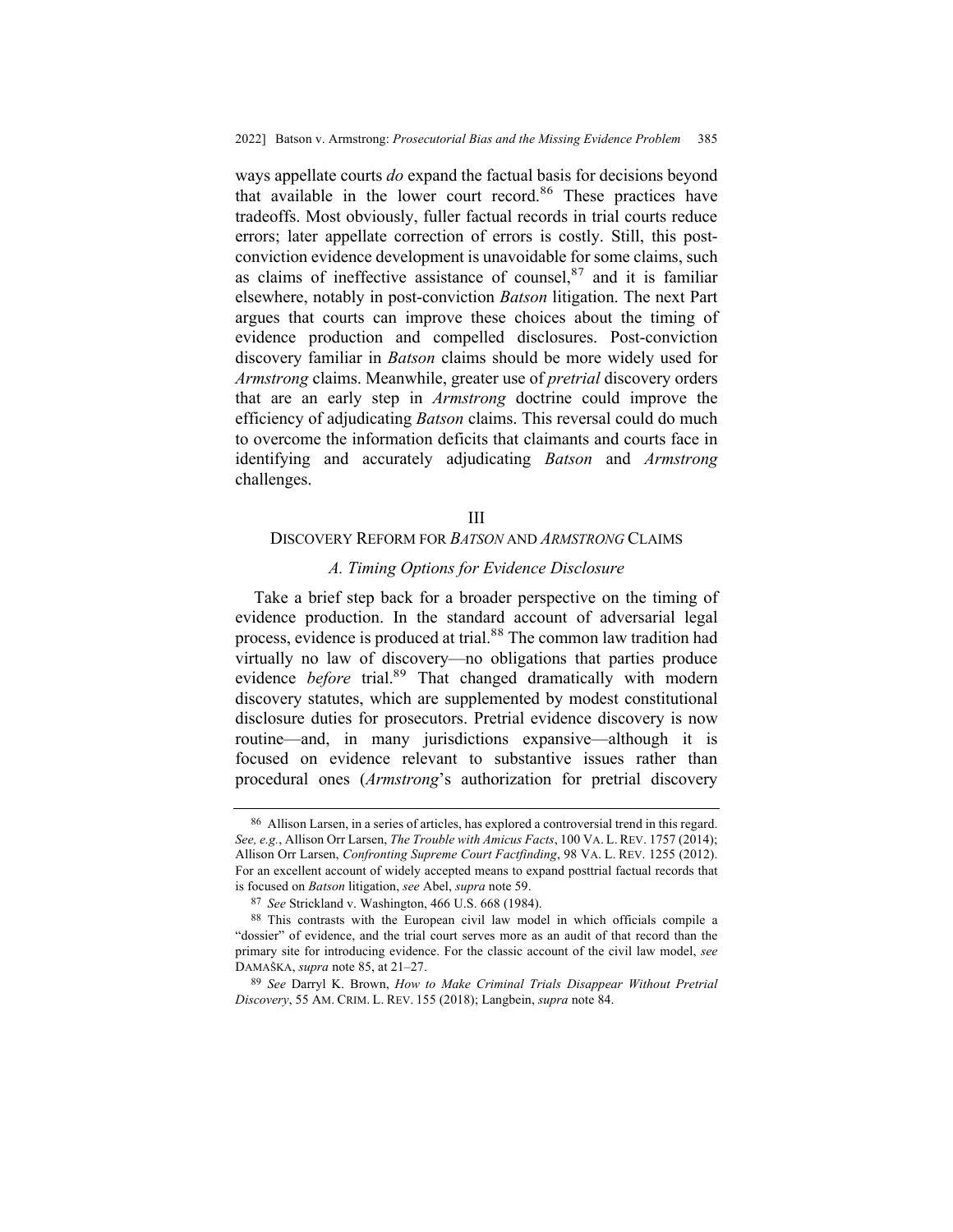orders notwithstanding). The ability of parties to see evidence without going to trial is one reason most cases are resolved by negotiated agreements.90 *After* trial, the law still strongly disfavors production of new evidence; however, this is much more true for evidence related to the merits, which may require a new trial, than to procedural violations, which can be heard by appellate courts. $91$  Statutes in some jurisdictions provide greater access to evidence after trial; courts likewise order post-conviction for production of evidence relevant to shed light on alleged procedural violations.<sup>92</sup>

There is nothing exceptional any longer in courts ordering parties to produce the evidence that judges need to accurately adjudicate procedural claims. *Armstrong* (barely) authorizes pretrial discovery for selective prosecution claims,  $93$  and courts have, in a handful of cases, employed their general authority to order such discovery postconviction.94 But examples abound of appellate and habeas courts ordering disclosure of new evidence to shed light on *Batson* claims.<sup>95</sup> This is hardly unusual. To adjudicate other constitutional procedure claims, courts order production of new evidence, or weigh new evidence otherwise produced by parties, long after trial. By their nature, violations of *Brady v. Maryland*<sup>96</sup>—which requires prosecutors to

<sup>90</sup> Brown, *supra* note 89, at 155–58, 187–96; Langbein, *supra* note 84, at 525–26, 551.

<sup>91</sup> *See* 3 CHARLES A. WRIGHT & ARTHUR R. MILLER ET AL., FEDERAL PRACTICE & PROCEDURE: CRIMINAL § 583 (4th ed. 2011) (concluding from the case law that a motion for new trial based on newly discovered evidence "is not favored by the courts and is viewed with great caution" because "courts are reluctant to give him a second trial and disrupt finality").

<sup>92</sup> *See, e.g.*, N.C. GEN. STAT. § 15A-1415(f) (stating that in post-conviction proceedings, the state "shall make available to the defendant's counsel the complete files of all law enforcement and prosecutorial agencies involved in the investigation of the crimes committed or the prosecution of the defendant").

<sup>93</sup> United States v. Armstrong, 517 U.S. 456, 465 (1996).

<sup>94</sup> *See, e.g.*, United States v. Jones, 159 F.3d 969 (6th Cir. 1998) (on direct appeal, reversing district court denial of pretrial discovery and ordering post-conviction discovery); Loza v. Mitchell, 705 F. Supp. 2d 773 (S.D. Ohio 2010) (granting discovery under civil rules applicable to habeas petition alleging racial bias in capital murder prosecutions), *aff'd*, 766 F.3d 466 (6th Cir. 2014); Hill v. Mitchell, No. 1:98-cv-452, 2007 WL 2874597 (S.D. Ohio Sept. 27, 2007); *see also* United States v. Tuitt, 68 F. Supp. 2d 4 (D. Mass. 1999) (granting pretrial discovery on selective prosecution claim).

<sup>95</sup> In *Batson* litigation, post-conviction evidence production has provided courts with invaluable information from prosecutors' notes on jury selection, prosecution training materials on jury selection, details on use of peremptory challenges in other cases, and various extrajudicial statements that shed light on motivations for peremptory strikes. For a detailed overview, *see* Abel, *supra* note 59, at 738–51.

<sup>96</sup> 373 U.S. 83 (1963); *see also* Kyles v. Whitley, 514 U.S. 419 (1995) (specifying obligation to turn over material in possession of police agencies).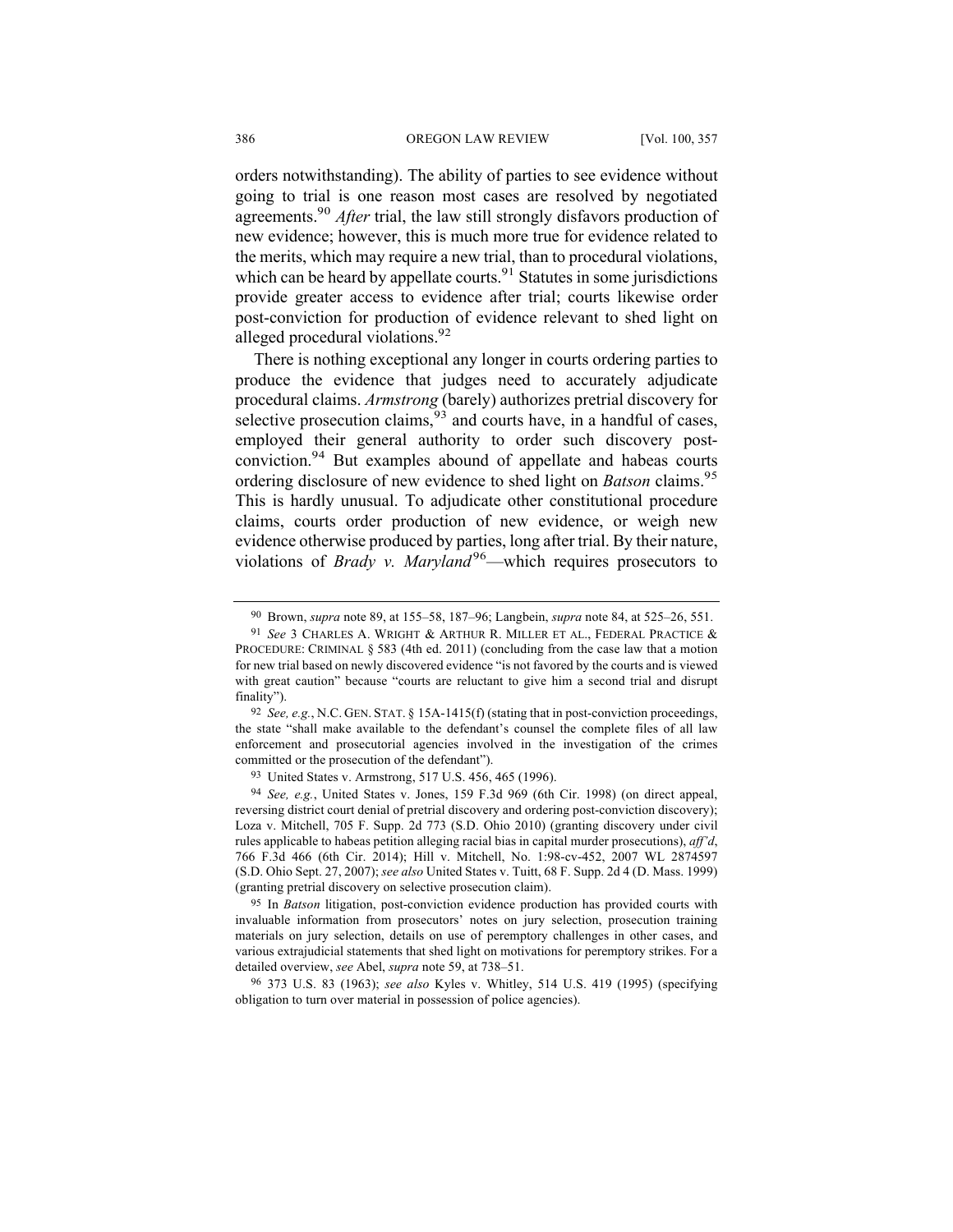disclose exculpatory evidence to the defense before or at trial—are concealed from the defense and courts in the government's confidential files, which may come to light only after trial (if ever) through courtordered discovery, post-conviction disclosure statutes, or otherwise. 97 The same is true for claims of ineffective assistance of counsel under *Strickland v. Washington*. <sup>98</sup> Only after trial (and with new defense counsel) is the attorney's full performance complete; only at that stage will courts compel defense attorneys to disclose work product and testify about reasons for decisions. And the Court in *Peña-Rodriguez* recently held unconstitutional statutes that restrict posttrial evidence of jurors' racial bias, "a familiar and recurring evil that, if left unaddressed, would risk systemic injury to the administration of justice."<sup>99</sup> In that setting as well, the confidentiality interest of jurors as with attorney work product—is strongest during trial and somewhat diminished afterward.

The point is that, especially for procedural claims, courts have wellestablished authority to facilitate evidence production at every stage of litigation. Exactly when they exercise these powers depends, in part, on when the parties request discovery and on the strength of countervailing interests—most notably the confidentiality interests of prosecutorial and law enforcement agencies. These powers have been underused because parties have not pressed courts to order discovery at the optimal points in the litigation timeline. The particular histories and procedural postures of the *Batson* and *Armstrong* cases, which naturally shaped the Supreme Court's holdings in both, have misled parties and courts into thinking of *Batson* discovery largely as a

<sup>97</sup> *See, e.g.*, Foster v. Chatman, 578 U.S. 488, 495–501 (2016) (describing evidence obtained through state Open Records Act, which state and federal courts admitted in habeas proceedings); Brief for Petitioner at 8, Smith v. Cain, 565 U.S. 73 (2012) (No. 10-8145), 2011 WL 3608728, at \*12 (2011) (describing production of *Brady* material in response to discovery order from trial court hearing habeas petition and from public records act request); Miller-El v. Dretke, 545 U.S. 231, 256 n.15 (2005) (noting additional information—jury questionnaires and information cards—that became available only during habeas litigation); Strickler v. Greene, 527 U.S. 263, 278–79 (1999) (*Brady* material released in response to court order for production of police and prosecutor files); United States v. Bagley, 473 U.S. 667, 671 (1985) (material disclosed pursuant to Freedom of Information Act request after trial); State v. Larkins, 2003 WL 22510579, at \*2–3, ¶¶ 11, 19 (Ohio Ct. App. Nov. 6, 2003) (police reports disclosed after trial in response to request under state public records act).

<sup>98</sup> 466 U.S. 668 (1984); *see* 3 WAYNE R. LAFAVE ET AL., CRIMINAL PROCEDURE § 11.7(e) (4th ed. 2021) ("Appellate courts uniformly note that where a claim of ineffective assistance of trial counsel could be more fully developed by evidence outside the trial record, the preferable procedure is to present it initially in a setting that permits an evidentiary hearing.").

<sup>99</sup> Peña-Rodriguez v. Colorado, 137 S. Ct. 855, 868 (2017).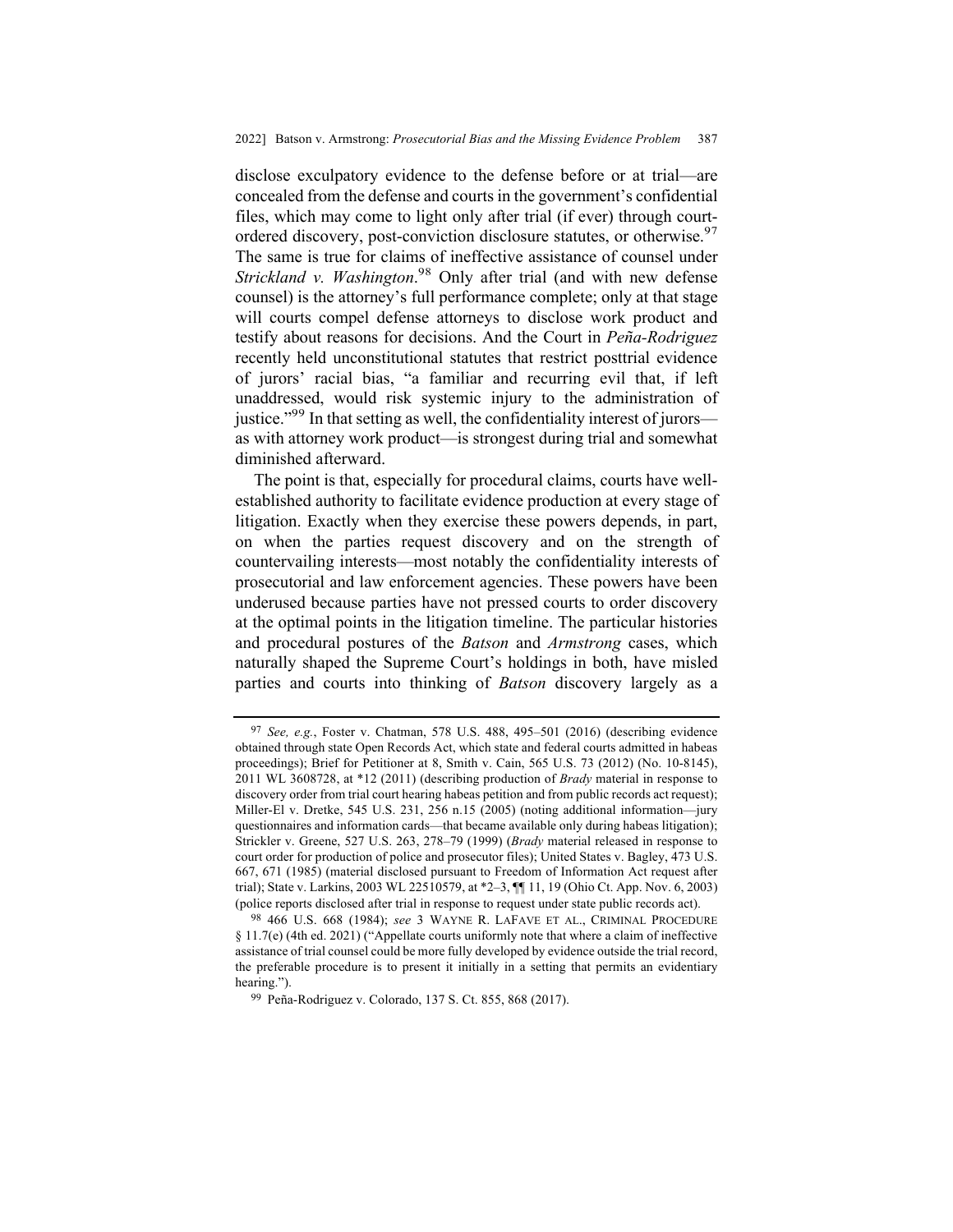posttrial endeavor and *Armstrong* discovery as a pretrial one. But those assumptions are backward. The balancing of interests makes *Batson*  discovery much more feasible and efficient before trial (during jury selection) *Armstrong* discovery much more feasible after trial. The key reason has to do with differences in the strength of prosecutors' interests in keeping confidential their work product related to jury selection and criminal charging decisions.

## *B. Variations in Work Product Confidentiality*

Two features of prosecutors' need for confidentiality of their internal records are relevant here. First, the need for confidentiality diminishes over time, which makes later disclosure less costly to law enforcement interests. That recognition underlies statutes that mandate much broader discovery of prosecutors' post-conviction records,<sup>100</sup> and more general Freedom of Information or Open Records acts that exist in every state and federal law, and which authorize release of information—including from law enforcement agencies—that either was never confidential or no longer merits confidentiality.<sup>101</sup> Likewise, courts compel both prosecutors (in relation to *Batson* claims) and defense lawyers (in *Strickland* claims) to disclose confidential work product materials after a criminal case has concluded in a trial judgment

<sup>100</sup> *See, e.g.*, N.C. GEN. STAT. § 15A-1415(f) (2009) (open-file disclosure of police and prosecutor files in all felony cases after conviction); GA. CODE ANN. § 50-18-72(4) (2016) (authorizing disclosure of records of law enforcement and prosecution agencies after an investigation or prosecution is no longer pending); State v. Atkins, 505 S.E.2d 97 (N.C. 1998) (holding state has no work product privilege under N.C. GEN. STAT. § 15A-1415(f), which requires disclosure of all felony prosecution files after conviction); Foster v. Chatman, 578 U.S. 488 (2016) (noting defendant obtained prosecution records documenting *Batson* violation under Georgia Open Records Act). The same point is confirmed by prosecutors' willingness to grant consultants and academic researchers wide access to files of closed cases. *See, e.g.*, Peterson et al., *supra* note 22.

<sup>101</sup> *See, e.g.*, *Foster*, 578 U.S. at 493–501 (evidence obtained through request under Georgia Open Records Act); LA. STAT. ANN. § 44:3 (2021) (records of prosecution and law enforcement agencies); Brief for Petitioner at 12, Smith v. Cain, (No. 10-8145), 2011 WL 3608728 (*Brady* material uncovered in part through Louisiana Public Records Act request); United States v. Bagley, 473 U.S. 667 (1985) (material disclosed pursuant to Freedom of Information Act request after trial); State v. Larkins, 2003 WL 22510579 (Ohio Ct. App. 8th 2003) (police reports disclosed in response to request under Ohio public records law). *See generally* Freedom of Information Act, 5 U.S.C. § 552(b)(7)(A) ("[R]ecords or information compiled for law enforcement purposes [may be excepted from disclosure], but only to the extent that the production of such law enforcement records or information . . . could reasonably be expected to interfere with enforcement proceedings."); David L. Ganz, *Open Public Records Act Litigation*, 128 AM. JUR. TRIALS 495 § 22 (2013; updated 2021) (describing access to law enforcement records under state and federal public records acts).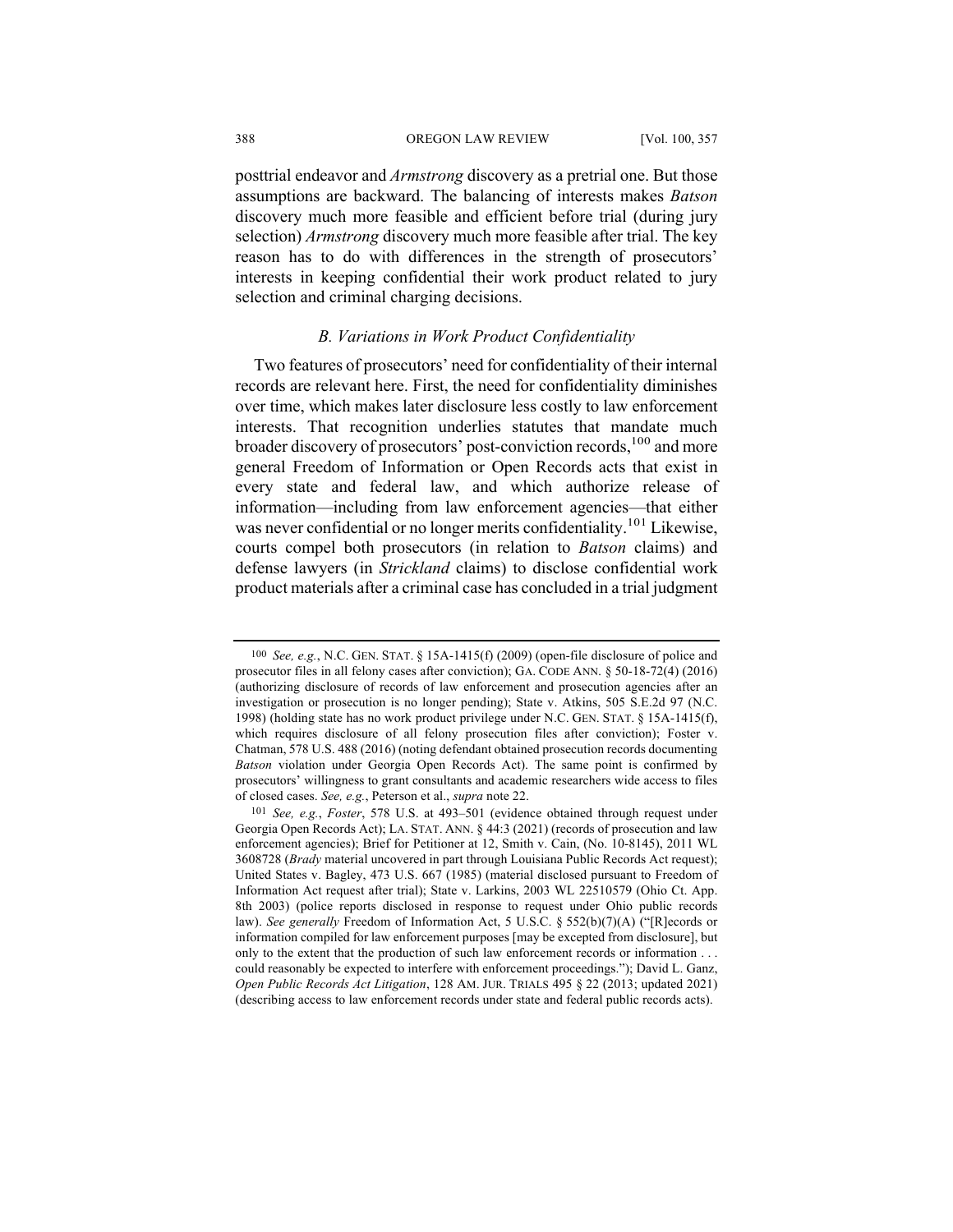and sentencing order.<sup>102</sup> When courts very occasionally order prosecution disclosure in *Armstrong* litigation, they almost always do so well after conviction.<sup>103</sup> The diminished need for confidentiality also explains why police and prosecution agencies voluntarily give researchers access to files for cases that are no longer pending. In general, the courts' authority to facilitate disclosures throughout the litigation process not only enables them to delay disclosure orders until confidentiality interests are sufficiently low but also enables them to issue orders earlier to prevent, rather than remedy, violations. Postconviction remedies like reversal are always more costly,  $104$  but they are commonly justified for a variety of reasons depending on the claim at issue,<sup>105</sup> including—for *Batson* and *Armstrong* claims—the confidentiality of prosecutor work product.

Second, prosecutors have a stronger confidentiality interest in information related to charging as opposed to jury selection—that is, stronger for *Armstrong* material than *Batson* material. The potential harms from pretrial disclosure of the kinds of prosecution records needed to investigate claims of selective prosecution are a primary reason cited by the *Armstrong* Court to justify the high standard defendants must meet before trial courts can order disclosure from prosecutors. The Court worried that disclosure would "unnecessarily impair the performance of a core executive constitutional function, . . . chill law enforcement ..., and ... undermine prosecutorial effectiveness by revealing the Government's enforcement policy."106

By contrast, nothing like that is at stake in in the context of alleged *Batson* violations. The information needed by courts for those claims

103 *See supra* note 95 (cases that compelled post-conviction disclosure from prosecutors).

106 U.S. v. Armstrong, 517 U.S. 456, 465 (1996) (internal quotation marks omitted).

<sup>102</sup> *See, e.g.*, *Strickler*, 527 U.S. at 278–79 (posttrial order to disclose police and prosecution files); *Atkins*, 505 S.E.2d 97 (no work product privilege for prosecution records after conviction); *see* Abel, *supra* note 59, at 740–41 & nn.137–41 (discussing and citing cases of courts ordering disclosure of prosecutor work product); LAFAVE ET AL., *supra* note 98, § 11.7(e) (discussing and citing cases of courts ordering former defense counsel testify about representation strategy and disclose work product).

<sup>104</sup> *See* Arizona v. Fulminante, 499 U.S. 279, 306–10 (1991) (distinguishing "structural defects" in trials that merit automatic reversal from nonstructural "trial errors" that merit harmless-error analysis).

<sup>105</sup> For example, the adequacy of a defense attorney's representation under *Strickland*  can be investigated only after conviction and sentencing. *See* Strickland v. Washington, 466 U.S. 688 (1984). Many prosecution failures to disclose exculpatory evidence required by *Brady v. Maryland*, 373 U.S. 83 (1963), are not uncovered until after trial. And in *Peña-Rodriguez v. Colorado*, 137 S. Ct. 855 (2017), the Court held that post-conviction evidence production to investigate jurors' racial bias is constitutionally protected and struck down statutes that barred impeachment of jury verdicts based on post-conviction evidence.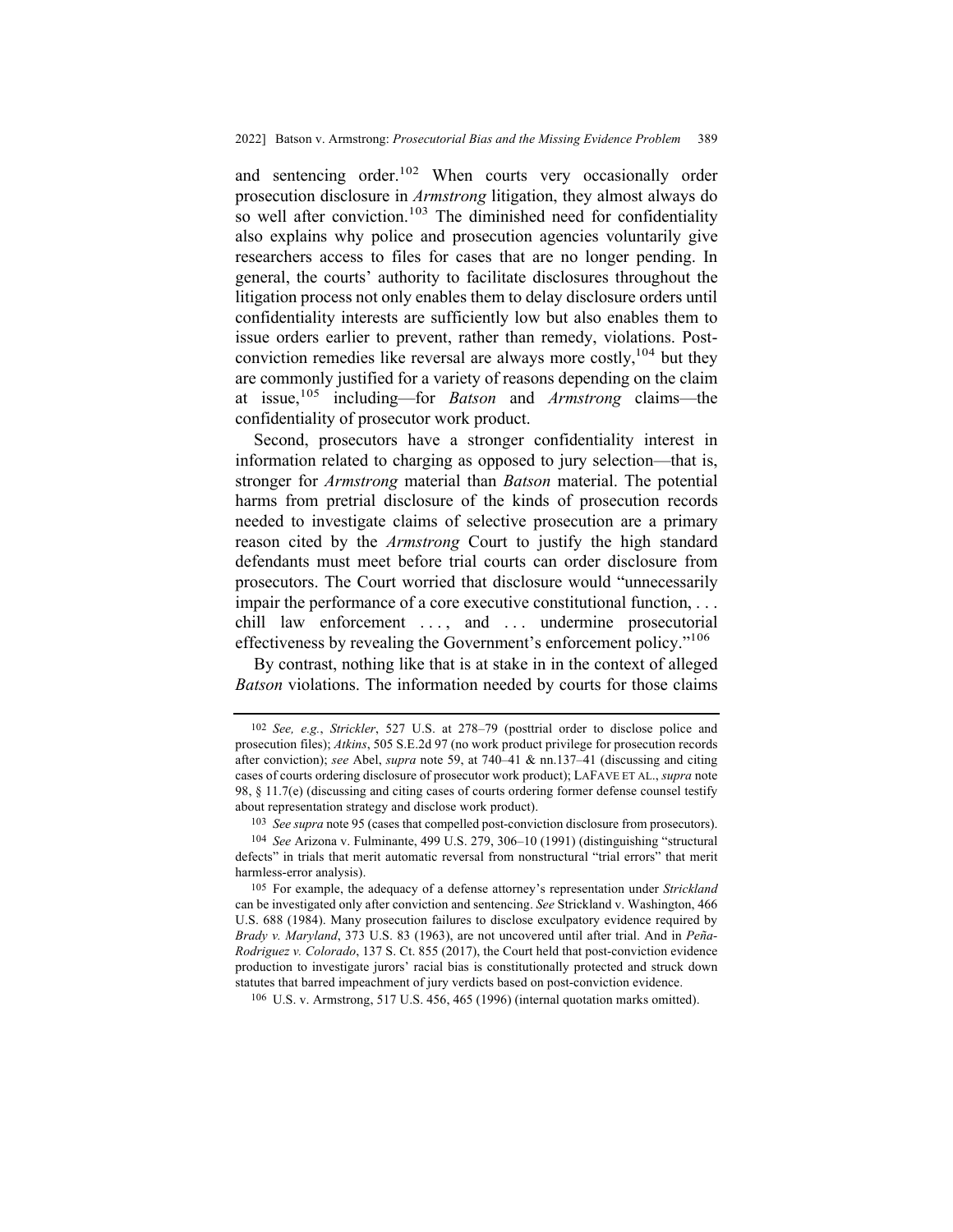is much more limited and specific. It consists of prosecutors' notes and research prepared for jury selection in the present case, which includes information about venire members, expressed preferences for or against certain juror characteristics, and guiding principles for selecting favorable jurors. It includes office policy manuals or training materials on jury selection, and records of prosecutors' peremptory strikes in prior cases. To be sure, much of this is attorney work product. Some of it might provide hints on intended trial strategy. But pretrial disclosure of this kind of information does nothing to reveal prosecution charging priorities or jeopardize active law enforcement interests akin to those at stake in *Armstrong* litigation.

### *C.* Armstrong *Disclosure Post-conviction*

All of this suggests that pretrial discovery is much more appropriate for *Batson* than *Armstrong* claims. Why then does *Armstrong* doctrine include a standard for discovery orders while *Batson* doctrine makes no mention of it? One answer seems to be simply that Mr. Armstrong and his co-defendants sought pretrial discovery (which the district court granted) while Mr. Batson didn't; the Supreme Court's decisions built on those distinct procedural paths. Subsequent litigants followed those models as well, likely because—before trial, at least—*Armstrong*  claims can't get anywhere without disclosure from prosecutors while *Batson* claims occasionally can. The practical evidentiary hurdles for *Armstrong* claims prior to trial are much more formidable than in the *Batson* context. Very little about a defendant's case—and usually relatively little of the broader public record—provides much basis for inferring a racially motivated charging decision, so the first thing defendants do is seek more information from the source. *Batson*  claimants, by contrast, have more public information to work with from the jury selection process. Very occasionally, they can succeed using only that source of evidence—the pattern of prosecutors' peremptory challenges in light of their voir dire questions, jurors' responses, and jurors' apparent racial identity.

Both of those approaches, however, leave courts deciding claims on evidentiary records that lack information from the best source prosecution files. The solution is simple but different for each claim.

*Armstrong* claims should not be adjudicated prior to trial because the important body of evidence needed to determine violations still merits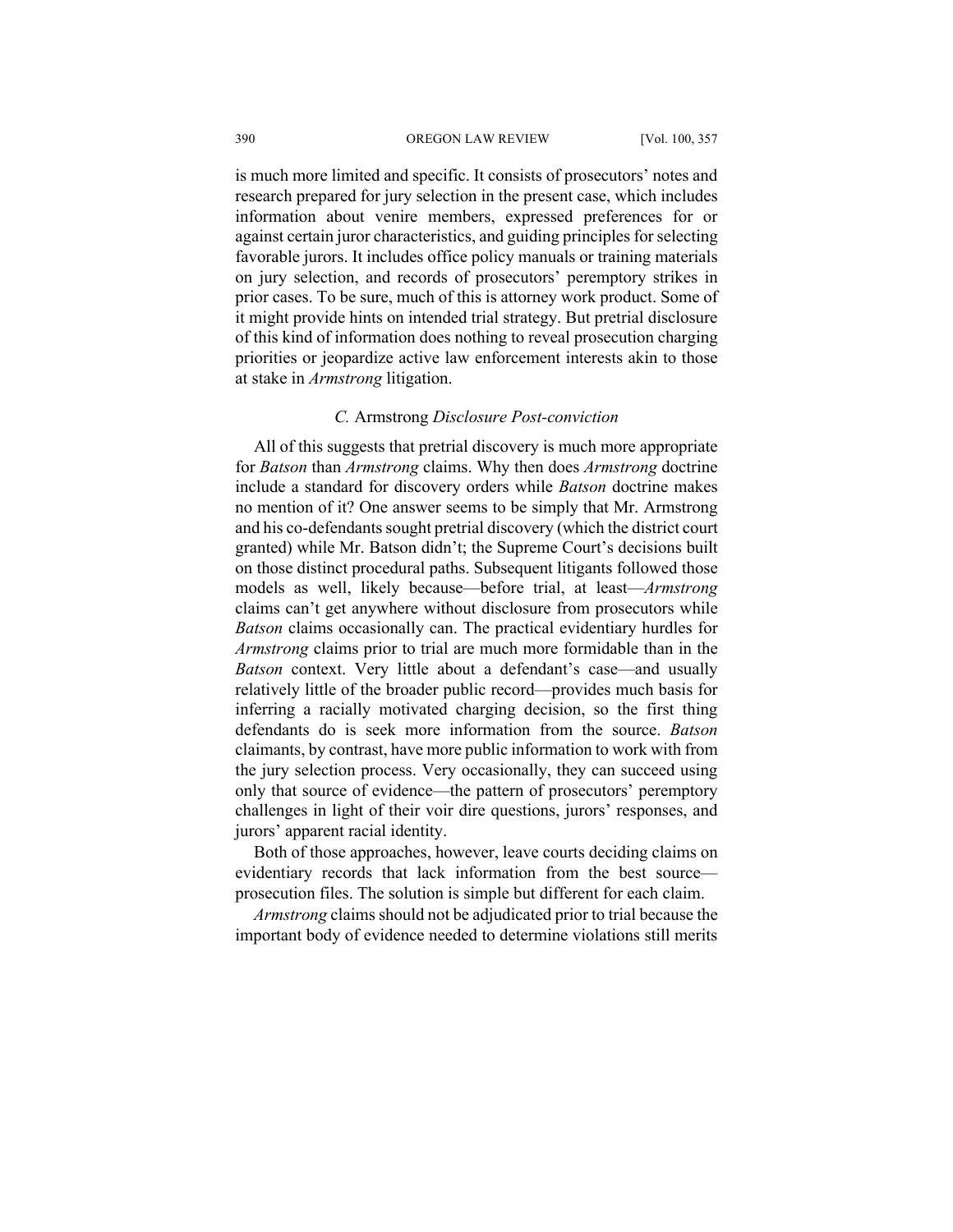confidentiality protection at that stage.107 As with *Brady* claims, violations go undetected before trial because defendants can't access the evidence and present it to judges. *Armstrong* claims should be treated like *Brady* claims (and also *Peña-Rodriguez* or *Strickland*  claims)<sup>108</sup>: the standard practice should be to adjudicate those claims post-conviction, when courts can gain access to the confidential prosecution information that they need to accurately determine a claim's validity.109

#### *D.* Batson *Disclosures Before Trial*

Litigation of *Batson* claims, by contrast, should be deliberately concentrated in the pretrial stage. Currently, much *Batson* litigation is effectively bifurcated: most claims are raised and initially decided based only on evidence from the public jury selection process; then (if defendants lose both the *Batson* claim and the trial) they may be relitigated on a richer evidentiary record with new information from prosecution files. Instead, courts should order pretrial discovery from prosecutors when defendants raise plausible *Batson* claims. In the *Batson* setting, *Armstrong*'s "some evidence" standard for a discovery order is one that defendants can plausibly meet based on readily available evidence from jury selection; many have met *Batson*'s prima facie case standard on that evidence. When they do so, trial judges should order the prosecution to disclose relevant material in their case files, including work product, in addition to its proffer of race-neutral

<sup>107</sup> Defendants should still *raise* the claim before trial, both to preserve the claim for appeal and to adjudicate the rare case in which sufficient evidence exists without prosecution disclosures. Also, as described *infra* Section II.E, a predictable practice of post-conviction disclosure should prompt prosecutors in some cases to disclose relevant materials voluntarily prior to trial, save when countervailing law enforcement interests were truly strong enough to merit delay.

<sup>108</sup> Granted, the reasons posttrial consideration of *Peña-Rodriguez* and *Strickland* claims are different than for *Armstrong* claims. A selective-prosecution violation occurs before trial, whereas juror bias or ineffective assistance does not occur until the trial stage. But *Armstrong* parallels *Brady* violations in this respect: both of those violations occur prior to trial, but defendants and courts can gain access to the information that reveals them only after trial.

<sup>109</sup> There would be no need to retain *Armstrong*'s "some evidence" standard for discovery orders in the post-conviction stage, but if it continued to apply, defendants should more often be able to meet it because of the greater statutory entitlement to prosecution records under open records acts and post-conviction disclosure laws. *See supra* note 100 (open records acts; N.C. GEN. STAT. § 15A-1415(f) (2019)).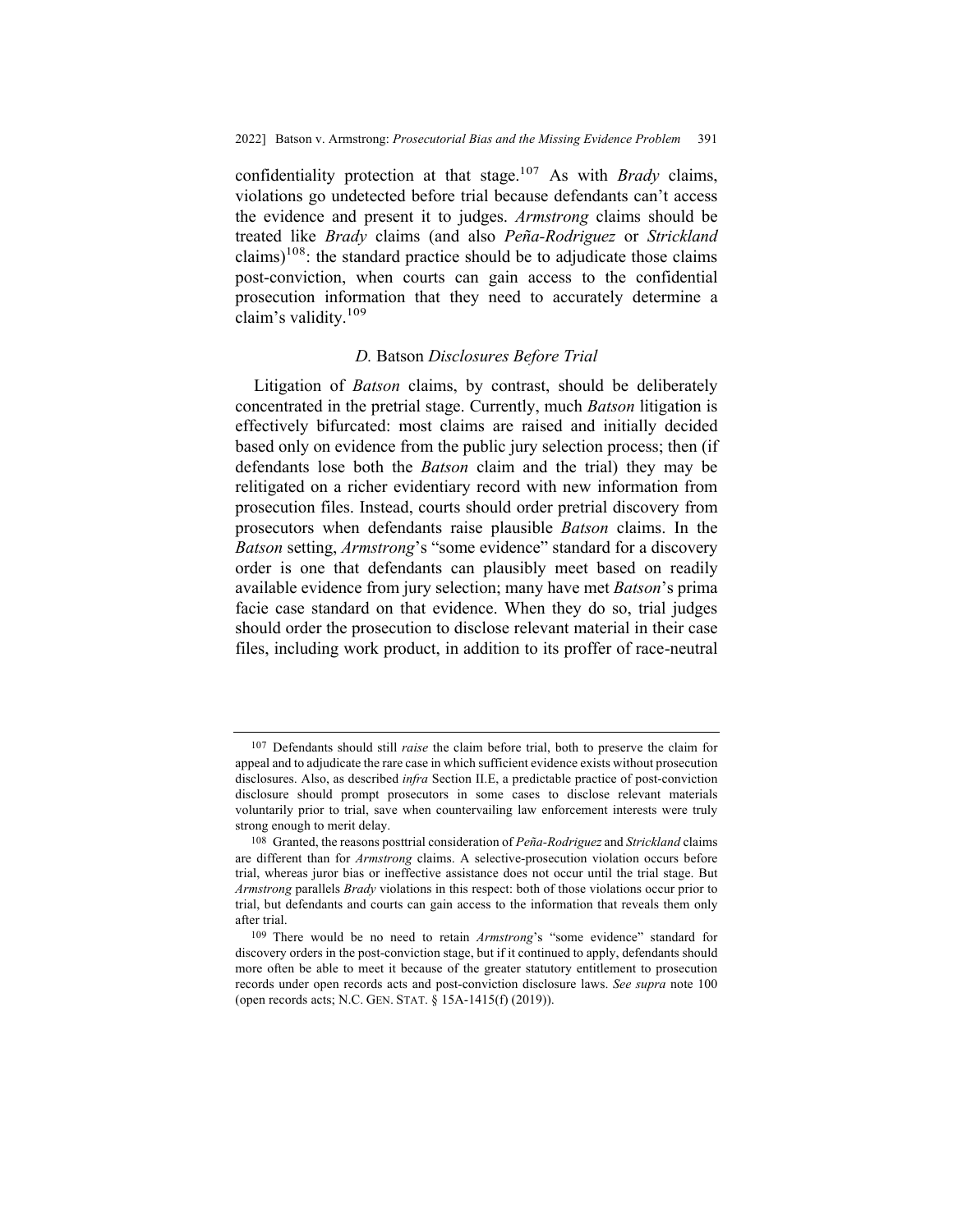explanations for its strikes.<sup>110</sup> Compelling disclosure of jury selection materials does not infringe distinctive prosecutorial or law enforcement interests. Unlike prosecutors' charging decisions, jury selection is not a "core executive function." It is an ordinary litigation practice for all attorneys, public and private, in every jury trial. Nothing about disclosure of prosecutors' notes on prospective jurors "threatens to chill law enforcement" or to "undermine prosecutorial effectiveness by revealing the Government's enforcement policy." On the other hand, early disclosure would be especially valuable. *Batson* claims demand difficult, fact-specific judgments about lawyers' unspoken motivations, for which evidentiary sources are limited.<sup>111</sup> "Determining whether invidious discriminatory purpose was a motivating factor demands a sensitive inquiry into such circumstantial . . . evidence of intent as may be available."<sup>112</sup> For that reason, courts examine "all of the circumstances that bear upon the issue of racial animosity must be consulted."113 Prompt disclosure of attorneys' voir dire materials, based upon a prima facie case of discriminatory motivation, would provide trial judges with the richer evidentiary basis they need to assess prosecutors' purported race-neutral explanations for their peremptory strikes.

Concentrating evidence production at the time of the initial *Batson*  claim should make *Batson* adjudication much more efficient. Trial judges' initial rulings on *Batson* claims would be more accurate and reversed less often; accordingly, *Batson* violations would be prevented more often, and there would be less need for new trials. In addition, *appellate* review of *Batson* rulings should be improved as well, because appellate courts would benefit from the same, richer evidentiary records. Depending on the standard of review, more information would give appellate judges better insights about whether trial court decisions,

<sup>110</sup> If prosecutors make a strong argument for doing so, courts could sometimes examine disclosed documentation *in camera—*perhaps because notes contain both jury selection information and mentions of trial tactics that might justifiably be shielded from the defense.

<sup>111</sup> Foster v. Chatman, 578 U.S. 488, 499–500 (2016) (*Batson's* third step, in which "the trial court must determine whether the defendant has shown purposeful discrimination, . . . turns on factual determinations"); Miller-El v. Dretke, 545 U.S. 231, 239 (2005) (Defendants must build the prima facie case from "'the totality of the relevant facts' about a prosecutor's conduct") (quoting Batson v. Kentucky, 476 U.S. 79, 94 (1986)).

<sup>112</sup> Arlington Heights v. Metro. Hous. Dev. Corp., 429 U.S. 252, 266 (1977), quoted in *Foster*, 578 U.S. at 501.

<sup>113</sup> *Foster*, 578 U.S. at 501 (quoting Snyder v. Louisiana, 552 U.S. 472, 478 (2008), and *Arlington Heights*, 429 U.S. at 266).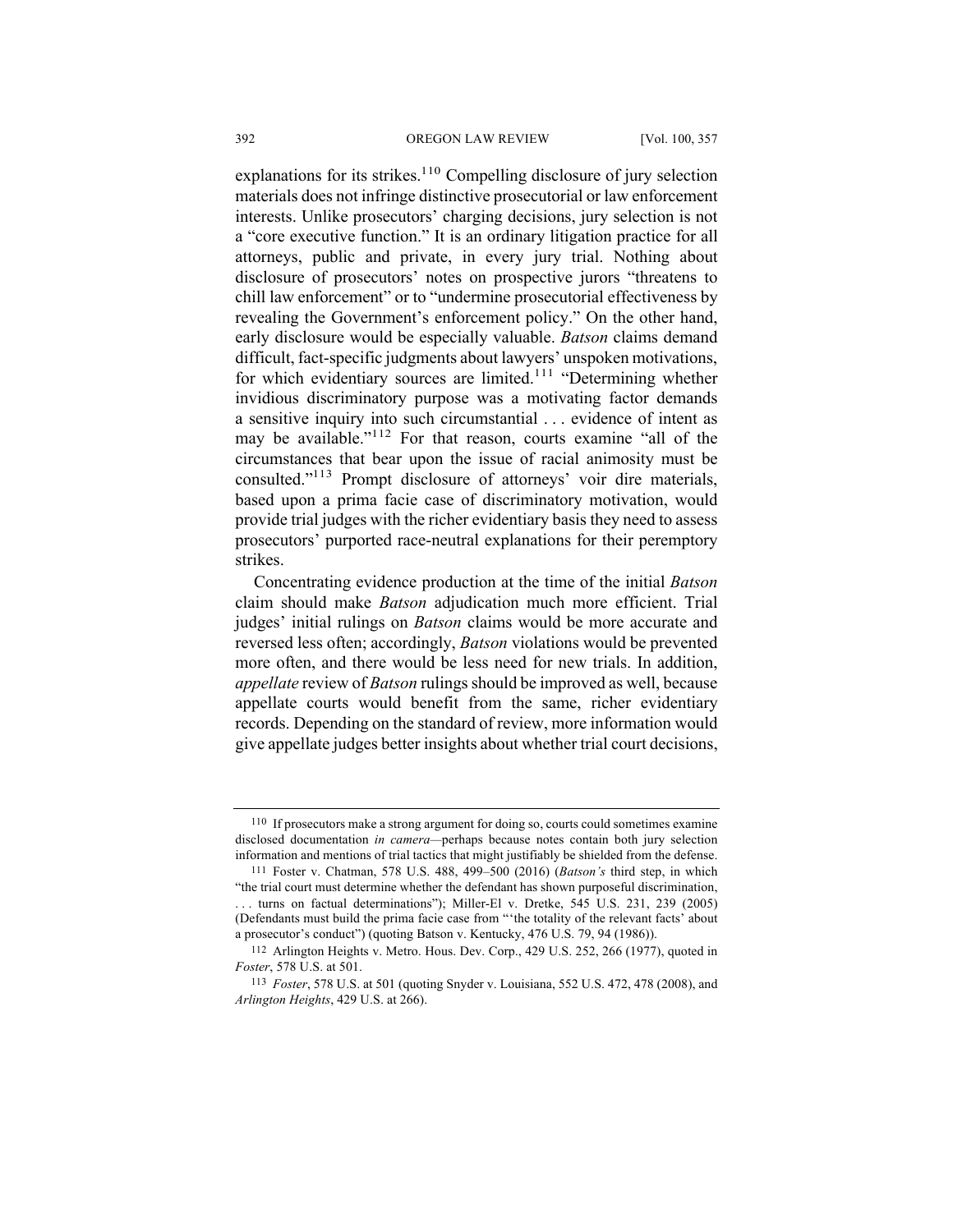for a class of claims that are inevitably fact intensive, were clearly erroneous<sup>114</sup> or objectively unreasonable.<sup>115</sup>

Consider how earlier discovery would have changed *Foster v. Chatman*. When the prosecution used peremptory strikes to remove all four Black prospective jurors in his capital murder trial, Foster alleged a *Batson* violation.<sup>116</sup> His prima facie case was based solely on evidence that occurred in the public jury selection process. On that record, the state trial court accepted the prosecutors' race-neutral explanations for the strikes and rejected the *Batson* allegation; the state supreme court later affirmed. $117$  Only in state habeas litigation years later did Foster obtain more prosecutors' trial case files.<sup>118</sup> Among other revealing details, on all prosecution copies of the jury venire list "the names of the black prospective jurors were highlighted in bright green," the "letter 'B' also appeared next to each black prospective juror's name," and the phrases "definite NO's" and "No Black Church" were written next to qualified Black venire members' names.<sup>119</sup> Needless to say, those records would have given the original trial judge a much richer information base for evaluating—and discrediting—the race-neutral explanations for striking all Black jurors that prosecutors offered in response to Foster's *Batson* challenge. Foster's first trial for capital murder could have proceeded with a jury that was selected without racial bias. Instead, the verdict of that unconstitutional jury stood for nearly three decades.<sup>120</sup>

## *E. Incentive Effects of Routine Disclosure*

A more predictable, consistent practice of prosecution discovery (before trial for *Batson*, post-conviction for *Armstrong*) can be expected to prompt changes in prosecutors' trial preparation practices.

<sup>114</sup> *See, e.g.*, *Foster*, 578 U.S. at 500 ("[W]e defer to state court factual findings unless we conclude that they are clearly erroneous."); Foster v. State, 374 S.E.2d 188, 192 (Ga. 1988) (in direct appellate review, according trial court's *Batson* ruling "great deference" and "not clearly erroneous").

<sup>115</sup> *See, e.g.*, Miller-El v. Cockrell, 537 U.S. 322, 348 (2003) (on federal habeas review of state court judgment, "petitioner must demonstrate that a state court's . . . factual determination was 'objectively unreasonable' in light of the record before the court").

<sup>116</sup> *Foster*, 578 U.S. at 491.

<sup>117</sup> *Id.* at 491**–**93.

<sup>118</sup> *See id.* at 500 (through the Georgia Open Records Act, Foster obtained a "copy of 103 pages of the State's case file" from his 1987 trial, which was first considered by the state habeas court).

<sup>119</sup> *Id.* at 493, 495.

<sup>120</sup> *Id.* at 500 (noting Foster's original trial was in 1987).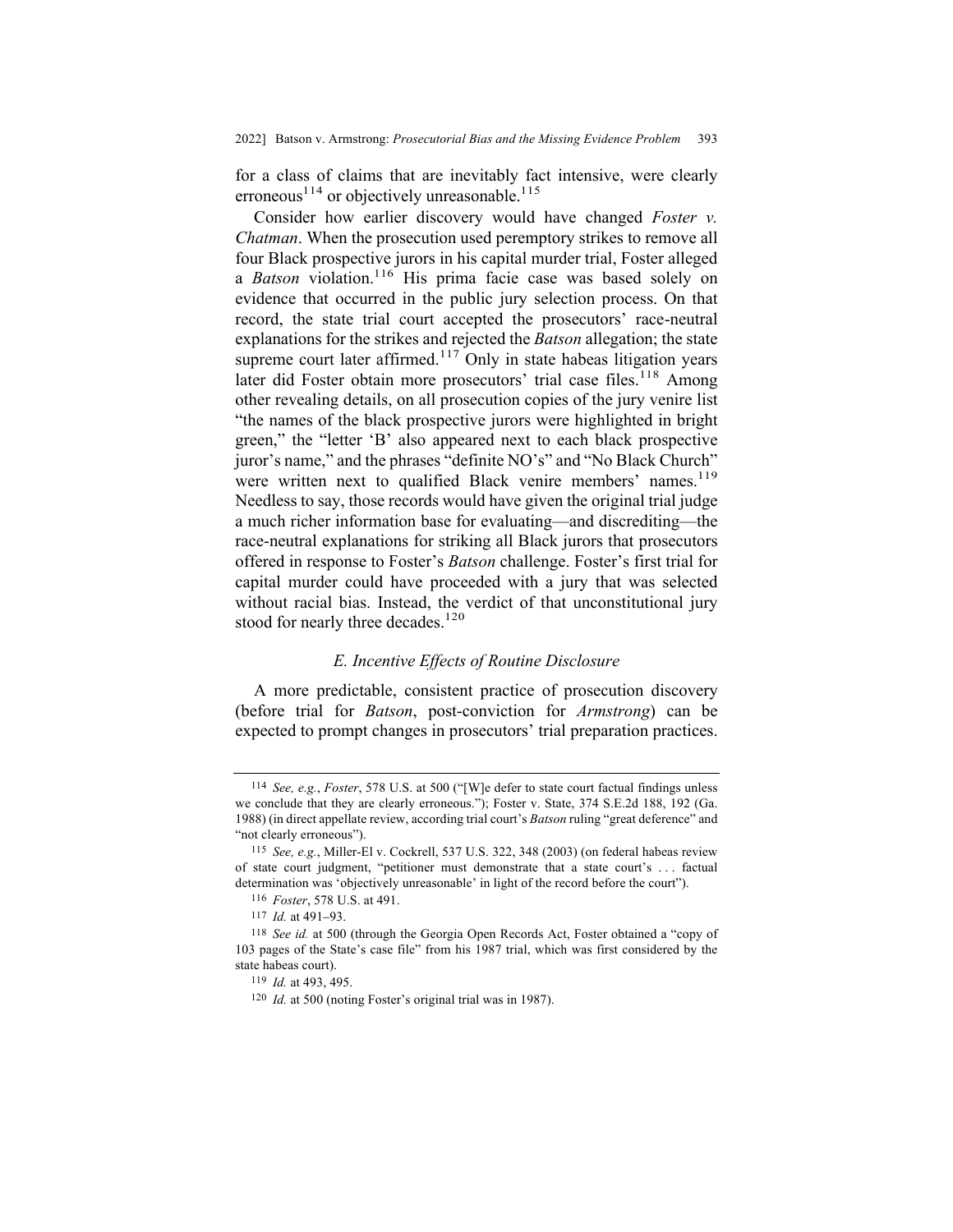Most would be more salutary.<sup>121</sup> For example, if prosecutors recognized that post-conviction disclosure of material relevant to *Armstrong* claims was likely, they would see advantages in voluntarily disclosing those records *before* trial, save for those circumstances when ongoing investigations would truly be compromised. Early disclosure would allow *Armstrong* claims to be adjudicated on a fuller evidentiary record sooner rather than later. That would increase the odds that the trial court would resolve claims accurately in the first place, which in turn would make convictions less vulnerable on appeal and reduce post-conviction adjudication—regardless of whether the claim succeeded at a later stage.

Predictable disclosure of prosecution materials may also affect the content of those records; prosecutors might not put in writing some information that they now include; they might record other information in more detail. Recognizing the likelihood of having to disclose their jury selection materials for *Batson* claims, for example, prosecutors ought to document less information that overtly facilitates race-based peremptory challenges of the sort seen in *Foster v. Chatman*. <sup>122</sup> At a minimum, that could hinder the efficacy of race-based tactics. More hopefully, it might direct lawyers to focus on somewhat different, nonrace-based considerations to inform their juror selection decisions. On the other hand, in anticipation of disclosures relevant to *Armstrong*  claims, prosecutors might memorialize *more* information about their charging and declination decisions, as an attempt to clearly document the non-race-based grounds for differences in their use of charging discretion. In turn, efforts to clearly document race-neutral decisionmaking could prompt prosecutors to more carefully and reflectively scrutinize their charging decisions, and to do so in the context of other cases. In this way, prosecutors themselves might recognize and correct any racially suspect implications from more careful record keeping that would otherwise go unnoticed.<sup>123</sup>

<sup>121</sup> One undesirable response might be that prosecutors put less in writing, so that fewer (or less candid) records exist for disclosure. That effect would likely be modest. Lawyers put things in writing because it's necessary or useful to do so; they can hold only so much information in their heads.

<sup>122</sup> *Foster*, 578 U.S. 488.

<sup>123</sup> For a candid account by former federal prosecutors of how this can happen, *see* Lu, *supra* note 40, at 192**–**93. Lu recounts prosecutors' observations how bias could creep into their own case-by-case charging judgments—a black felon in possession of a firearm could be assessed an offender meriting prosecution while a white felon with a firearm could be perceived as "just a good old boy" worthy of some leniency.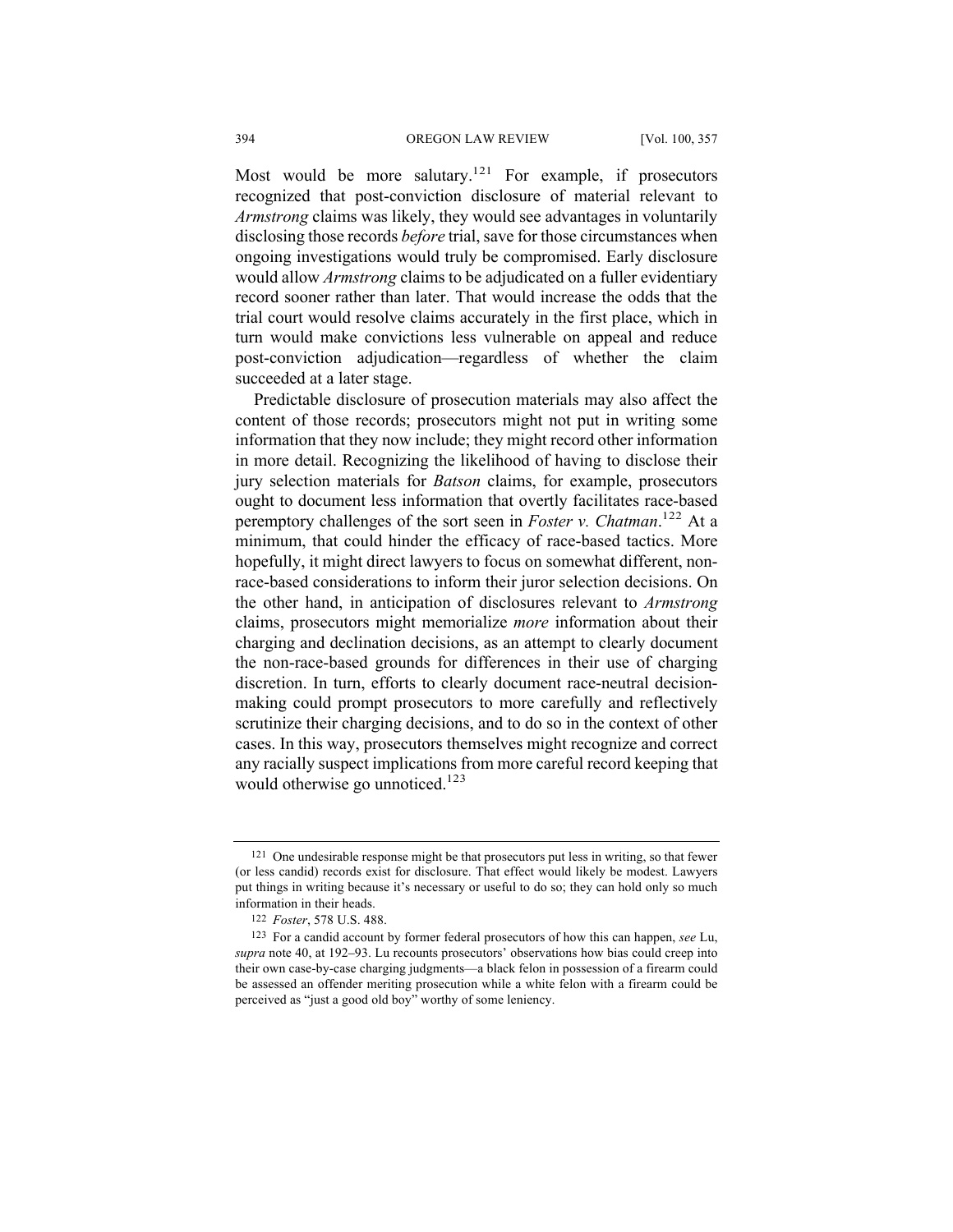#### IV

## LEVERAGING EVIDENCE ACROSS EQUAL PROTECTION CLAIMS

#### *A.* Batson *Evidence Bolsters* Armstrong *Claims*

The previous Part focused on evidence in prosecutors' case files, to which courts could more readily gain access if *Batson* adjudication adopted *Armstrong*'s pretrial discovery practice and *Armstrong*  claims followed the tradition of *Batson* litigation in post-conviction prosecution disclosure. This Part identifies another overlooked information source that lies wholly outside of prosecutors' confidential files and the public record: evidence of prosecutors' racially motivated conduct across the full range of criminal litigation decision-making in prior cases.

Of course, there is nothing novel in equal protection litigants producing evidence from other cases and contexts to support an inference of racially motivated decision-making by the same decision maker in the present case. Prior to *Batson*, a defendant was *required*, under *Swain v. Alabama*,to produce evidence from a prosecutors' racebased decisions in prior cases in order to prove race-based use of peremptory strikes in his own case.124 *Batson* overturned the *Swain* requirement for multi-case evidence, but parties may still present such evidence when they have it. Courts also rely on evidence like patterns of decision making that are indicative of prosecutorial intentions, such as office policies and training materials.<sup>125</sup> And the Court's opinion in *Armstrong* still resembles *Swain* in that it effectively mandates that defendants present evidence of prosecutors' charging and non-charging decisions in other cases as a basis for inferring racial motivations in the defendant's case.<sup>126</sup> Across equal protection contexts, the Supreme Court has consistently said that, in light of the difficulty of proving the discriminatory purpose element of equal protection claims, parties can present, and courts must consider, all relevant evidence from any source.127 Yet claimants in *Batson* and *Armstrong* challenges seem

<sup>124</sup> *See* Swain v. Alabama, 380 U.S. 202, 226**–**27 (1965). Such evidence is still permissible under *Batson*, which held only that claimants could prevail using solely evidence arising from their own case.

<sup>125</sup> *See* Miller-El v. Dretke, 545 U.S. 231, 264–66 (2005) (evidence from Dallas County district attorney's office training manual); *see also* Miller-El v. Cockrell, 537 U.S. 322, 334**–** 35 (2003). *See* discussion *infra* notes 145**–**47.

<sup>126</sup> *See* United States v. Armstrong, 517 U.S. 456, 467**–**68 (1996).

<sup>127</sup> Snyder v. Louisiana, 552 U.S. 472, 478 (2008) (when courts address *Batson* claims, "all of the circumstances that bear upon the issue of racial animosity must be consulted."); Johnson v. California, 545 U.S. 162, 169**–**70 (2005) ("[*Batson*] held that a prima facie case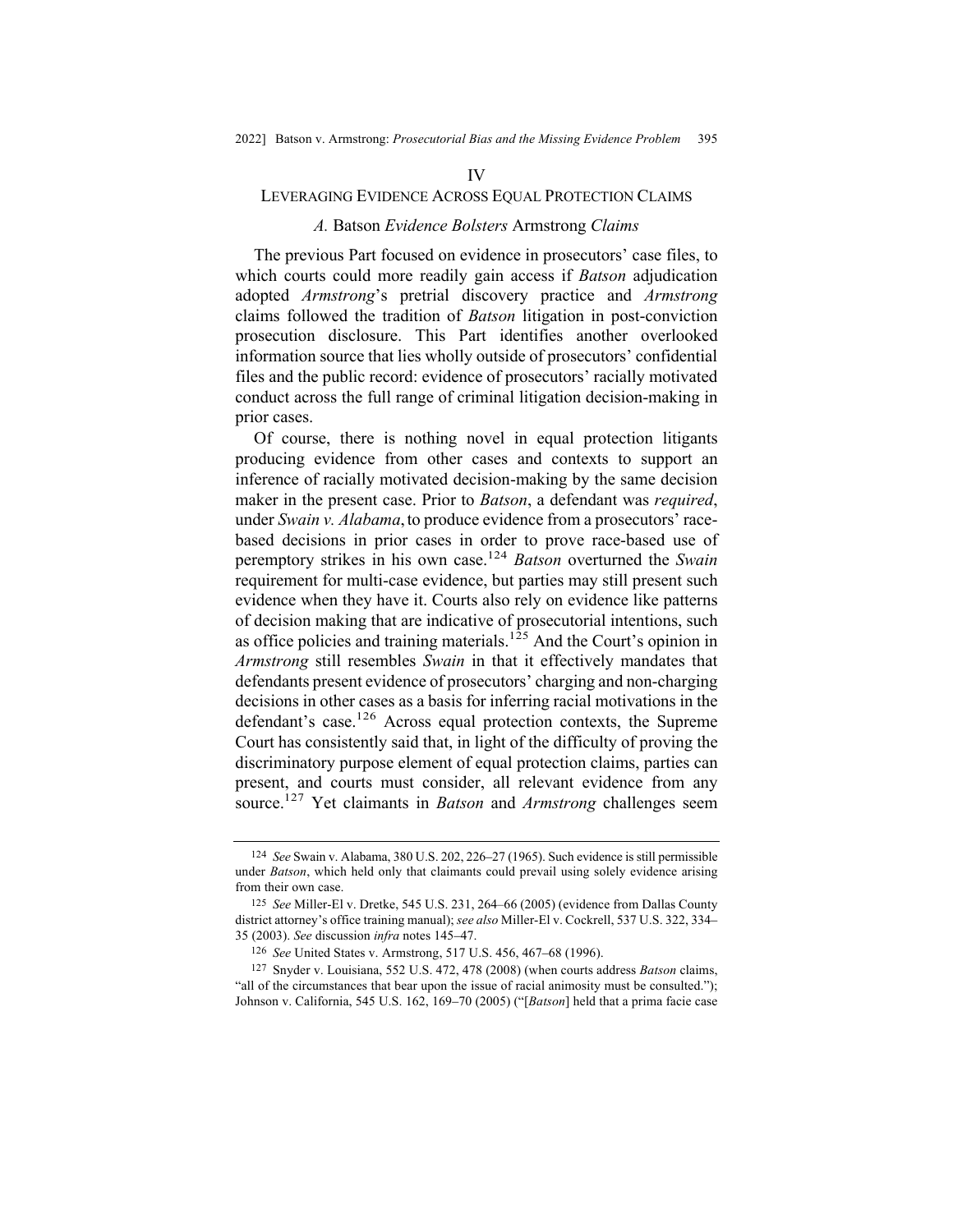never to proffer evidence of race-based decision-making in one stage of litigation to support an inference of race-based actions in another. As a consequence, the decisions that apply both doctrines never acknowledge evidence from other litigation stages as relevant to either inquiry.

Yet there is no reason to confine evidence of *Armstrong* violations only to prosecutors' *charging* decisions. Evidence that other, noncharging decisions by the same prosecutors were racially motivated is also probative, including evidence of racially motivated peremptory strikes.128 In other words, evidence of *Batson* violations is probative of an alleged *Armstrong* violation.<sup>129</sup> Unlike the reforms described in Part III, this strategy can be leveraged by claimants who seek out and produce this evidence, without depending on judges to compel disclosure. As far as I have found, this evidentiary strategy has been wholly overlooked. None of the few reported *Armstrong* decisions give any indication that a defendant relied on *Batson* evidence to support of a selective prosecution claim,  $130$  nor have I seen such evidence cited in a sampling of briefs raising *Batson* or *Armstrong* claims.131 In the complete absence of this resource, *Armstrong* litigation has reflected an unduly narrow conception of the relevant, available evidence to support those claims. A partial explanation, however, is that most

of discrimination can be made out by offering a wide variety of evidence . . . [so that] the trial judge would have the benefit of all relevant circumstances . . . before deciding whether it was more likely than not that the challenge was improperly motivated."); Batson v. Kentucky, 476 U.S. 79, 96 (1986) (in addition to evidence of the race of venire members removed by a prosecutor, defendants can offer "any other relevant circumstances [to] raise an inference that the prosecutor used that practice to exclude the veniremen from the petit jury on account of their race"); Arlington Heights v. Metro. Hous. Dev. Corp., 429 U.S. 252, 266 (1977) ("Determining whether invidious discriminatory purpose was a motivating factor demands a sensitive inquiry into such circumstantial . . . evidence of intent as may be available.").

<sup>128</sup> See *supra* note 125 and accompanying text.

<sup>129</sup> The reverse is true as well—evidence of race-based charging supports an inference that the same officials were racially motivated in peremptory strikes. But evidence of *Armstrong* violations in court decisions is nearly nonexistent.

<sup>130</sup> Note that *Batson* evidence would not be relevant to the substantial portion of selective prosecution claims (mostly the successful ones) based on allegations of bias against a defendant's political speech, activism, or other prohibited non-race-based criterion. Most *Batson* claims raise allegations of racial bias, although some allege that strikes were based on ethnicity, religion, or gender.

<sup>131</sup> Admittedly, my sampling hardly amounts to an empirically sound survey. No one could feasibly review all litigant briefs merely for *Batson* claims (and many initial *Batson*  motions are recorded only in trial transcripts). That inquiry awaits artificial intelligence tools that can answer such questions in large volumes of documents.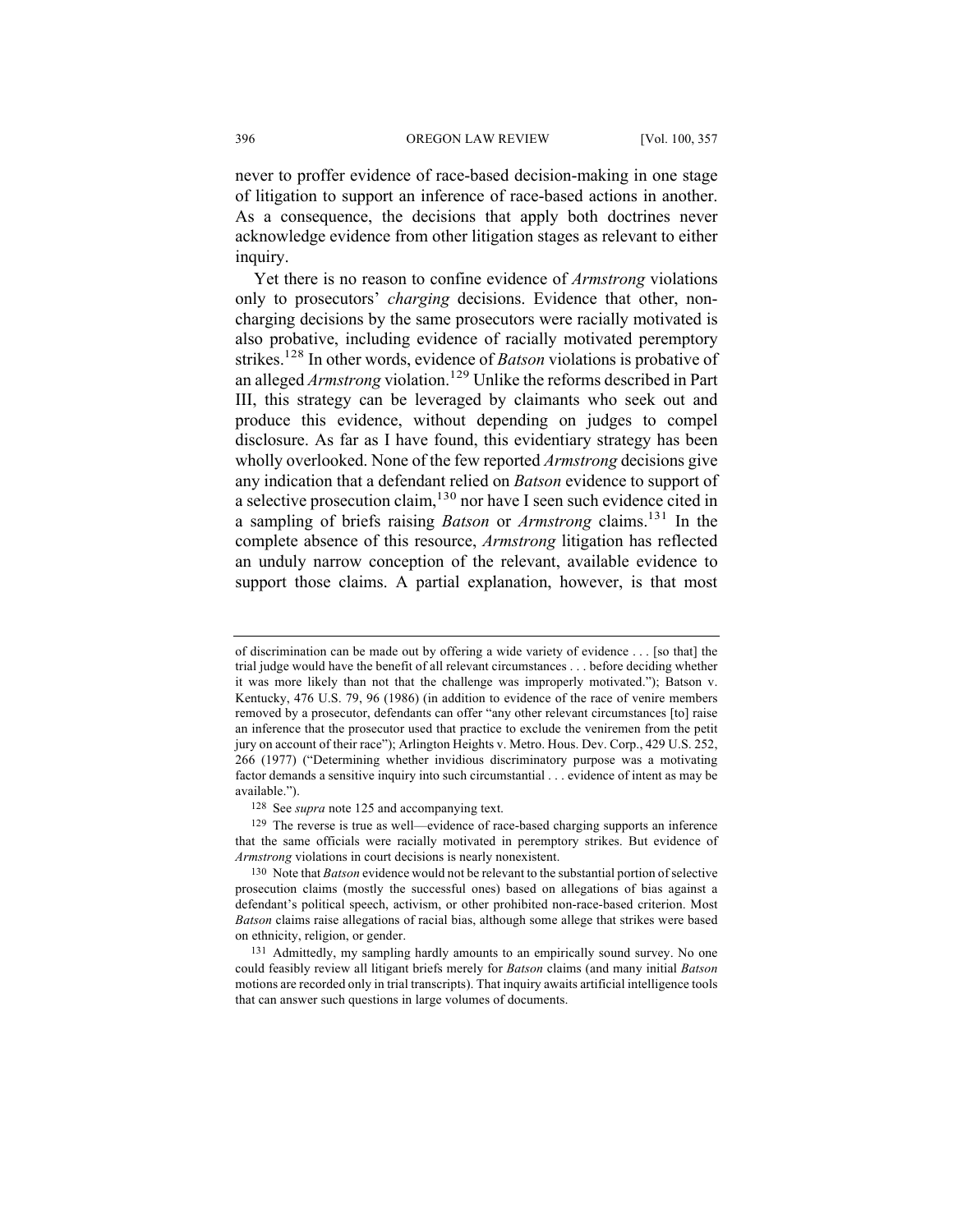litigants, especially criminal defendants, operate under significant resource constraints.

# *B. Sources of* Batson *Violation Evidence*

### *1. Published Decisions*

Published decisions affirming *Batson* violations are easy sources to locate but are relatively rare. Some courts, as well as most scholars, frankly concede that the *Batson* doctrine has been "ineffectual in addressing the discriminatory use of peremptory challenges"<sup>132</sup> and catches only the most "unapologetically bigoted or painfully unimaginative attorney."<sup>133</sup> As one example, the North Carolina Supreme Court has never held that a state prosecutor violated *Batson*, <sup>134</sup> although a large-scale empirical study of prosecutors' peremptory strike practices in the state found widespread evidence of racial disparities in prosecutors' uses of those strikes.<sup>135</sup> As another example, a twenty-six-year study of peremptory strikes by one

<sup>132</sup> State v. Holmes, 221 A.3d 407, 411 (Conn. 2019) ("From its inception, . . . *Batson v. Kentucky* . . . has been roundly criticized as ineffectual in addressing the discriminatory use of peremptory challenges during jury selection, largely because it fails to address the effect of implicit bias or lines of voir dire questioning with a disparate impact on minority jurors."); *id.* at 250 (creating "Jury Selection Task Force" to address "systemic considerations"); *id.* at 254 (Mullins, J., concurring) ("As the majority opinion cogently sets forth, the *Batson* framework has proven to be wholly inadequate to address the discriminatory use of peremptory challenges."); *see also* People v. Randall, 671 N.E.2d 60, 65**–**66 (Ill. App. Ct. 1996) (criticizing *Batson*'s effectiveness because "pat race-neutral reasons for exercise of peremptory challenges" successfully rebut prima facie evidence of racial motives, and speculating whether "new prosecutors are given a manual, probably entitled 'Handy Race-Neutral Explanations'," or "'20 Time‐Tested Race‐Neutral Explanations.'").

<sup>133</sup> Bellin & Semitsu, *supra* note 3, at 1075**–**78.

<sup>134</sup> The court's first *Batson* decisions in defendants' favor to any degree occurred in 2020, when the court remanded *Batson* claims by two defendants for further trial court analysis. *See* State v. Hobbs, 841 S.E.2d 492 (2020) (remanded for *Batson* step-3 analysis); State v. Bennett, 843 S.E.2d 222 (2020) (remanded for *Batson* steps 2–3 analysis); *see also* State v. Alexander, 851 S.E.2d 411 (N.C. App. 2020) (failure of trial court to conduct comparative juror analysis or weigh evidence of racial discrimination in ruling on *Batson* challenge warranted remand); Pollitt & Warren, *supra* note 4, at 1961, 1984 (reporting conviction reversals for *Batson* prosecution *Batson* violations in appellate courts of five southern states); EQUAL JUST. INITIATIVE, ILLEGAL RACIAL DISCRIMINATION IN JURY SELECTION: A CONTINUING LEGACY 19 (2010) (reporting conviction reversals for *Batson*  prosecution *Batson* violations in appellate courts of several southern states), https://eji.org /wp-content/uploads/2019/10/illegal-racial-discrimination-in-jury-selection.pdf [https:// perma.cc/5FMZ-9D5Q].

<sup>135</sup> Wright et al., *Jury Sunshine Project*, *supra* note 53, at 1410; Catherine M. Grosso & Barbara O'Brien, *A Stubborn Legacy: The Overwhelming Importance of Race in Jury Selection in 173 Post-*Batson *North Carolina Capital Trials*, 97 IOWA L. REV. 1531, 1533 (2012).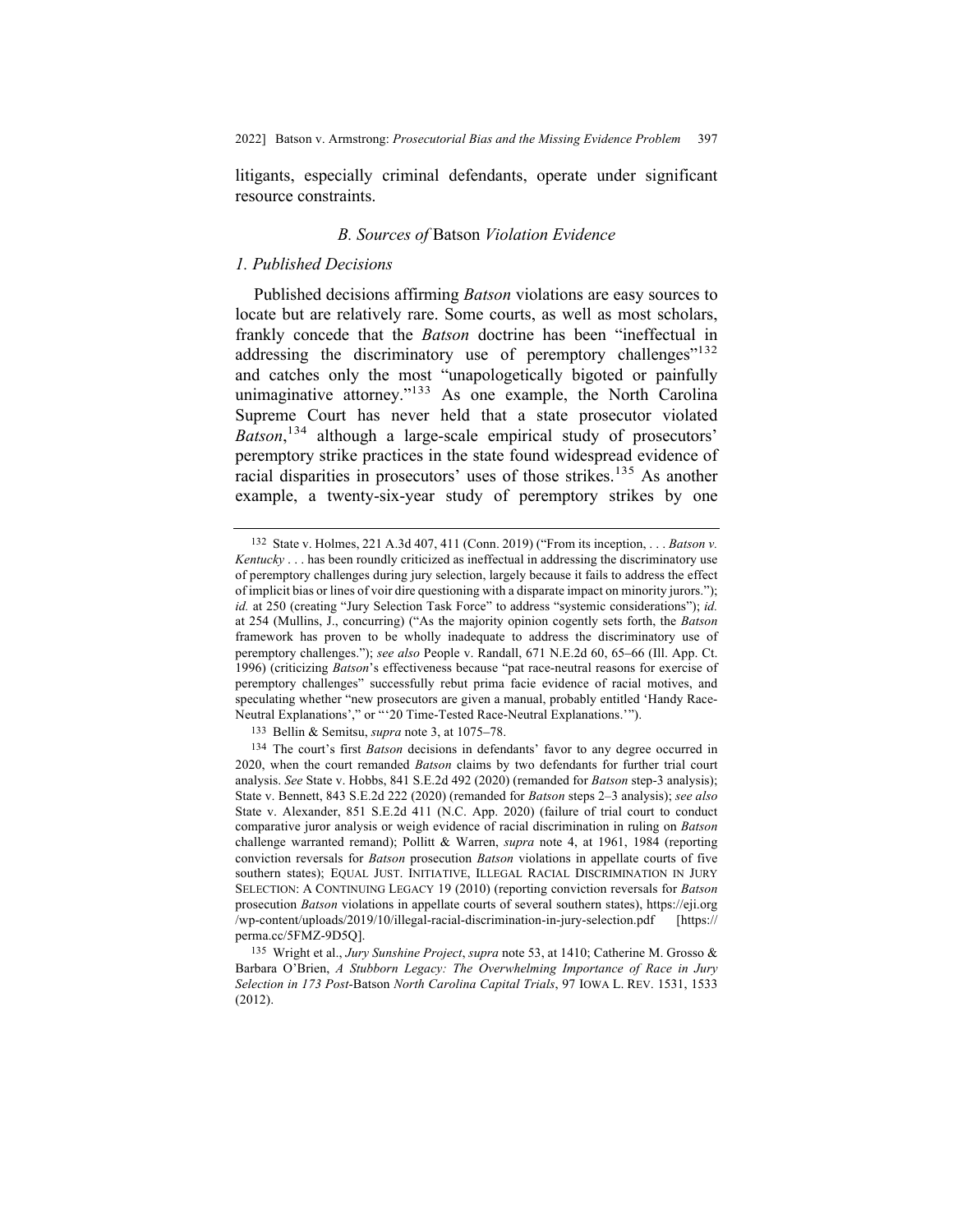prosecution office—in Mississippi's fifth judicial district—found that the district attorney's office struck Black venire members more than four times as often as it struck whites, removing half the eligible Black jurors but only 11% of whites.<sup>136</sup>

An exasperated Washington Supreme Court in 2013 concluded that "[t]wenty-six years after *Batson*, a growing body of evidence shows that racial discrimination remains rampant in jury selection."<sup>137</sup>

Still, this relatively rare source of evidence is not insignificant. Courts have found hundreds of *Batson* violations.<sup>138</sup> And the weakness of *Batson* doctrine is a silver lining: confirmed *Batson* violations provide especially strong evidence of intentional racial bias among individual prosecutors and sometimes prosecutorial offices as a whole. Such compelling evidence carries some probative value for inquiries into whether the same officials acted with similar motivations in other stages of litigation—decisions about charging, dismissals, plea bargain terms, and sentencing. Thus, at a minimum, *Armstrong* claimants should search for prior *Batson* violations, by the same prosecutors or prosecution office, that would bolster the prima facie case of purposeful selective prosecution.<sup>139</sup> In addition, given that information on racially

139 The same is true in the other direction—evidence of purposeful discrimination in charging is relevant to whether a discriminatory purpose motivated peremptory strikes. But

<sup>136</sup> *In the Dark, S2 E8: The D.A.*, AM. PUB. MEDIA (June 12, 2018), https://www .apmreports.org/episode/2018/06/12/in-the-dark-s2e8 [https://perma.cc/EJQ9-QWYY] [hereinafter APM] (referring to accompanying report and data). Another study of Louisiana jury trials in 2011–2016 reported similar findings. *See* Jeff Adelson et al., *How an Abnormal Louisiana Law Deprives, Discriminates and Drives Incarceration: Tilting the Scales*, THE ADVOCATE (Apr. 1, 2018, 8:05 AM), https://www.nola.com/news/courts/article\_8e284de1 -9c5c-5d77-bcc5-6e22a3053aa0.html [https://perma.cc/LB6G-9GFU]; Jeff Adelson, *Download Data Used in The Advocate's Exhaustive Research in 'Tilting the Scales' Series*, THE ADVOCATE (Apr. 1, 2018, 8:00 AM), https://www.theadvocate.com/new\_orleans/news /courts/article\_6f31d456-351a-11e8-9829-130ab26e88e9.html [https://perma.cc/J6PV -U8MM].

<sup>137</sup> State v. Saintcalle, 309 P.3d 326, 329 (Wash. 2013) ("Twenty-six years after *Batson*, a growing body of evidence shows that racial discrimination remains rampant in jury selection. . . . We conclude that our *Batson* procedures must change."). In *Saintcalle*, the court commented:

In over 40 cases since *Batson*, Washington appellate courts have never reversed a conviction based on a trial court's erroneous denial of a *Batson* challenge. . . . [Of] 42 Washington *Batson* cases, all . . . affirm a trial court's denial of a *Batson* challenge. Of those 42 cases, 28 involve the prosecution removing every prospective juror of the same race as the defendant . . . . In only six of these cases were minority jurors permitted to serve .... This is rather shocking .... [I]t is highly suggestive in light of all the other evidence that race discrimination persists in the exercise of peremptories.

*Id.* at 335.

<sup>138</sup> *See* Melilli, *supra* note 3, at 459–60.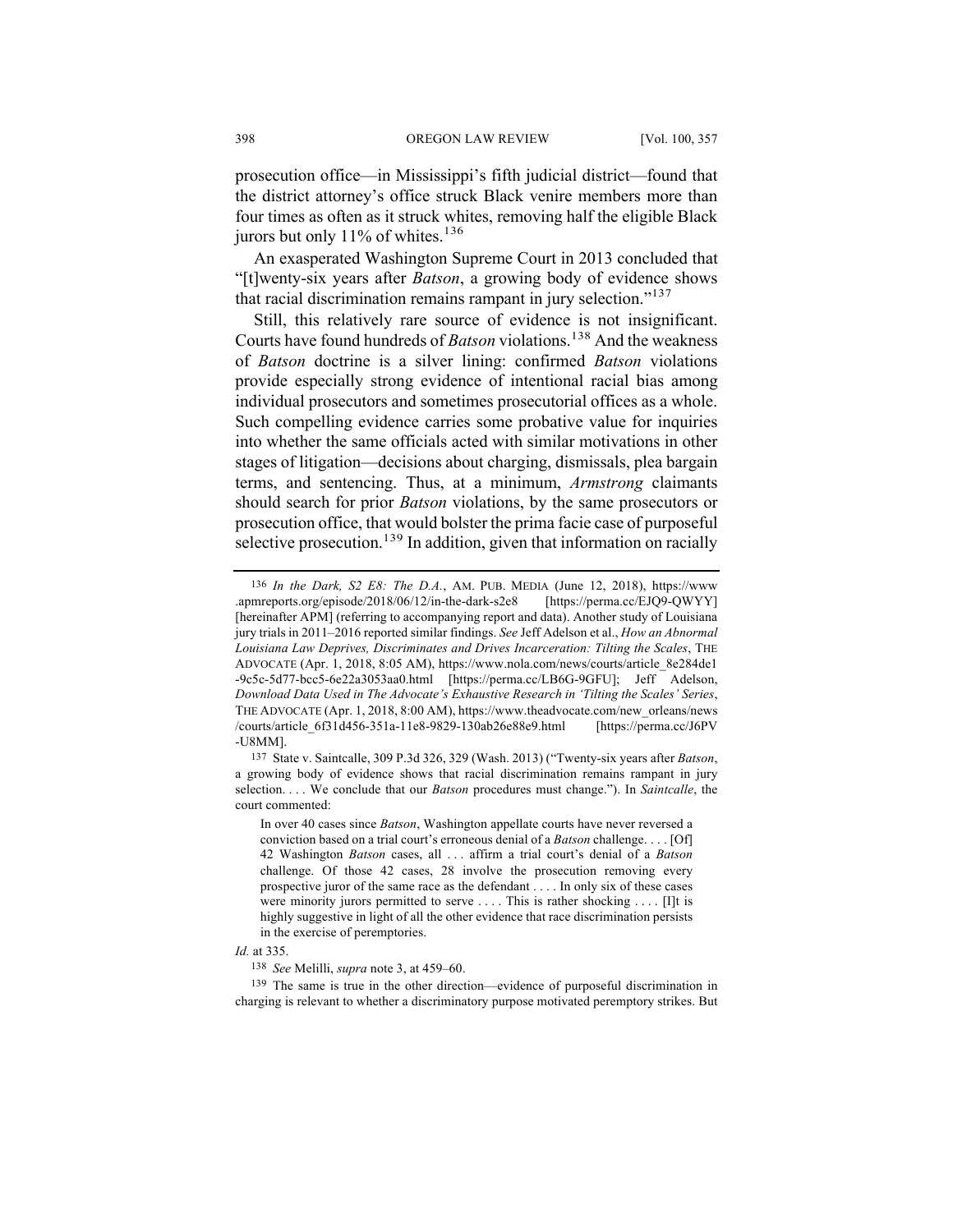motivated charging decisions is difficult for defendants to obtain without discovery, a prior *Batson* violation can also help to identify potential *Armstrong* claims; it provides litigants another data point at an early stage, when information on which to infer charging motivations is especially thin.

## *2. Prima Facie Case Evidence*

Evidence of racially motivated peremptory strikes exists in sources other than *Batson*-violation judgments, although some are costlier to produce. In the large number of *Batson* claims that do not prevail many of which are published and thus easy to locate—litigants present strong prima facie evidence of racially motivated strikes.<sup>140</sup> Those claims fail when courts accept prosecutors' race-neutral rebuttals of that evidence.<sup>141</sup> But those decisions are not findings that peremptory strikes were not motivated by race. They are findings that the claimant failed to meet the standard of proof. Like all proof standards, the *Batson*  standard allocates errors, and it does so in favor of type-2 "false negative" errors: conclusions that racial bias was not proven when it may in fact exist. The prima facie evidence from such cases can still contribute to a broader evidentiary record, drawn from multiple cases, that leads to a different conclusion. Again, this is the kind of evidence that *Swain* once required and *Batson* still permits. Evidence of a pattern of race-based strikes over several cases need not be convincing evidence of *Batson* violations in *each* of those cases in order to contribute to a body of convincing evidence of racially motivated decisions in a specific, subsequent case. The probative value of evidence changes depending on the context and the accompanying evidence. This is also a premise of *Swain* and survives under *Batson*: courts can make different inferences about the motivation for a particular peremptory strike at one time, with a limited body of evidence, than they do at a later time when that same evidence is part of a larger body of evidence from other cases. The prima facie evidence

that source of evidence is almost nonexistent; the set of successful *Armstrong* challenges against prosecutors who are still in practice is too small to matter.

<sup>140</sup> *See* State v. Holmes, 221 A.3d 407, 411–12 (Conn. 2019).

<sup>141</sup> *Id.* at 439 (Mullins, J., concurring) ("As the majority opinion cogently sets forth, the *Batson* framework has proven to be wholly inadequate to address the discriminatory use of peremptory challenges."); People v. Randall, 671 N.E.2d 60, 65–66 (Ill. App. Ct. 1996) (lamenting "pat race‐neutral reasons for exercise of peremptory challenges" successfully rebut prima facie evidence of racial motives, and speculating whether "new prosecutors are given a manual, probably entitled, 'Handy Race‐Neutral Explanations' or '20 Time‐Tested Race‐Neutral Explanations.'").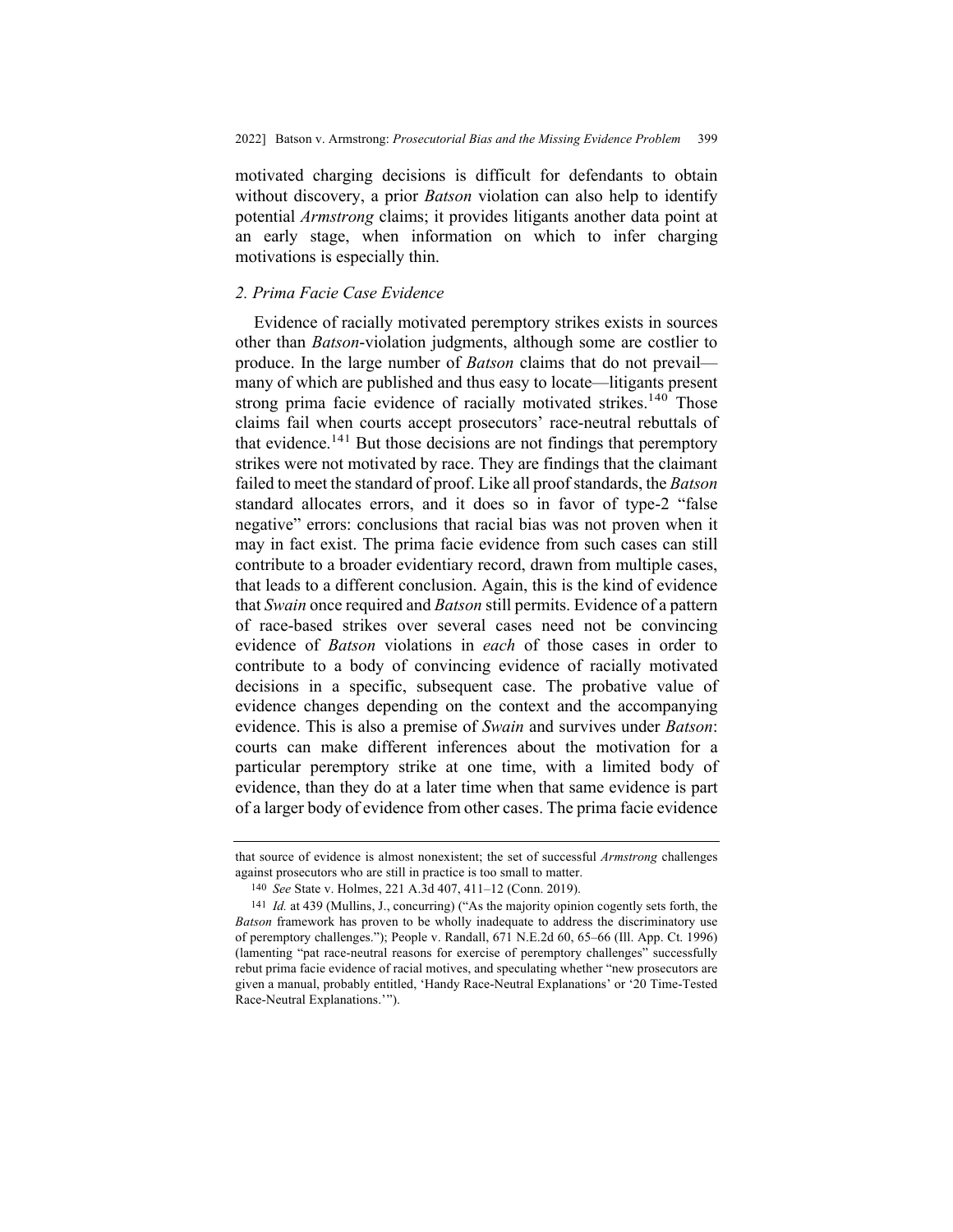from earlier, unsuccessful *Batson* challenges can still carry significant weight later as more evidence of racially motivated decisions by the same officials.

Moreover, this practice of finding probative value in evidence that failed to meet a standard of proof in an earlier litigation is hardly novel in criminal adjudication. Courts rely on evidence of failed claims on other issues, most notably (or notoriously) under federal sentencing law, which allows judges to increase a defendant's sentence for one crime based on evidence that he committed other crimes of which he was acquitted, or with which he was never charged.<sup>142</sup> If a defendant's sentence can be increased based on evidence for charges of which he was acquitted, surely new evidence supporting the validity of past *Batson* allegations of which prosecutors were "acquitted" remains relevant when investigating racial motivations in their subsequent litigation decisions.

### *3. Courthouse Records*

Much more evidence exists that parties never presented to courts in support of peremptory strikes. Evidence of how prosecutors (and defense attorneys and civil litigants) used peremptory strikes in previous cases can be found in courthouse records. This information is precisely what *Swain* once expected defense attorneys to uncover records of how prosecutors used peremptory strikes in previous cases regardless of whether those strikes had been challenged on equal protection grounds. This is the largest potential trove of evidence that could aid courts in the question of whether racial motivations infected peremptory strikes, criminal charge decisions, and other discretionary choices in criminal litigation. But for defendants raising *Batson*, *Armstrong*, or other equal protection claims—and for courts that would benefit from a richer evidentiary record—it remains a largely untapped resource because it is, for practical purposes, inaccessible. For ordinary litigants, this evidence is simply too time-consuming and expensive to discover and produce.

The same is true for academic researchers, but some nonetheless have the time and resources to overcome those hurdles. Laborious

<sup>142</sup> *See* Witte v. United States, 515 U.S. 389, 401–06 (1995) (no double jeopardy violation for courts to consider defendant's uncharged criminal conduct when determining a sentence under federal sentencing guidelines); David Yellen, *Reforming the Federal Sentencing Guidelines' Misguided Approach to Real-Offense Sentencing*, 58 STAN. L. REV. 267, 272 (2005); Kevin R. Reitz, *Sentencing Facts: Travesties of Real-Offense Sentencing*, 45 STAN. L. REV. 523, 531 (1993).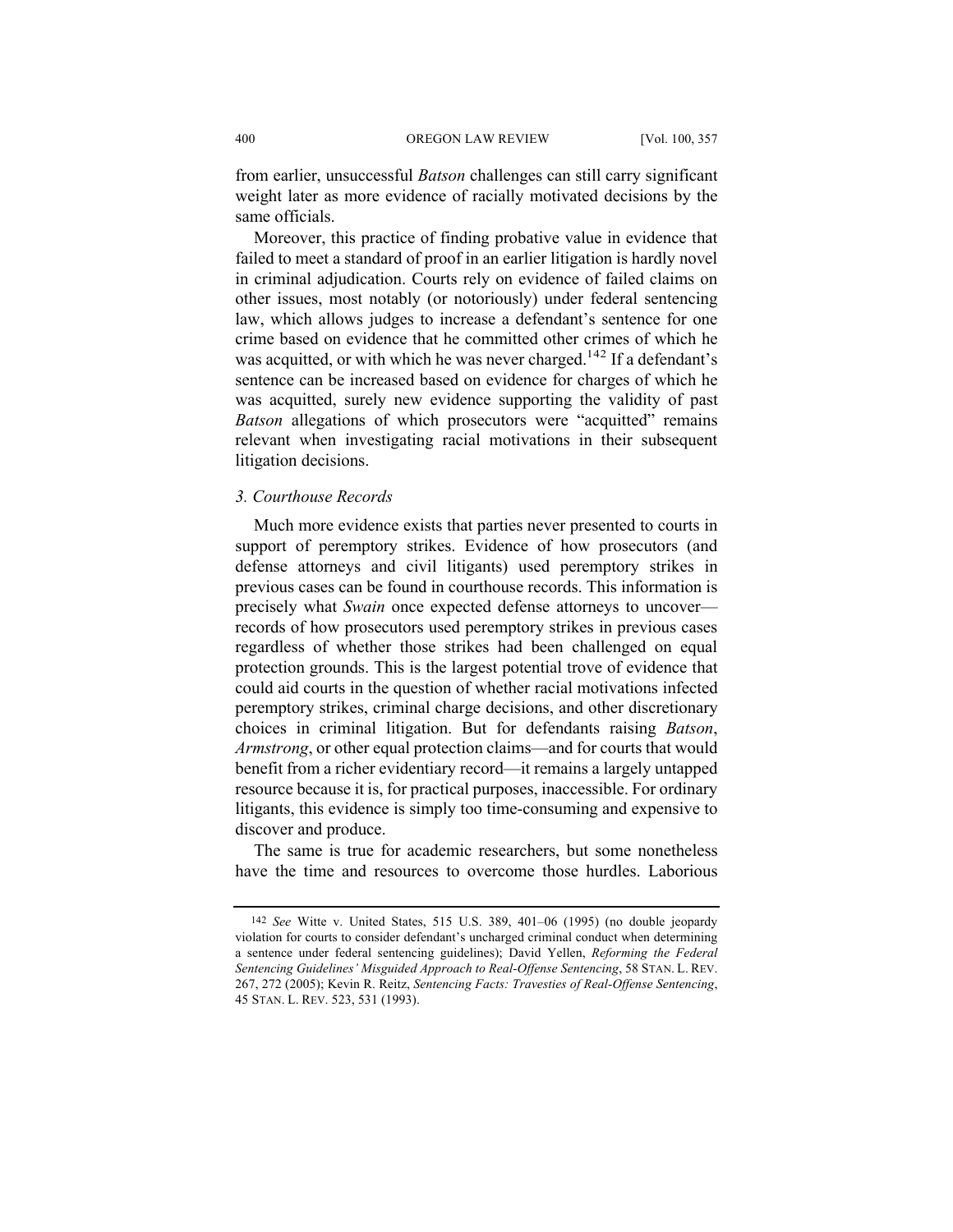academic and journalistic investigations document just how rich this wealth of information can be. For example, in a recent study of 1,300 felony trials in North Carolina involving 30,000 prospective jurors, prosecutors removed Black jurors at more than twice the rate that they removed white jurors.<sup>143</sup> In some counties the disparity was greater.<sup>144</sup> Throughout the period covered by this study, criminal defendants in state courts appealed more than one hundred *Batson* claims.<sup>145</sup> But the North Carolina Supreme Court never reversed a single conviction on the basis of a prosecutor's *Batson* violation; the state's court of appeals did so only once, when the prosecution failed to offer *any* race-neutral reasons for some of its peremptory strikes.<sup>146</sup> In a different, broader study that examined 173 death penalty prosecutions from which researchers compiled a dataset of 7,400 potential jurors, the data revealed that prosecutors struck 56% of Black venire members but only 24.8% of all other venire members.<sup>147</sup> Individual defendants seeking such data would face the much smaller task of uncovering such information in courthouse files solely in the local jurisdiction of the prosecutor who filed their charges. But for most attorneys, this task is still prohibitively burdensome. This is an example of the stillsignificant problem of nonexistent or inaccessible data in this big data era.<sup>148</sup> Extremely probative data exists in publicly accessible records. But, even in an era when briefs and forms are routinely filed digitally with courts, *this* information still resides only in paper records. That

<sup>143</sup> Wright et al., *Jury Sunshine Project*, *supra* note 53, at 1409, 1426. For two laborintensive journalistic investigations that compiled similar jury selection data from courthouse records, see APM, *supra* note 136 and Adelson, *supra* note 136.

<sup>144</sup> Wright et al., *Jury Sunshine Project*, *supra* note 53, at 1428–29.

<sup>145</sup> *See* Alyson Grine, *Reverse* Batson *Challenge Sustained*, N.C. CRIM. L.: A UNC SCH. OF GOV'T BLOG (Apr. 19, 2016, 12:35 PM), https://nccriminallaw.sog.unc.edu/reverse -batson-challenge-sustained/ [https://perma.cc/HG5S-M5FP].

<sup>146</sup> *See* State v. Wright, 658 S.E.2d 60, 64 (N.C. Ct. App. 2008) (holding that prosecutor failed to offer race-neutral explanation for each peremptory challenge against prospective jurors in trial for assault and burglary, and ordering new trial).

<sup>147</sup> Grosso & O'Brien, *supra* note 135, at 1543, 1548.

<sup>148</sup> *See* Kreag, *supra* note 19, at 781–84 (criticizing the Supreme Court's focus on "small data" when assessing prosecutors' conduct and arguing "*Batson* represents an example of small data constitutional analysis, and this small data focus has impeded the reach of analytics in the criminal justice system."). Across criminal procedure contexts, most scholarly attention to the utility and implications of "big data" relate to the settings in which large datasets exist and are increasingly used, notably in policing, investigations, and predictive algorithms. *See, e.g.*, ANDREW GUTHRIE FERGUSON, THE RISE OF BIG DATA POLICING (2017); Ric Simmons, *Big Data and Procedural Justice: Legitimizing Algorithms in the Criminal Justice System*, 15 OHIO STATE J. CRIM. L. 573 (2018).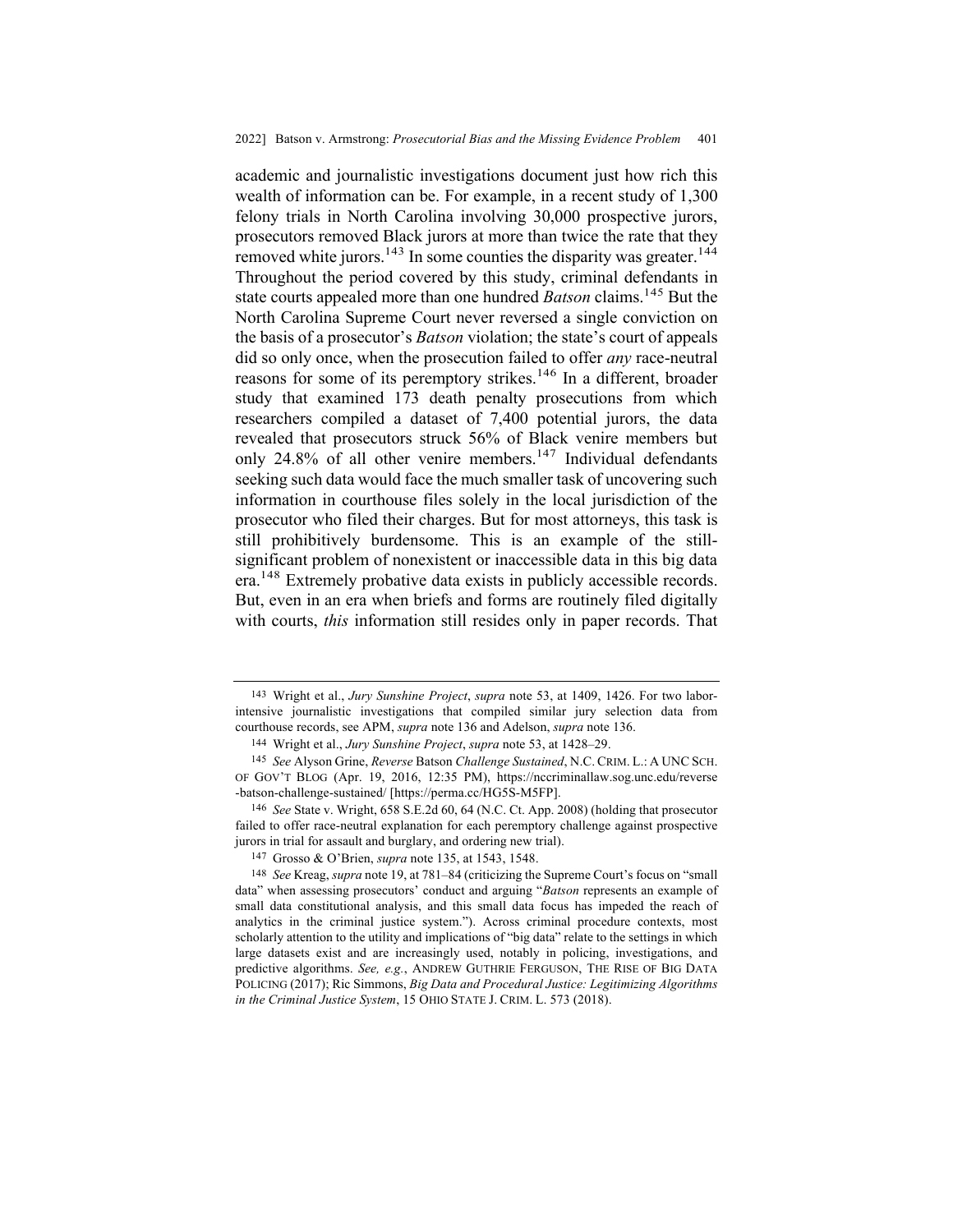means, as a practical matter, that it might as well not exist when courts adjudicate equal protection claims.

## *4. Broad Relevance of Prior-Case and Office-Based Evidence*

Regardless of which form of *Batson* evidence claimants can produce, only those from the specific prosecution office are likely to be relevant. Evidence of the same prosecutor's racially motivated conduct is especially probative, but in many circumstances *Batson* evidence can have some probative value in shedding light on other prosecutors in the same office. Courts already acknowledge this point.<sup>149</sup> Evidence from prior cases sheds light on the professional culture and norms of a particular prosecution office, which in turn can be probative of the motivations of particular attorneys in that office.<sup>150</sup> From such evidence, judges might infer something about the tactics and values that colleagues share, reinforce, or condone within an office. Training materials are even more probative; they are *intended* to shape the conduct of the attorneys exposed to them, which is why courts have weighed such evidence in both *Batson* and *Armstrong* contexts. In *Miller-El*, key evidence included a longstanding training manual used in the Dallas district attorney's office, as well as testimony from former prosecutors in the office about jury selection norms and practices in the office.<sup>151</sup> And the *Armstrong* decision itself—in crafting its prohibitively difficult evidentiary threshold for discovery—insisted

<sup>149</sup> One example is the inference drawn from prosecutor training materials in *Miller-El v. Dretke*, 545 U.S. 231, 264–66 (2005) and *Miller-El v. Cockrell*, 537 U.S. 322, 334–35 (2003).

<sup>150</sup> Evidence of prosecutor's explicitly race-based office polices and training materials for jury selection appears in a disturbing number of *Batson* cases. *See* Abel, *supra* note 59, at 745–46; s*ee, e.g.*, CASSANDRA STUBBS, ACLU CAPITAL PUNISHMENT PROJECT, STRENGTHENING BATSON CHALLENGES WITH THE RJA-MSU STUDY FOR DURHAM-AREA PRACTITIONERS 7 (2016); Wilson v. Beard, 426 F.3d 653, 655 (3d Cir. 2005) (describing training videotape for Philadelphia D.A.'s office in which an assistant district attorney advocates race-based techniques for selecting jurors); Watkins v. Klopotoski, No. 08-5802, 2009 WL 6593918, at \*4 n.4 (E.D. Pa. Dec. 11, 2009) (same); Cochran v. Herring, 43 F.3d 1404, 1412 (11th Cir. 1995) (citing informal policy by prosecutors of race-based peremptory strikes).

<sup>151</sup> *Dretke*, 545 U.S. at 264–66 (describing training manual in Dallas County DA office and noting testimony of "former assistant district attorney . . . [who] testified that he believed the office had a systematic policy of excluding African-Americans from juries"); *see also Cockrell*, 537 U.S. at 334–35 (quoting passage from Dallas County DA manual as "Do not take Jews, Negroes, . . . or a member of any minority").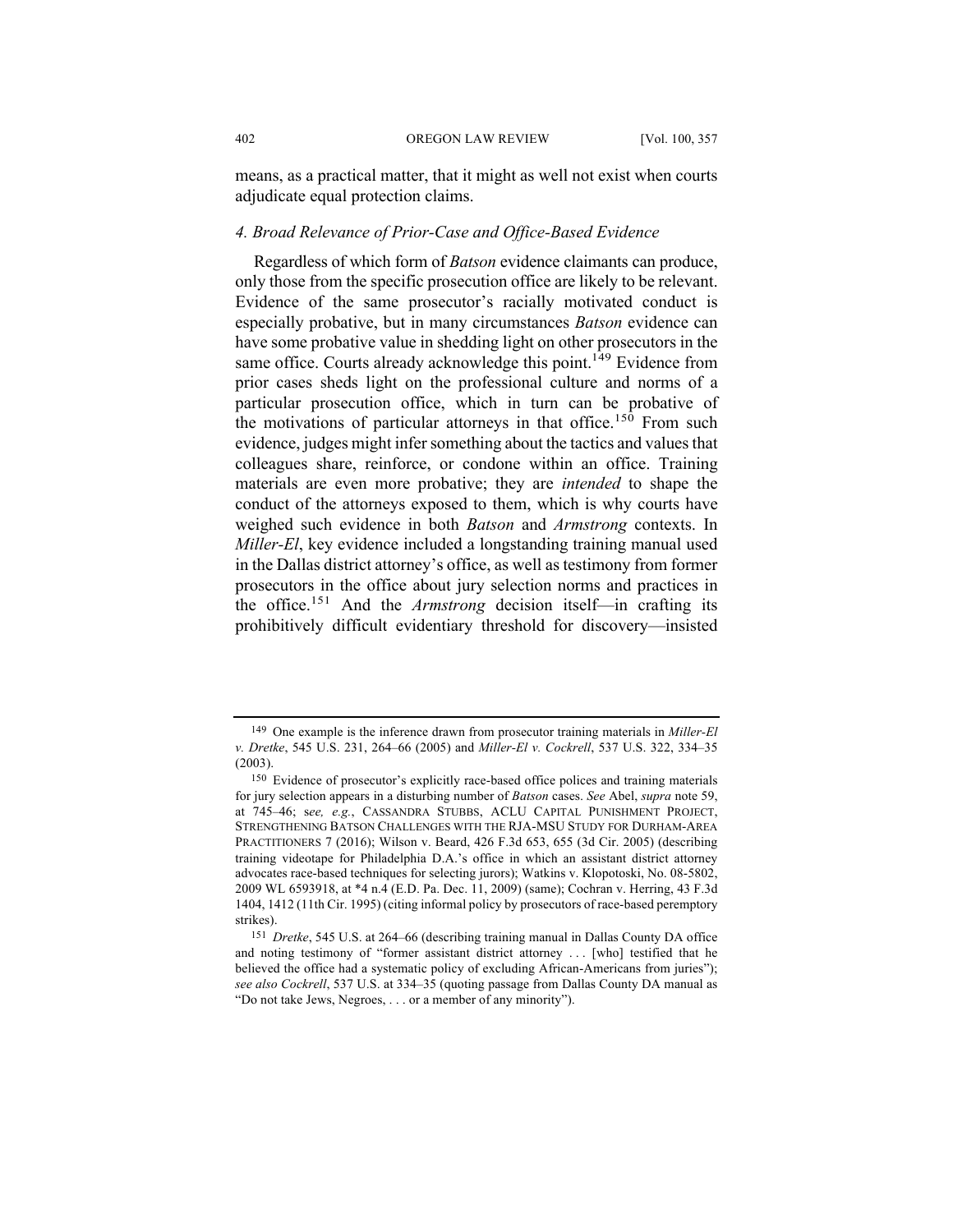that defendants must marshal evidence of charging patterns by the prosecution office over a significant range of cases.<sup>152</sup>

Moreover, *prosecutors* acknowledge this point, at least in reference to offices outside their own. Consider the guidelines for charging business organizations in the *Justice Manual*, the handbook for federal prosecutors.<sup>153</sup> The manual recognizes that "corporate culture" matters—it may either "discourage[] or tacitly encourage[]" wrongdoing.<sup>154</sup> And whether a firm has a culture that fosters wrongdoing can be revealed by actions of people throughout the organization: "A history of similar misconduct may be probative of a corporate culture that encouraged, or at least condoned, such misdeeds. . . .<sup>n155</sup> And the existence of a "compliance program, even one that specifically prohibited the very conduct in question," doesn't necessarily prevent wrongdoing by corporate actors nor excuse the firm from responsibility for wrongdoing.156

How much weight this kind of evidence carries in determining an official's motivation in a specific case will vary with typical considerations: which officials were involved, the time from prior violations to the present case, and the nature and clarity of racial motivation evidence. But assessing the weight of evidence is a core judicial competency. Providing courts with access to all relevant evidence should only improve the accuracy of judicial judgments.

## *5. Evidence of Racial Bias in Other Litigation Conduct*

The discussion has focused on *Batson* and *Armstrong* claims. But it should be clear that evidence of equivalent value can be found in the litigation of other due process and equal protection limitations on racebased litigation conduct. Prosecutors and other trial attorneys are prohibited from making remarks throughout the trial process—from voir dire and witness examinations through closing arguments—that

<sup>152</sup> *See* United States v. Armstrong, 517 U.S. 456, 465–68 (1996) (explaining an "absolute requirement that there be a showing of failure to prosecute similarly situated individuals" who were not prosecuted).

<sup>153</sup> U.S. DEP'T OF JUST., JUSTICE MANUAL § 9-28.000 (2020).

<sup>154</sup> *Id.* § 9-28.500 cmt.

<sup>155</sup> *Id.* § 9-28.600 cmt.

<sup>156</sup> *Id.* § 9-28.800 cmt. ("While . . . no compliance program can ever prevent all criminal activity by a corporation's employees, the critical factors in evaluating any program are whether the program is adequately designed for maximum effectiveness in preventing and detecting wrongdoing by employees and whether corporate management is enforcing the program or is tacitly encouraging or pressuring employees to engage in misconduct to achieve business objectives.").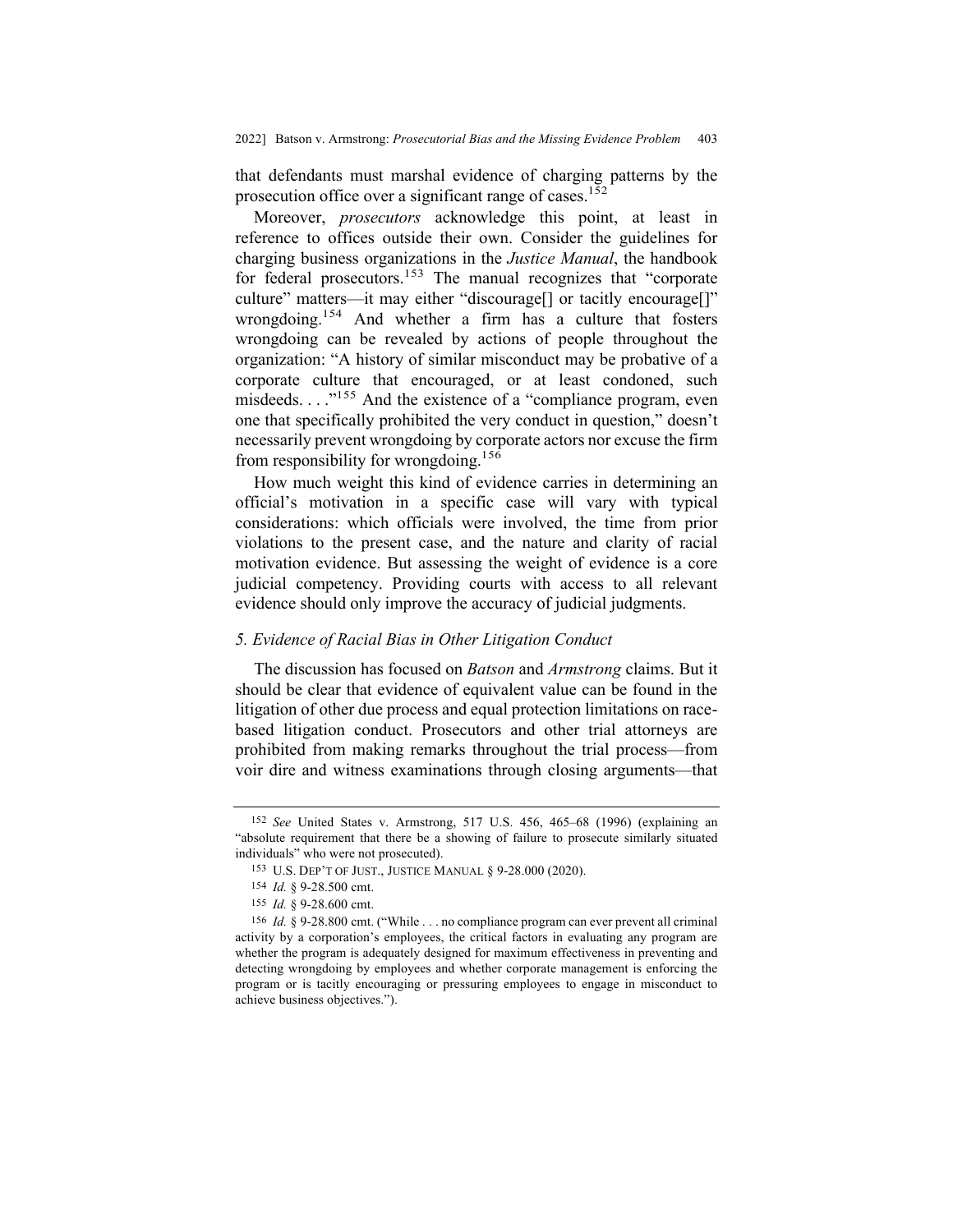improperly refer to race in ways likely to appeal to juror prejudice or otherwise compromise a fair trial. Reported cases of such conduct are scarcer than are *Batson* decisions, but where they exist some appear especially probative of racial bias likely to carry over to a lawyer's other conduct.157 And all three sources of evidence described above for *Batson* claims exist for this kind of misconduct as well. As in *Batson*  cases, evidence presented for losing claims can still be probative, especially when courts expressly hold that racial remarks were improper but for various reasons do not merit reversal or mistrial.<sup>158</sup>

158 *See, e.g.*, Calhoun v. United States, 568 U.S. 1206, 1206 (2013) (Sotomayor, J., statement respecting denial of certiorari) ("I write to dispel any doubt whether the Court's denial of certiorari should be understood to signal our tolerance of a federal prosecutor's racially charged remark [in cross-examination of defendant]. It should not."); Darden v. Wainwright, 477 U.S. 168, 178–83 (1986) (finding prosecutor's trial statements, such as referring to Black defendant as an "animal," to be improper but not prejudicial enough to merit reversal); Miles v. State, 799 So. 2d 367, 371 (Fla. Dist. Ct. App. 2001) (deciding that the prosecution's repeated references to defendant's race were improper, but did not

<sup>157</sup> *See, e.g.*, People v. Robinson, 459 P.3d 605, 611 (Colo. App. 2017) (ordering new trial because jury could have been influenced by prosecutor's racially prejudiced comments during trial). Bennett v. Stirling, 171 F. Supp. 3d 851, 857, 862, 866 (D.S.C. 2016) (noting prosecutor referred to African American defendant as "King Kong," a "monster," a "caveman," and a "beast of burden," and elicited testimony referencing "[B]lack Indian[s]," which the court concluded "play[ed] upon a racist stereotype of the bestial Black savage that seems calculated to animate and excite the all-white . . . jury."); State v. Thompson, 163 So. 3d 139, 186–87 (La. Ct. App. 2015) (prosecutor's mischaracterization of defendant as alleging he was harried by "white people" improperly injected race into trial and justified mistrial); State v. Kirk, 339 P.3d 1213, 1216 (Idaho Ct. App. 2014) (prosecutor's closing argument reference to Confederate anthem "Dixie" and lyrics about "the land of cotton" violated due process and equal protection rights of Black defendant charged with sexual battery of a minor, rejecting prosecutor's claim that references merely urged jury to "look away"); State v. Monday, 257 P.3d 551, 557 (Wash. 2011) (reversing conviction because prosecutor's use of "po-leese" for "police" in witness examination, and references to alleged African American anti-snitching code, improperly injected race into trial); State v. Cabrera, 700 N.W.2d 469, 475 (Minn. 2005) (murder conviction reversed because prosecutor's closing arguments improperly injecting race to the trial); People v. Deal, No. H023960, 2003 WL 22094433, at \*2 (Cal. Ct. App. Sept. 3, 2003) (reversing for prosecutorial misconduct after prosecutor referenced defendant's race when questioning a witness and in closing argument); *cf.* State v. Farokhrany, 312 P.3d 584, 587 (Or. Ct. App. 2013) (Prosecutor's comments during voir dire for trial on drug charges about Sharia law as it related to rape in "Iran or Saudi Arabia" was misconduct). *See generally* McCleskey v. Kemp, 481 U.S. 279, 309, n.30 (1987) ("The Constitution prohibits racially biased prosecutorial arguments."); Debra T. Landis, *Prosecutor's Appeal in Criminal Case to Racial, National, or Religious Prejudice as Ground for Mistrial, New Trial, Reversal, or Vacation of Sentence—Modern Cases*, 70 A.L.R.4th 664 (1989); Ryan Patrick Alford, *Appellate Review of Racist Summations: Redeeming the Promise of Searching Analysis*, 11 MICH. J. RACE & L. 325, 330–31, 338–44 (2006) (analyzing case law on racial references in trial and arguing courts are unclear or inconsistent in distinguishing permissible from prohibited references to race); Sheri Lynn Johnson, *Racial Imagery in Criminal Cases*, 67 TUL. L. REV. 1739, 1751–59 (1993) (describing cases addressing various racial references during trials).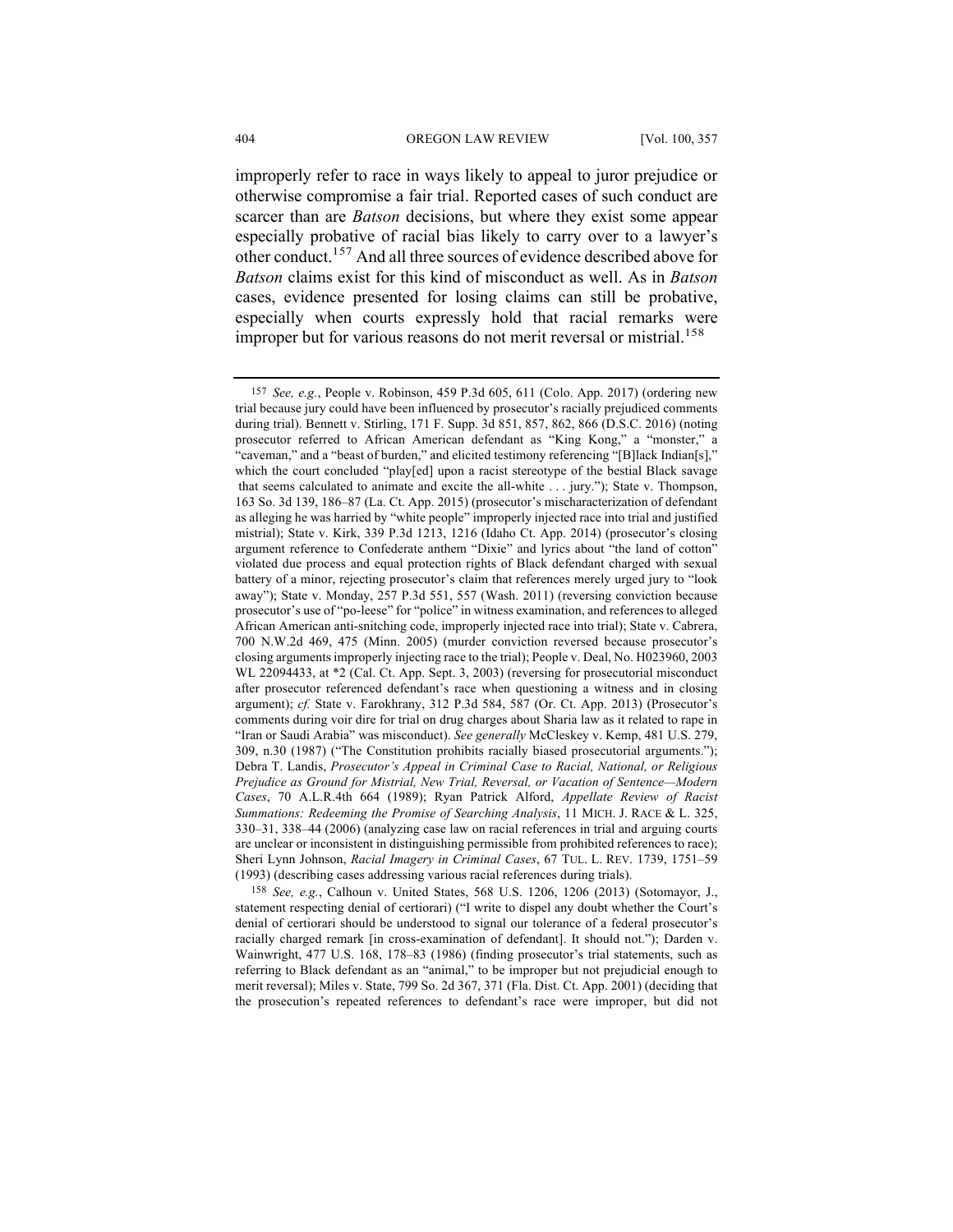#### *C. An Example: Hamilton County, Ohio*

Not many defendants will find meaningful evidence of racially motivated peremptory strikes—or other racially biased conduct—by asking the prosecution office that they now suspect of racial bias. But such evidence exists in some localities, and it could provide significant support—especially at the initial stage of *Armstrong* claim when confidentiality shields much of the relevant materials that courts need. Consider one example, which is based solely on easily accessible appellate reports—not trial court orders nor jury selection data laboriously dug out of courthouse records: the prosecuting attorney's office for Hamilton County, Ohio, has twice been ordered by courts to produce discovery on the basis of defendants' initial evidence of racial bias in prosecutors' decisions to seek the death penalty.<sup>159</sup> Neither claim ultimately succeeded, but both claims lacked evidence of prior race-based uses of peremptory strikes by lawyers in that office. In the years preceding those discovery orders, Ohio appellate courts twice found *violations* of *Batson* by Hamilton County prosecutors,<sup>160</sup> and in two additional cases, courts held that defendants presented prima facie evidence of *Batson* violations.<sup>161</sup> Defendants compiled a more detailed prima facie case for bias than many do; they pointed to evidence of racially biased patterns of peremptory strikes by Hamilton County prosecutors in at least thirty cases during the same era. Still, as in most cases under *Batson*'s lax standard, courts ultimately accepted

diminish fairness of trial, so as to require a mistrial, where trial court observed that none of the jurors seemed affected by the comments and defendant declined opportunity to voir dire jurors).

<sup>159</sup> *See* Hill v. Mitchell, No. 1:98-cv-452, 2007 WL 2874597, at \*8 (S.D. Ohio Sept. 27, 2007) (granting discovery); Smith v. Mitchell, 348 F.3d 177, 211 (6th Cir. 2003) (noting district court granted discovery on petitioner's claim of racially discriminatory intent in charging decision). Both *Hill* and *Smith* arose from federal habeas petitions challenging defendants' state court convictions, so the discovery standard was defined by federal rules applicable to habeas claims rather than the *Armstrong* standard.

<sup>160</sup> *See* State v. Richardson, No. C-030453, 2005 WL 323684, at \*4 (Ohio Ct. App. Feb. 11, 2005) (finding prosecution's reasons for striking a Black venire member was not raceneutral); State v. Walker, No. C-010400, 2002 WL 834179, at \*3 (Ohio Ct. App. May 3, 2002) (reaffirming earlier holding in State v. Walker, 742 N.E.2d 1173, 1176 (Ohio Ct. App. 2000), that prosecutor committed a *Batson* violation and clarifying that trial court must proceed with new trial).

<sup>161</sup> State v. Kiner, 778 N.E.2d 144, 148 (Ohio Ct. App. 2002) (finding defendant presented prima facie evidence of *Batson* violation and remanding for prosecution rebuttal); State v. Dockery, No. C-000316, 2002 WL 63437, at \*4 (Ohio Ct. App. Jan. 18, 2002) (same). On remand, trial court in *Dockery* found the race-neutral explanations sufficient, which the Ohio appellate court later affirmed. *See* State v. Dockery, No. C-000316, 2002 WL 944917, at \*3 (Ohio Ct. App. May 10, 2002).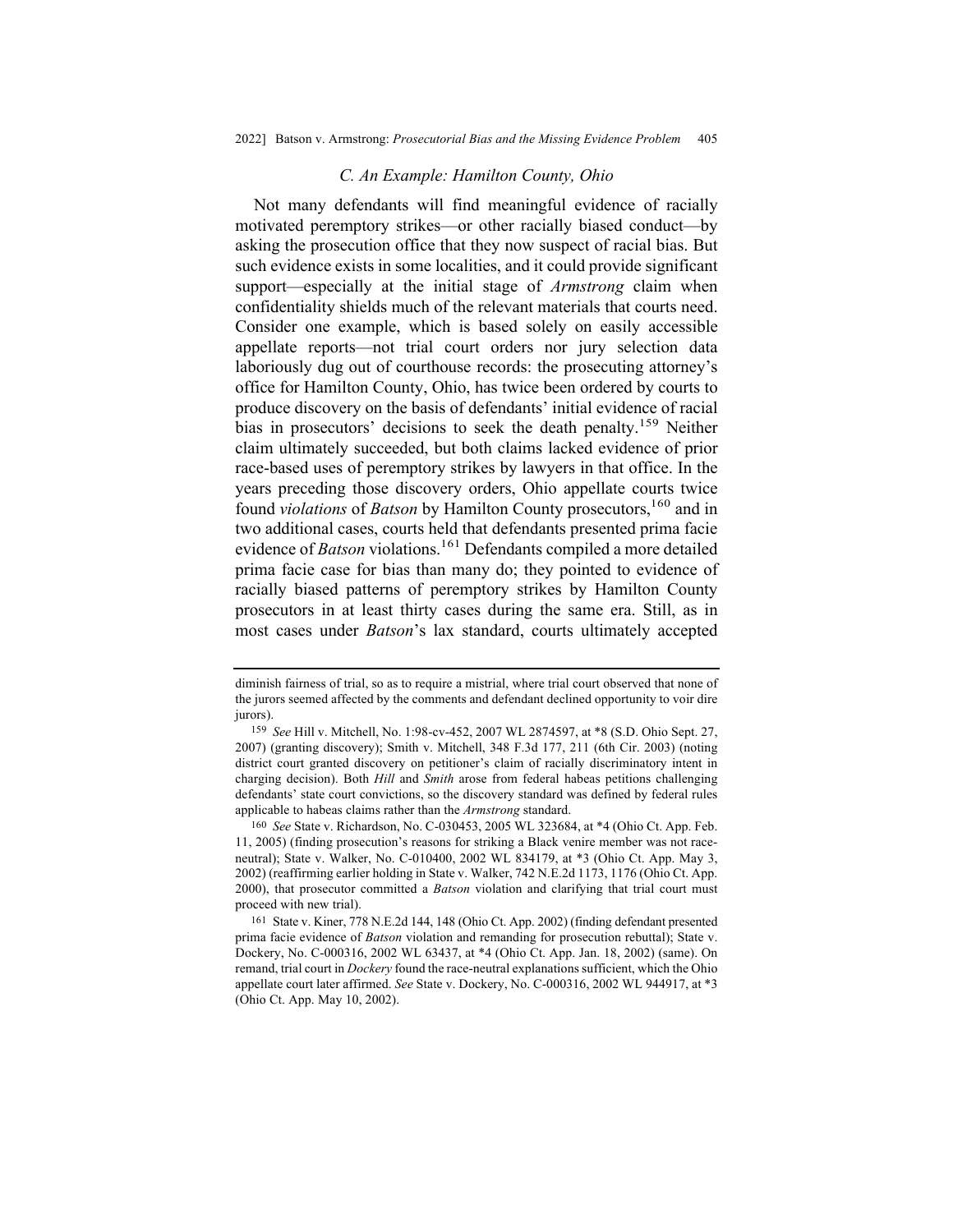prosecutors' ostensibly race-neutral justifications (such as striking a Black venire member due to his "street justice mentality").<sup>162</sup> But the cumulative effect of this evidence is more suggestive than any one instance may be in isolation, especially given the continuity in the office's leadership, and likely its training and professional culture. The same elected chief prosecutor has run the office for twenty-four of the last twenty-eight years (and began in the office a decade earlier).<sup>163</sup>

Hamilton County is neither representative nor unique. Scholars, journalists, and advocates have identified other local jurisdictions, such as Caddo Parish, Louisiana,<sup>164</sup> where evidence of repeated race-based decision-making is strong. An award-winning journalists' investigation painstakingly compiled evidence of a decades-long pattern of racially disparate peremptory strikes by the district attorney's office in

163 *See Biography of Joseph T. Deters*, HAMILTON CNTY. PROSECUTING ATT'Y'S OFF., https://hcpros.org/about-the-prosecuting-attorneys-office/biography-of-joseph-t-deters/ [https://perma.cc/WDJ8-4JK8] (stating Deters served as an assistant prosecutor 1982 to 1986, then as head prosecuting attorney from 1992 to 1998 and again from 2004 to present).

<sup>162</sup> *See, e.g.*, State v. Stonestreet, No. C-040264, 2005 WL 2045451, at \*2 (Ohio Ct. App. Aug. 26, 2005) (explaining that the prosecution struck five Black venirepersons; prospective Black juror's "street justice mentality" accepted as race-neutral reason); State v. Lowery, 826 N.E.2d 340, 348–49 (Ohio Ct. App. 2005) (explaining that the prosecution used all three peremptory strikes to strike Black venire members); Franklin v. Anderson, 267 F. Supp. 2d 768, 784–86 (S.D. Ohio 2003) (explaining that the prosecutor struck two Black venirepersons); State v. Washington, No. C-040518, 2005 WL 927011, at \*1 (Ohio Ct. App. Apr. 22, 2005) (explaining that the prosecution struck three Black venire persons); State v. Gowdy, 727 N.E.2d 579, 586–87 (Ohio 2000) (explaining that the prosecutor struck Black venireperson because he wore a cross). Additionally, three cases subsequent to the *Hill* and *Smith* death-penalty challenges, noted *supra*, are State v. Johnson, 45 N.E.3d 208, 216–18 (Ohio 2015) (explaining that the prosecutor struck two Black women for their views on the death penalty even though they both said they would enforce it); State v. Pickens, 25 N.E.3d 1023, 1039–44 (Ohio 2014) (explaining that the prosecutor struck three Black venirepersons); and Rosemond v. Warden, Ohio Reformatory for Women, No. 1:10-cv-254, 2011 WL 5520939, at \*1, \*3 (S.D. Ohio Nov. 14, 2011) (explaining that the prosecution struck three Black venire persons).

<sup>164</sup> *See* URSULA NOYE, REPRIEVE AUSTRALIA, BLACKSTRIKES: A STUDY OF THE RACIALLY DISPARATE USE OF PEREMPTORY CHALLENGES BY THE CADDO PARISH DISTRICT ATTORNEY'S OFFICE 7–10 (2015) (in study of Caddo Parish prosecutors' peremptory strikes in 332 criminal trials from 2003–2012, finding prosecutors struck prospective Black jurors three times as often as whites—46% of Blacks versus 15% of whites); *id.* at 7 (noting 83% of defendants were Black and parish adult population was 44% Black); State v. Coleman, 970 So. 2d 511, 516 (La. 2007) (holding that "the prosecutor clearly and unmistakably indicated that the decision to strike [Black venire member] was motivated by this prospective juror's race"); FAIR PUNISHMENT PROJECT, AMERICA'S TOP FIVE DEADLIEST PROSECUTORS: HOW OVERZEALOUS PERSONALITIES DRIVE THE DEATH PENALTY 21–22 (2016) (noting Caddo Parish prosecutor's unusually high number of death penalty prosecutions in 2011–2015). The "Jury Sunshine Project" study of North Carolina prosecutors also has county-level peremptory strike data, although in most cases only for one or two years. *See* Wright et al., *Jury Sunshine Project*, *supra* note 53, at 1421.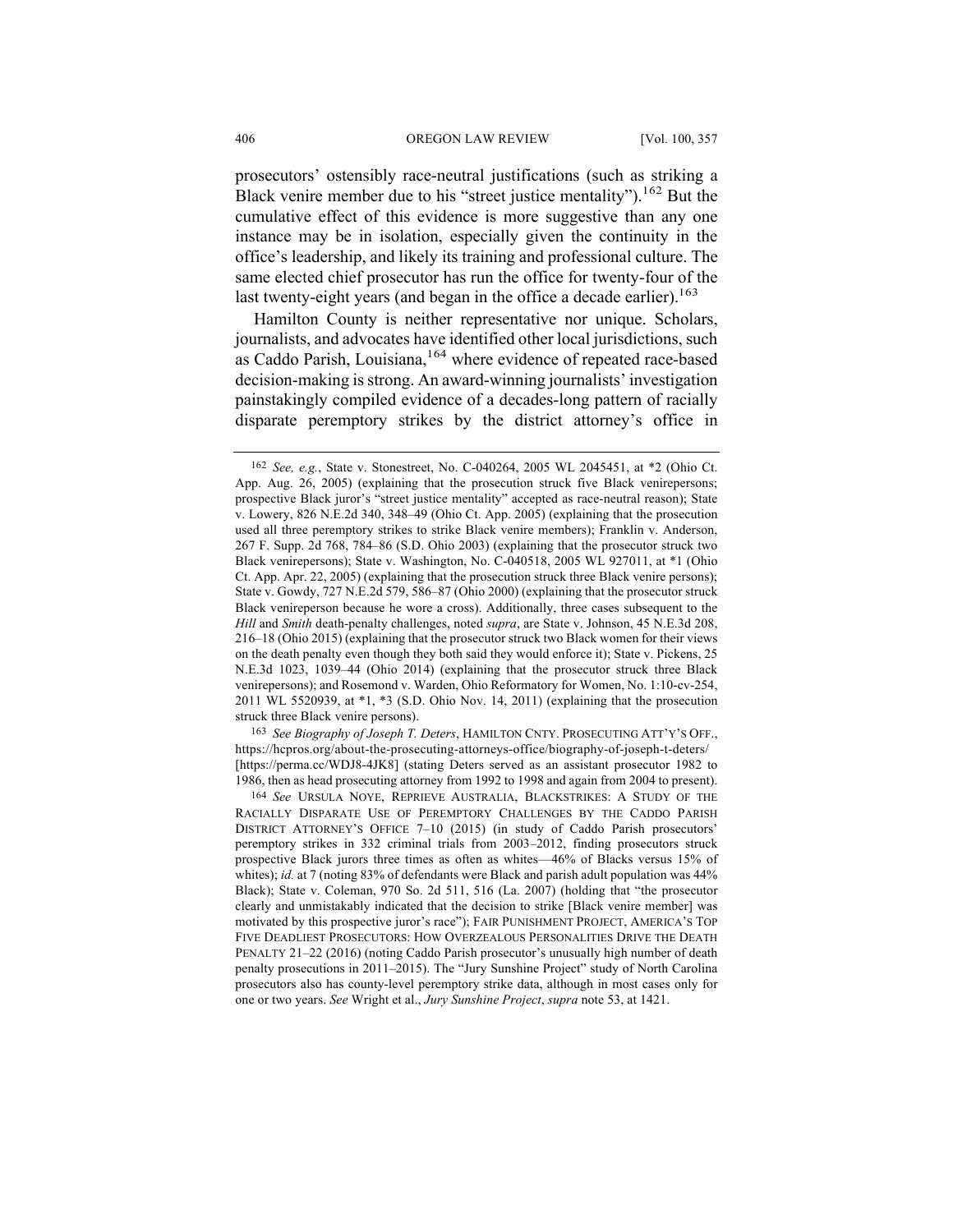Mississippi's Fifth Judicial District.<sup>165</sup> There will surely be wide variation among all localities with regard to evidence in the form of reported cases or courthouse records, and in the continuity among office staffing and leadership that affects the relevancy of such evidence. But the example illustrates how probative evidence, although it may exist, can be unavailable to courts adjudicating *Armstrong* or other difficult equal protection claims, both (1) because litigants have overlooked the relevance that evidence from one litigation stage has for allegations of racial motivations in another, and (2) because of the practical inaccessibility of non-digital evidentiary sources beyond reported court judgments. The first cause is more easily addressed than the latter.

## *D. Incentive Effects of Better Racial Bias Evidence*

Upon making prosecution discovery in this domain routine, a widespread institutionalizing of the practice of considering evidence of racial bias across equal protection claims—using *Batson* violation evidence to support *Armstrong* claims—should have broad, positive incentive effects. Prosecutors would become aware that, case by case, every instance of conduct that constitutes prima facie evidence of racebased decision-making incrementally strengthens the prospect that courts will infer illicit racial bias behind future litigation conduct at any stage—charging, jury selection, plea bargaining, or statements in trial.

Prior *Batson* evidence helps defendants to meet *Armstrong*'s "some evidence" standard for prosecution disclosure. But even if this additional resource is insufficient to overcome that restrictive standard for discovery *before* trial, the evidence remains part of the claimant's evidence on appeal, where the evidentiary record should be more expansive if litigants press for, and courts order, post-conviction disclosure from prosecutors.<sup>166</sup>

For all but extreme cases of blatant or repeat offenders, this effect likely will be modest—but those offenders are where we most need better equal protection enforcement. And the additional evidence will matter only for prosecutorial decisions that give rise to some suspicion of improper motivation even without this prior-case information perhaps decisions like that in *Armstrong*: charges against Black

<sup>165</sup> *See* APM, *supra* note 136.

<sup>166</sup> It is possible also that a defendant would have more *Batson* evidence at the appellate stage than he did before trial, if the prosecution committed *Batson* violations in his case or in others that occurred since his pretrial *Armstrong* claim was decided.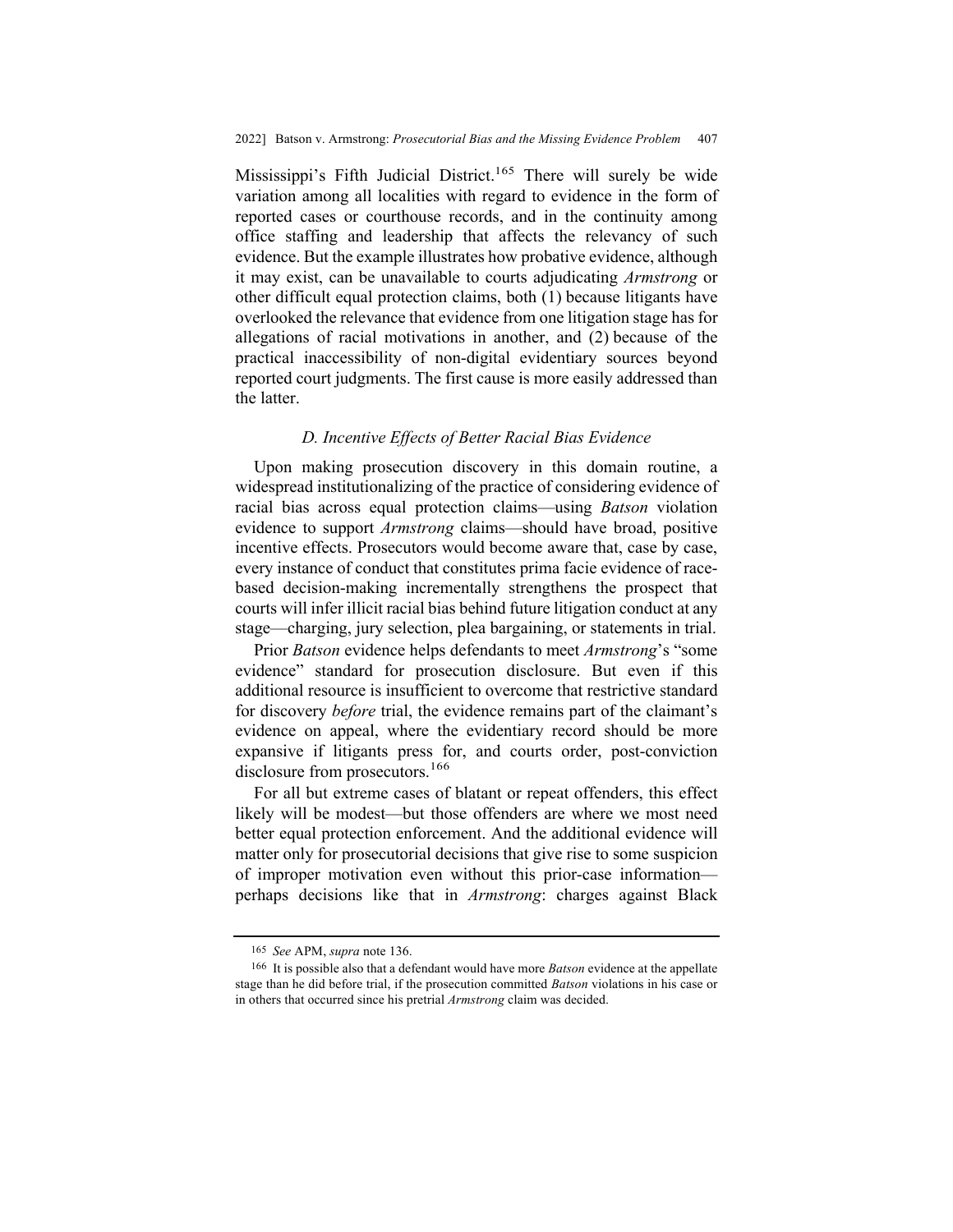defendants for offenses such as drug crimes for which there plausibly is also a pool of more leniently charged white offenders, or decisions like a series of peremptory challenges against Black venire members. Currently prosecutors can be confident that the odds of a *Batson* allegation succeeding in that scenario are negligible and the odds of an *Armstrong* allegation succeeding are nonexistent. Broader use of priorclaim evidence should change that, at least marginally, for prosecutors with the worst track records.

Note the desirable deterrent effects. Prosecutors (and offices) whose records include notable evidence *Batson* violations (including only prima facie evidence from prior cases) or racially tinged statements in trial are put on notice. They should recognize that this past-act evidence triggers greater scrutiny of purported race-neutral reasons for subsequent decisions. That recognition, we can hope, will prompt lawyers to take a second look at their decisions—in the context of comparable cases—to ensure they have, and can articulate, race-neutral reasons for those decisions. Those self-evaluations—or better yet, oversight by supervisors—are low-cost endeavors, and they prevent judicial scrutiny. The motivation for them, and the rigor with which they are conducted, should increase in inverse relation to the negative evidentiary track record of a particular prosecutor or office. Ideally, that awareness prompts the avoidance of some race-based prosecution decisions and the adjustment of some decisions that would have contributed to racial disparities in criminal justice administration. And there is little downside to putting prosecutors on notice, encouraging more caution on this front. Given the tradition of judicial deference in this realm, the odds seem vanishingly small that courts will make falsepositive judgments about those decisions by too readily inferring racial motivations where none exist, and thereby tempt prosecutors to "overcorrect" through the unduly lenient charging of Black suspects.

### CONCLUSION: ADDRESSING THE SCARCE-DATA PROBLEM

Putting aside the criticism that equal protection doctrine is too constrained to effectively address racial disparities from state actors' criminal justice decision-making, the failure of *Batson* and *Armstrong*  doctrine is in large part an information problem: courts lack access to the evidence they need to infer, accurately, whether particular prosecutor decisions were motivated by race. Courts lack it because litigants cannot access it: much information exists, somewhere and in some form, but it remains effectively out of reach. In this era of big data, this is an example of the "scarce-data" or inaccessible-data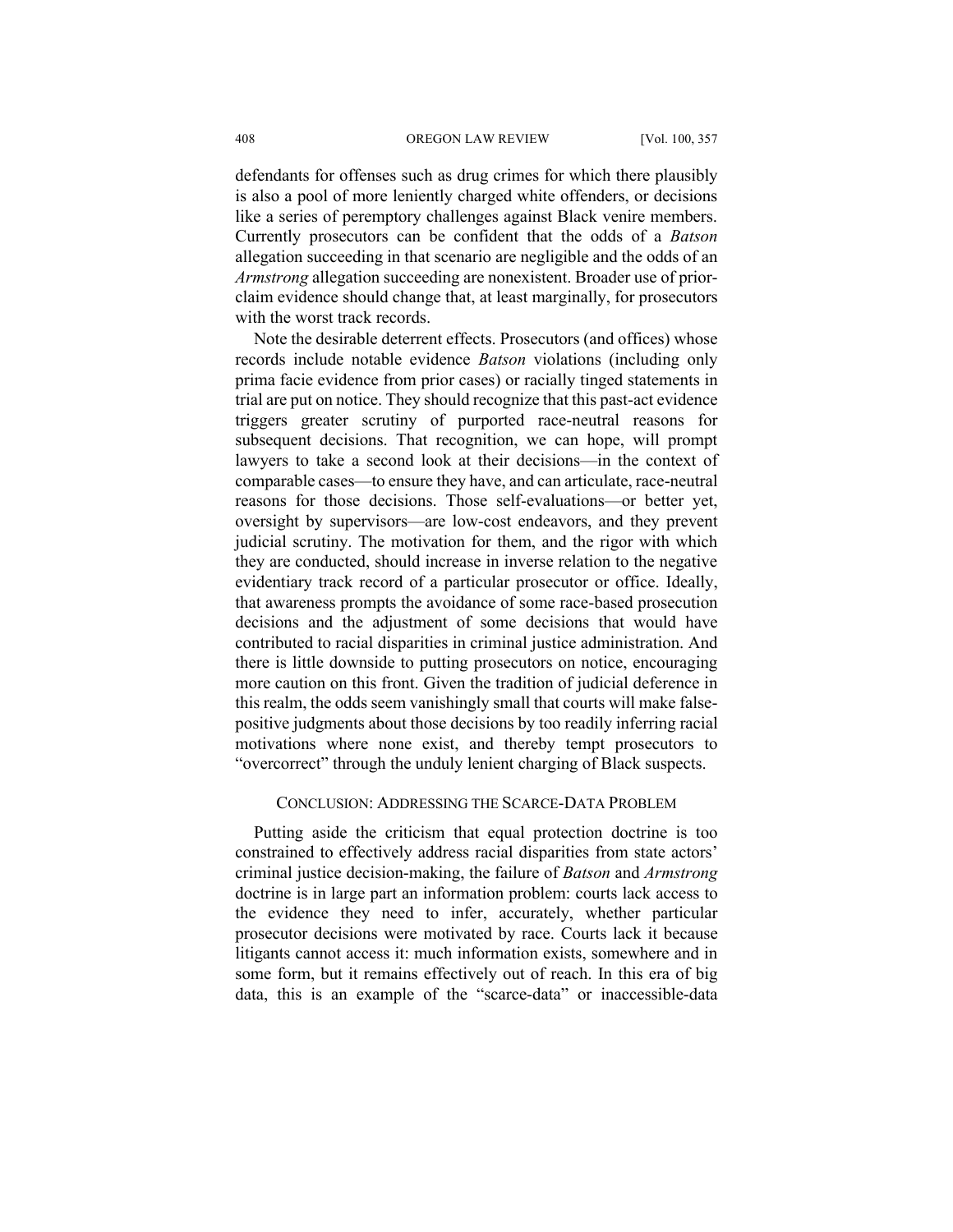problem that still characterizes many domains. Case filings, case dispositions, judicial opinions, and some litigant briefs are digitized and accessible. That is much less true for voir dire and trial transcripts, and for many interlocutory state trial court orders, such as initial dispositions on *Batson* and *Armstrong* motions. It is rarely true for the best evidence on which courts could detect race-based decision-making in peremptory challenges or prosecutorial charging, plea bargaining, and sentencing discretion. No jurisdiction has digital records of lawyers' peremptory strikes in jury selection, much less with the context of jurors' demographic information. The same is true for prosecutors' non-charging decisions, which provide critical context for assessing bias in charging decisions, and for improper statements by prosecutors during trial. Bruce Green has recognized this problem, noting that judges sometimes "rebuke" lawyers for improper arguments or questions, sometimes as a remedy short of mistrial. But even rebukes on a trial record are effectively lost; bar discipline boards have no database of rebukes with which to identify repeat offenders. Green proposes creation of "rebuke banks"—databases documenting such incidents.<sup>167</sup>

"Scarce data" in these contexts operates as a kind of privacy protection. Some information is purposely shielded by confidentiality, like declination decisions. But much occurs, momentarily, in public, such as peremptory challenges. It is the inaccessibility of any record of those actions that provides them with a functional cloak of privacy. Attorneys can be confident that decisions in past cases are exceedingly unlikely to reappear as context for subsequent actions. The effect of this privacy-by-data-inaccessibility (or data-scarcity) is the opposite of transparency's effect. It makes improper actions easier to do and harder to detect. It reduces incentives for lawyers to err on the side of race neutrality and to self-monitor their actions in the context of their own track records. It reduces incentives for office policies in which supervisors scrutinize staff attorneys' decisions for racial bias, and the ease by which they could do so.

A technological solution is easy to envision. It requires no technical innovation to create digital records about citizens who appear for jury selection processes, and to digitally record attorneys' uses of peremptory strikes. It would take only a slight additional effort to

<sup>167</sup> Bruce A. Green, *Regulating Prosecutors' Courtroom Misconduct*, 50 LOY. U. CHI. L.J. 797, 814–18 (2019) (proposing creation of a digital "rebuke bank" that documents judicial reprimands of prosecutors for improper courtroom conduct, which now is left unrecorded, as a means to improve discipline of lawyers for repeated misconduct).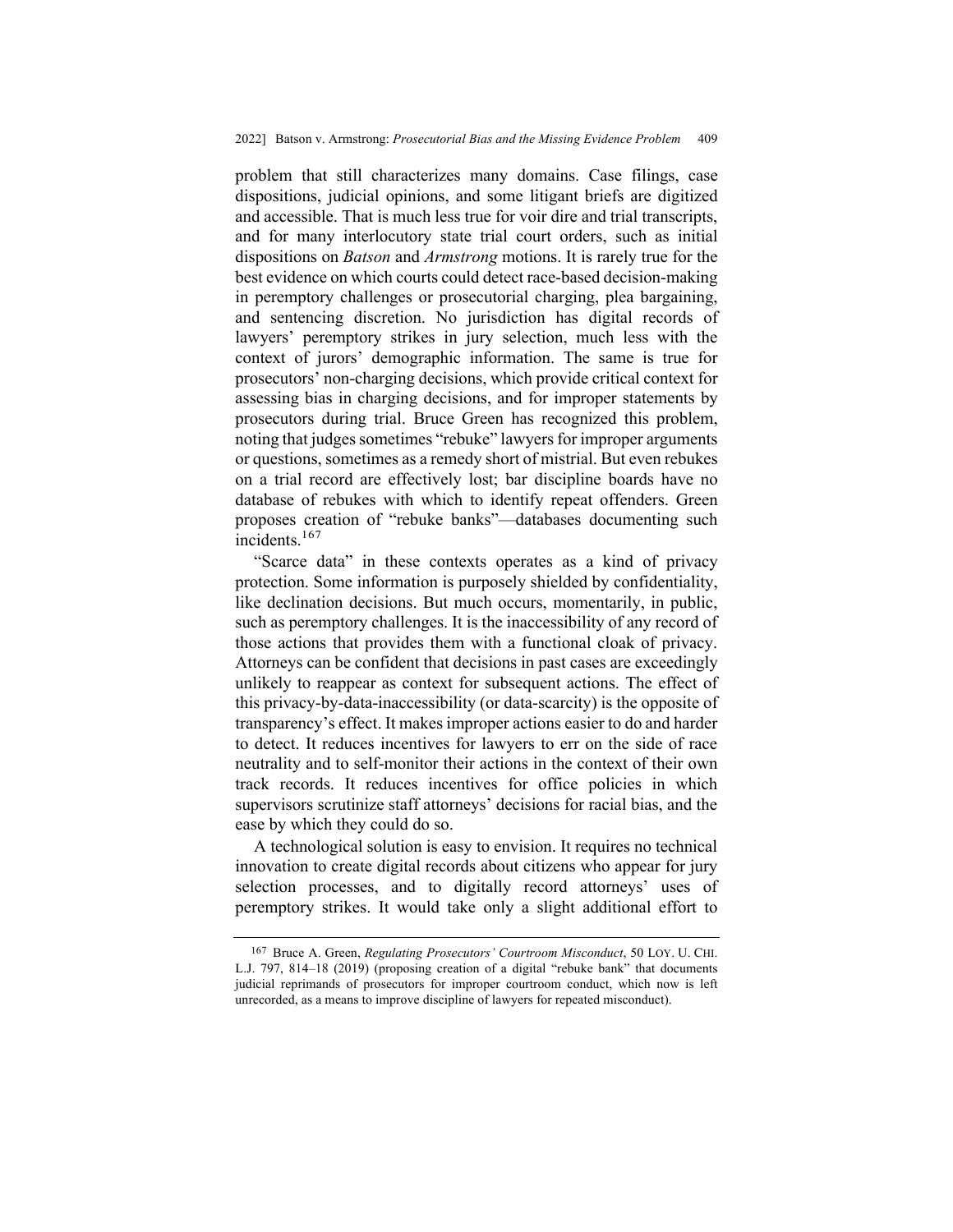institute digital records of the declination as well as charging decisions by a prosecution office, concealing sensitive personal information but preserving suspect demographic and alleged-offense information. All this information exists now—at least on paper. Some of it is digitized in a law office's case management software. But courts and prosecution offices are largely underfunded for technology, and creating easy digital access to this kind of information rarely appears in the many organizational efforts working on improving criminal justice data and courthouse technology.<sup>168</sup>

Until that changes, the best strategy is for third parties—academic researchers, policy reform groups, and advocacy organizations—to compile data in forms intended for use by litigants rather than public education, policy analysis, or systemic insights. Many organizations generate and analyze data on these issues.<sup>169</sup> But few, if any, consistently orient this work toward the aim of providing it to the criminal defense  $bar^{170}$  Such a project would gather data and provide analysis in forms accessible to practicing attorneys, which they could

<sup>168</sup> Two of the leading institutions doing valuable work on this front are the National Center for State Courts, see NCSC, https://www.ncsc.org/ [https://perma.cc/8TN9-B273], and Measures for Justice ("MFJ"), see MEASURES FOR JUSTICE, https://measuresforjustice .org/ [https://perma.cc/PT7Q-G376]. NCSC hosts the Court Statistics Project, which focuses on state caseload measures but is expanding efforts to include at least racial data about parties. *See* Kathryn Genthon & Diane Robinson, *Collecting Race and Ethnic Data*, CSP (Oct. 18, 2021), https://www.courtstatistics.org/\_\_data/assets/pdf\_file/0036/69678 /Race\_Ethnicity\_Data\_Collection\_3.pdf [https://perma.cc/9ZJL-V6G7]. And NCSC pays attention to racial justice issues. *See National Roundtable on Racial Justice*, NCSC, https:// www.ncsc.org/conferences-and-events/events-calendar/2021/feb/national-roundtable-on -racial-justice [https://perma.cc/N6GD-8NG8]. MFJ works to make state and county-level data accessible on dozens of "measures" of criminal justice institutions' performance, such as pretrial conditions of release, misdemeanors filed, time to disposition, trials, and guilty pleas. *See Data Portal*, *Measures*, MEASURES FOR JUSTICE, https://measuresforjustice.org /portal/measures [https://perma.cc/F6HY-LCAN]. Some of MFJ's measures, such as data on decisions not to charge, could be useful for *Armstrong* inquiries if integrated with data on race. But neither organization describes plans to collect the kind of data on peremptory strikes and jurors' race essential to *Batson* inquiries.

<sup>169</sup> *See, e.g.*, Wright et al., *Jury Sunshine Project*, *supra* note 53; Noye, *supra* note 164; PUBLIC SAFETY LAB, https://publicsafetylab.org/ [https://perma.cc/UL8S-2EGW] (research and policy analysis on, inter alia, prosecutorial misconduct); ACLU MASS: WHAT A DIFFERENCE A D.A. MAKES [hereinafter ACLU MASS], http://dadifference.org/ [https:// perma.cc/7WQM-MWZY] ("public education campaign" about elected prosecutors in Massachusetts); PROSECUTORIAL ACCOUNTABILITY PROJECT, https://www.prosecutorial accountability.com/ [https://perma.cc/B3CZ-5JAE] (collecting news reports, court decisions and research on prosecutor misconduct); *see also* MEMPHIS TRUTH COMMISSION, https://memphistruth.org/prosecutor/ [https://perma.cc/E8J6-75L4] (publicizing local prosecutor misconduct).

<sup>170</sup> For one example of such an effort—although it appears not to be an *ongoing* datagathering project for litigators—see Stubbs, *supra* note 148.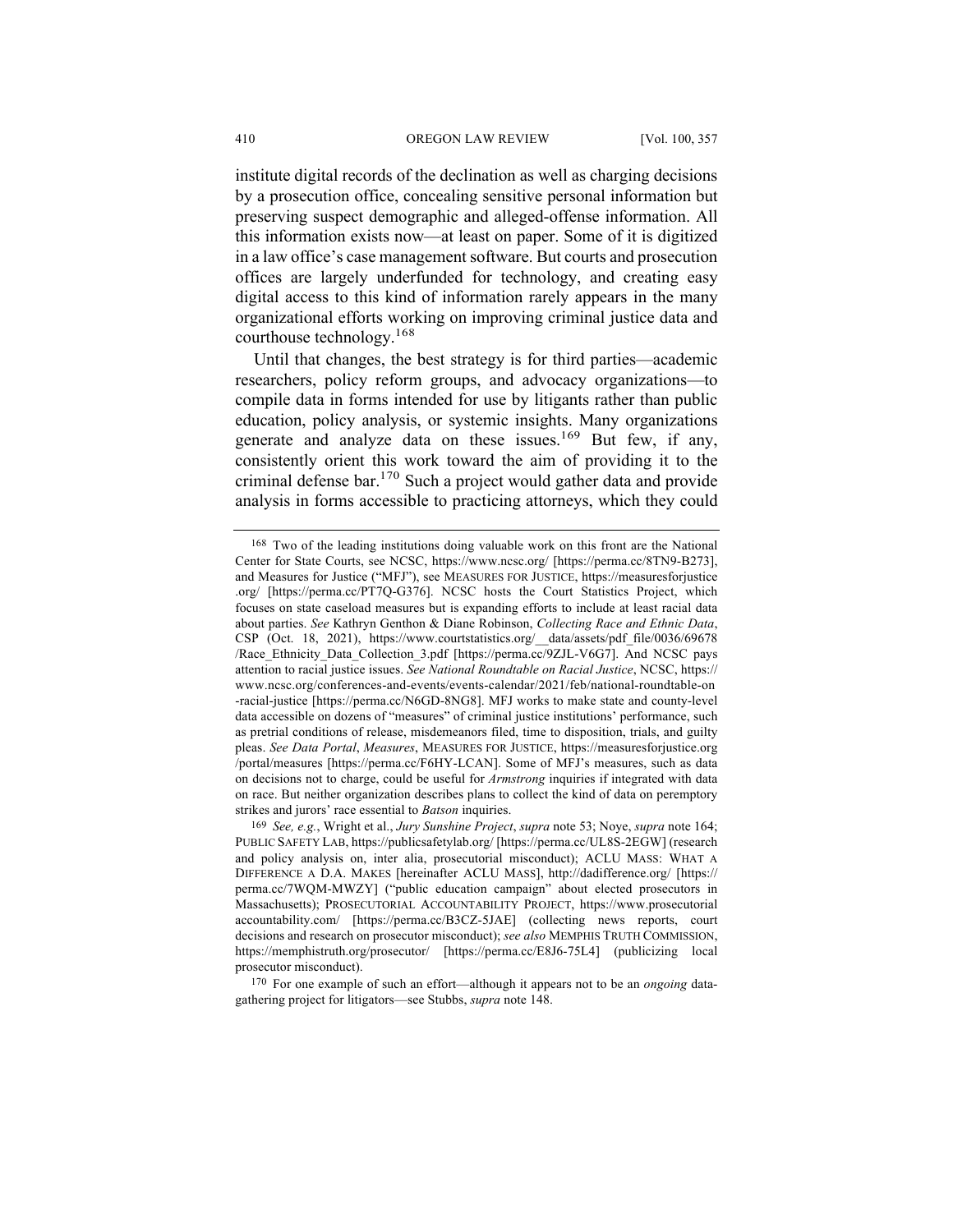readily draw upon when they encounter potential *Batson* or *Armstrong*  violations.<sup>171</sup> The difference in orientation is substantial. Scholarly inquiries designed to generate important insights—such as racial disparities linked to prosecutorial decision-making<sup>172</sup>—can aid litigants, especially when the work depends on laborious collection of inaccessible data. The same goes for valuable studies by investigative media and advocacy groups that are primarily intended to educate the public and policymakers about problematic practices in criminal justice.<sup>173</sup> That reorientation would be no easy undertaking. Litigants need current, updated data that is specific to their local jurisdictions and prosecution offices, in forms they can readily present to courts, within litigants' tight time frames. Most advocacy groups and academics don't have the capacity (nor the professional incentives) to be ongoing datagathering services remotely comparable to, say, the Bureau of Justice Statistics (much less to commercial players like jury consultant firms that leverage proprietary databases). Nonprofit institutions that *are* designed as ongoing data projects, such as the National Center for State Courts, are limited to the data that state and local governments provide. The same goes for new commercially available data science products marketed to practicing lawyers. They provide information and insights on many topics that were not available until recently,  $174$  but data

<sup>&</sup>lt;sup>171</sup> To be sure, there are first-rate examples of academic researchers who carried out high-quality empirical studies in close coordination with litigants challenging racial bias in criminal justice administration. But these efforts tend to be major studies in support of litigation seeking large-scale systemic reforms, rather than supporting ordinary litigants in ordinary claims. A now-legendary example is the Baldus study that was central to petitioner's equal protection challenge to Georgia's administration of capital punishment rejected by the Supreme Court in *McClesky v. Kemp*, 481 U.S. 279 (1987). *See* DAVID C. BALDUS ET AL., EQUAL JUSTICE AND THE DEATH PENALTY: A LEGAL AND EMPIRICAL ANALYSIS (1990); *see also* Floyd v. City of New York, 959 F. Supp. 2d 540, 572–74 (S.D.N.Y. 2013) (describing the empirical evidence supporting plaintiffs' claims).

<sup>172</sup> *See, e.g.*, Starr & Rehavi, *supra* note 44, at 28–31.

<sup>173</sup> *See, e.g.*, APM, *supra* note 136; ACLU MASS., *supra* note 169; EQUAL JUST. INITIATIVE, *supra* note 134.

<sup>174</sup> *See, e.g.*, the legal analytics and data services products now offered by LexisNexis. "Lex Machina" is marketed "to law firms and companies, enabling them to craft successful strategies [and] win cases." *See What We Do*, LEX MACHINA, https://lexmachina.com/about/ [https://perma.cc/FMP3-2XPG]. And "Context" provides data analysis on judges and expert witnesses. *Context*, LEXISNEXIS, https://www.lexisnexis.com/en-us/products/context.page #:~:text=Context%20Company%20Analytics%20use%20advanced,topic%20and%20the %20related%20lawsuits [https://perma.cc/M8Y7-EN9R]. WestLaw's "Litigation Analytics" service provides similar data and analysis. *See Litigation Analysis*, WESTLAW EDGE, https://legal.thomsonreuters.com/en/products/westlaw-edge/litigation-analytics [https:// perma.cc/94V9-CTBC].